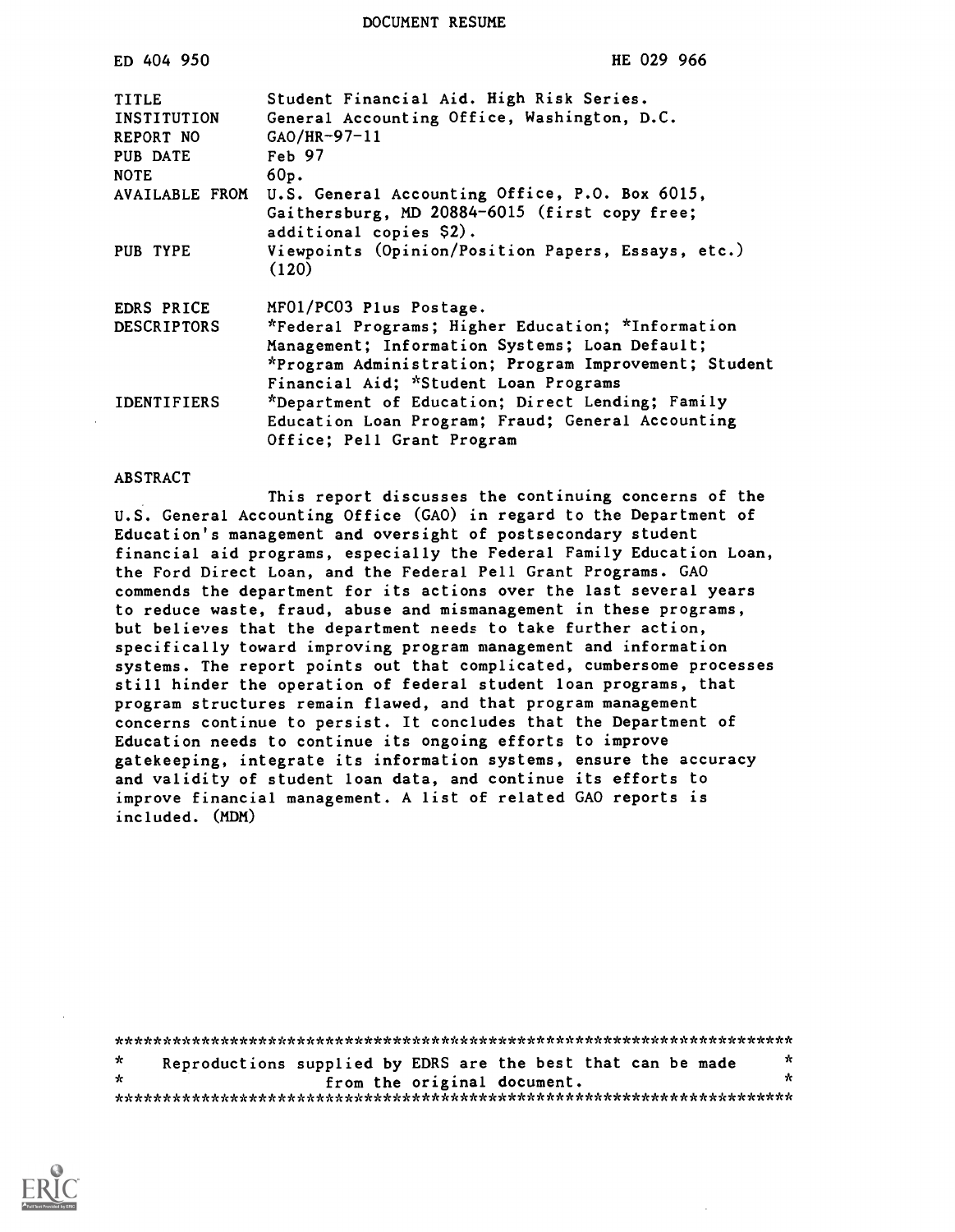**GAO** 

,\4.4

 $\phi$ 

 $\mathcal{L} \subset \mathcal{D}$ .

 $97 - 11$ 

**United States General Accounting Office High-Risk Series** 

ED 404 950 ruary 1997

# dent Financial Aid L

 $HE$ 





2

**U.S. DEPARTMENT OF EDUCATION** Office of Educational Research and Improvement<br>EDUCATIONAL RESOURCES INFORMATION<br>N Office of Educational Research and Improvement

> Vhis document has been reproduced as received from the person or organization originating it

> Minor changes have been made to improve reproduction quality

Points of view or opinions stated in this docu ment do not necessarily represent official OERI position or policy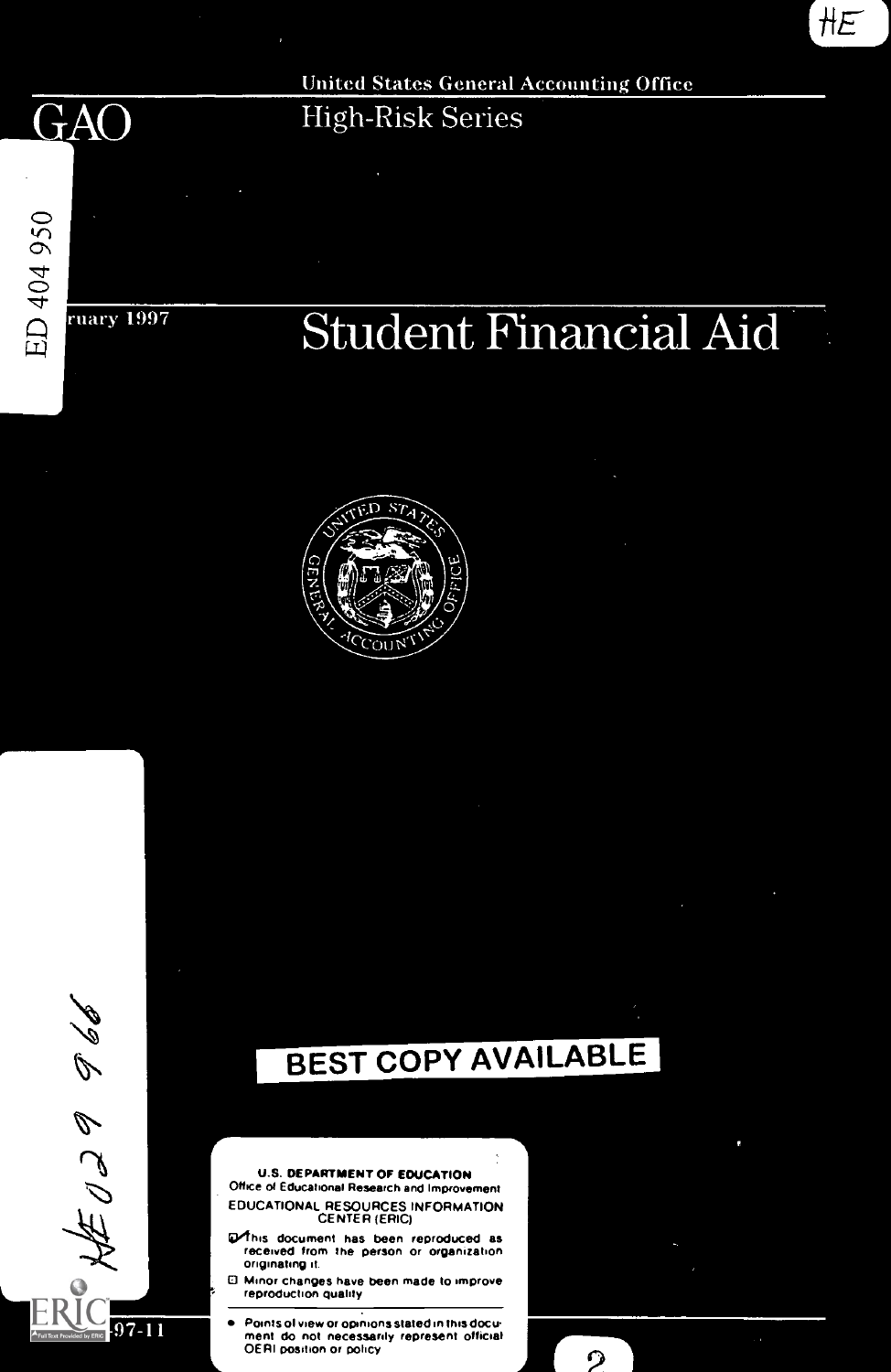### GAO United States General Accounting Office Washington, D.C. 20548

Comptroller General of the United States

February 1997

The President of the Senate The Speaker of the House of Representatives

In 1990, the General Accounting Office began a special effort to review and report on the federal program areas its work identified as high risk because of vulnerabilities to waste, fraud, abuse, and mismanagement. This effort, which was supported by the Senate Committee on Governmental Affairs and the House Committee on Government Reform and Oversight, brought much-needed focus on problems that were costing the government billions of dollars.

In December 1992, GAO issued a series of reports on the fundamental causes of problems in high-risk areas and, in a second series in February 1995, it reported on the status of efforts to improve those areas. This, GAO'S third series of reports, provides the current status of designated high-risk areas.

This report discusses GAO'S continuing concerns about the Department of Education's management and oversight of postsecondary student financial aid programs, especially the Federal Family Education Loan, the Ford Direct Loan, and the Federal Pell Grant Programs. GAO commends the Department for its actions over the last few years in response to many recommendations made by others and GAO. Many of these actions have likely played a major role in reducing the

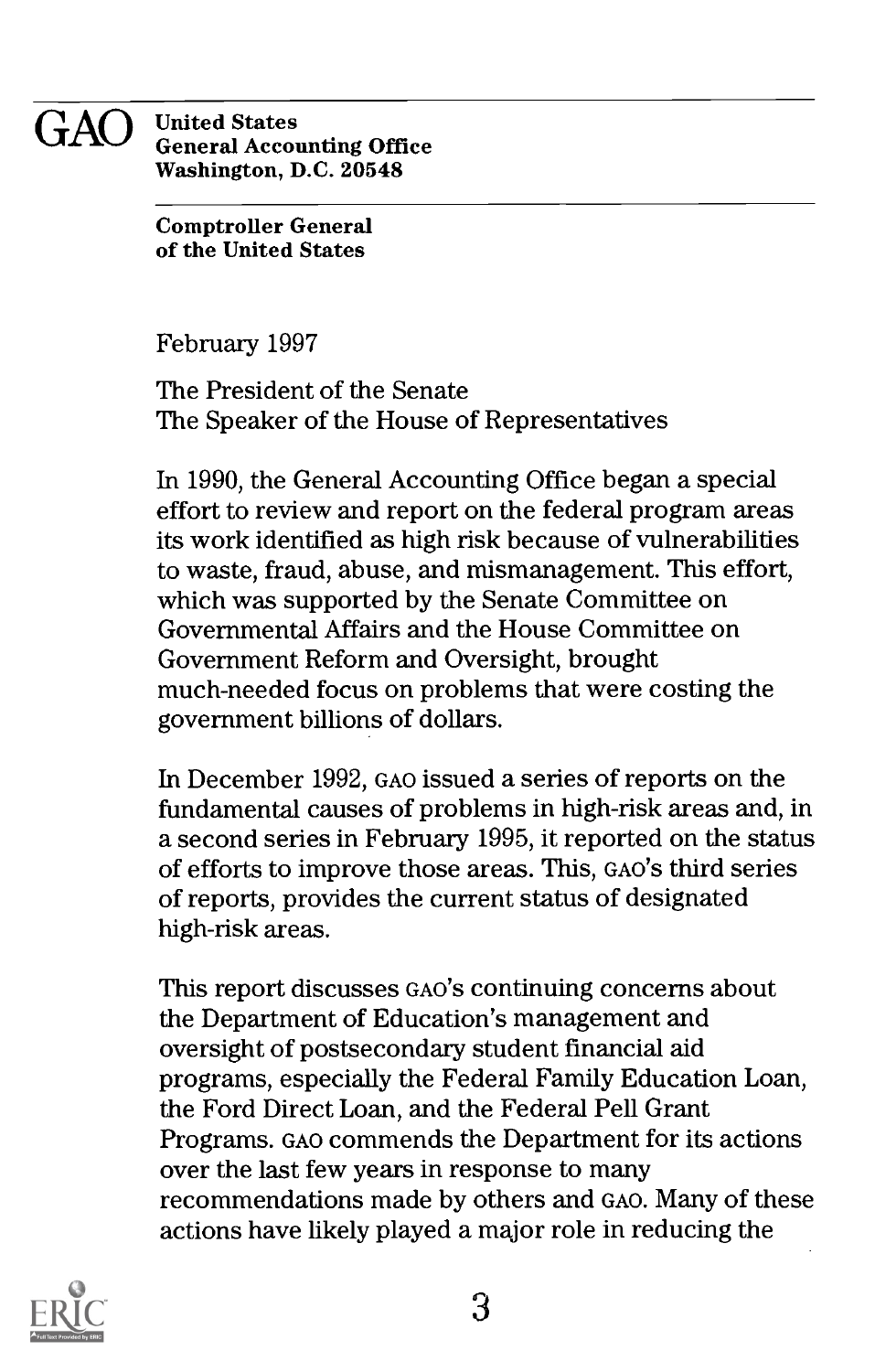number of student loan defaults and the default rate. GAO believes, however, that the Department needs to take further action, specifically toward improving program management and information systems.

Copies of this report series are being sent to the President, the congressional leadership, all other Members of the Congress, the Director of the Office of Management and Budget, and the heads of major departments and agencies.

Ą

Ames 4. Henchman

James F. Hinchman Acting Comptroller General of the United States



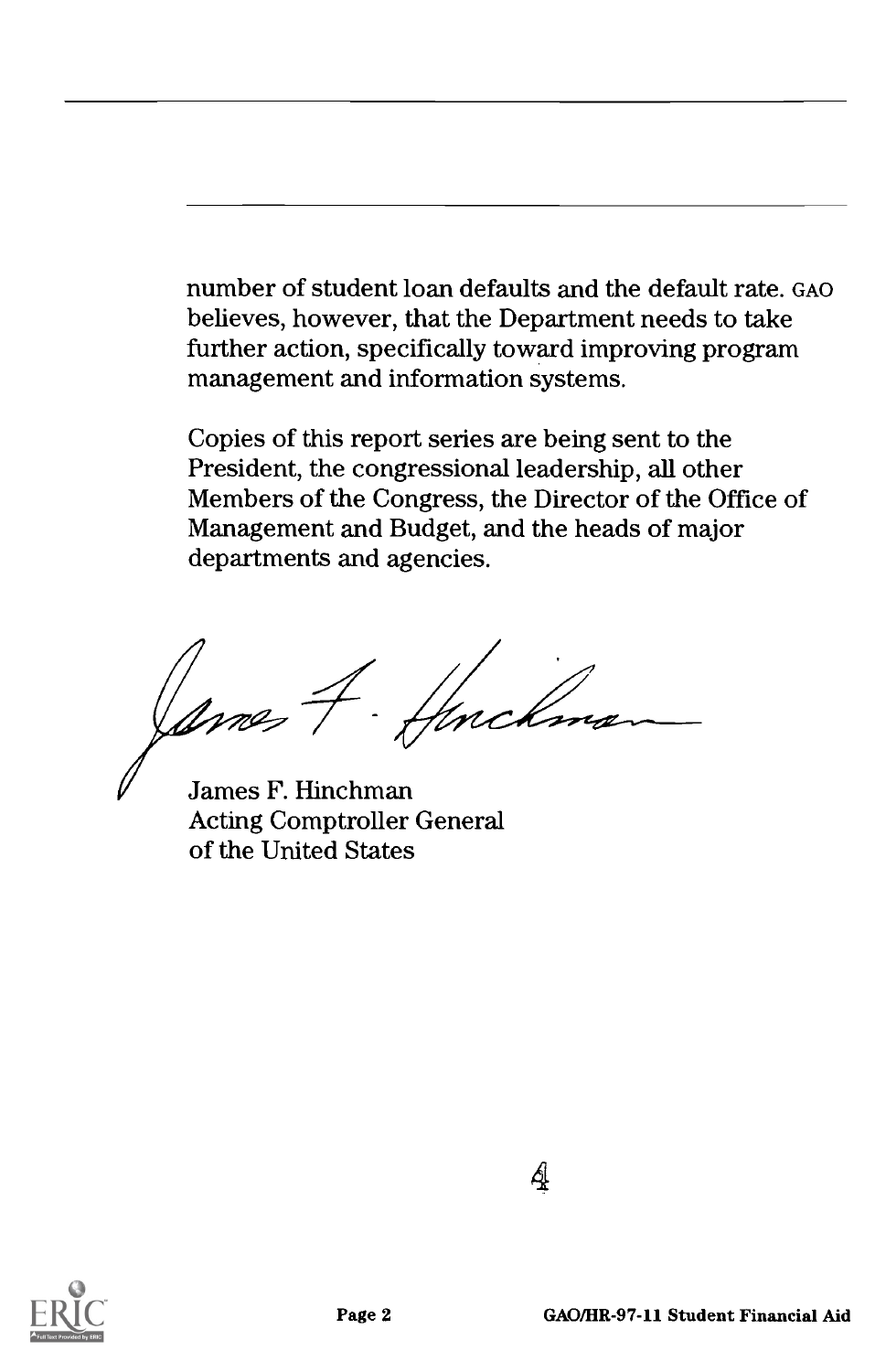### **Contents**

| Overview                                                                                                                                   | 6  |
|--------------------------------------------------------------------------------------------------------------------------------------------|----|
| Complicated<br>Processes,<br><b>Structural Flaws,</b><br>and Management<br>Shortcomings<br><b>Cause Student</b><br>Aid Program<br>Problems | 16 |
| <b>Further Action</b><br>Needed                                                                                                            | 52 |
| <b>Related GAO</b><br>Products                                                                                                             | 55 |
| 1997 High-Risk<br><b>Series</b>                                                                                                            | 57 |

5

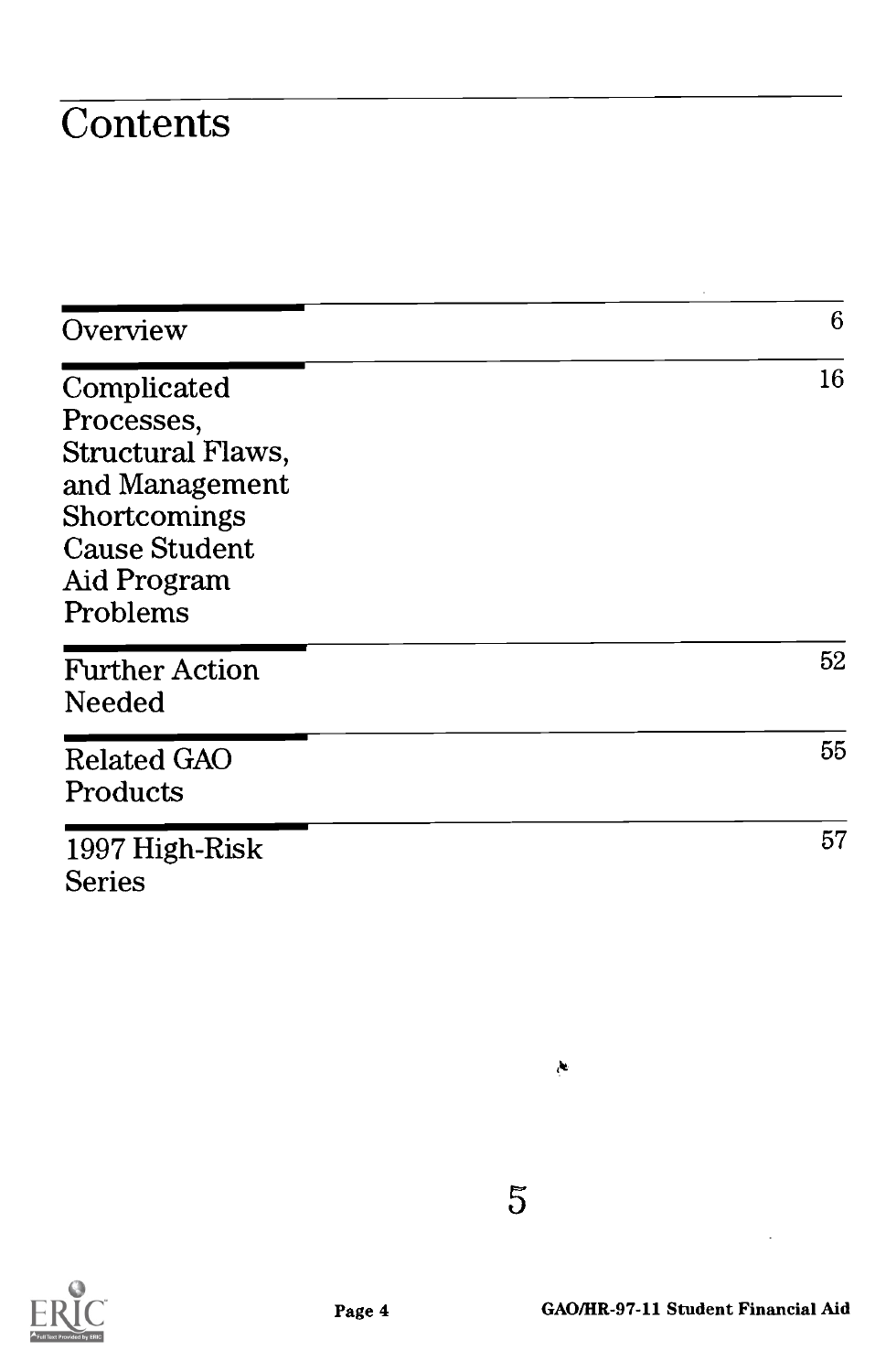### **Overview**

Our previous high-risk reports' have identified vulnerabilities in the Department of Education's student financial aid programs, specifically the Federal Family Education Loan Program (FFELP)<sup>2</sup> and the Federal Pell Grant Program. Although federal student aid programs have succeeded in giving students access to money for postsecondary education, the Department has been less successful at protecting the financial interests of the U.S. taxpayers, according to our reviews. In addition, long-standing management problems, we believe, could hamper the Department's implementation and administration of the Ford Direct Loan Program (FDLP).<sup>3</sup> Although the Department has acted to correct many problems and improve program controls, vulnerabilities remain.

Problems In fiscal year 1995, the federal government paid out over \$2.5 billion to make good its guarantee on defaulted student loans. In

> 'High-Risk Series: Guaranteed Student Loans (GAO/HR-93-2, Dec. 1992) and High-Risk Series: Student Financial Aid (GAO/HR-95-10, Feb. 1995).

<sup>2</sup>FFELP was formerly called the Guaranteed and Stafford Student Loan Programs.

3FDLP was formerly called the Federal Direct Student Loan Program.

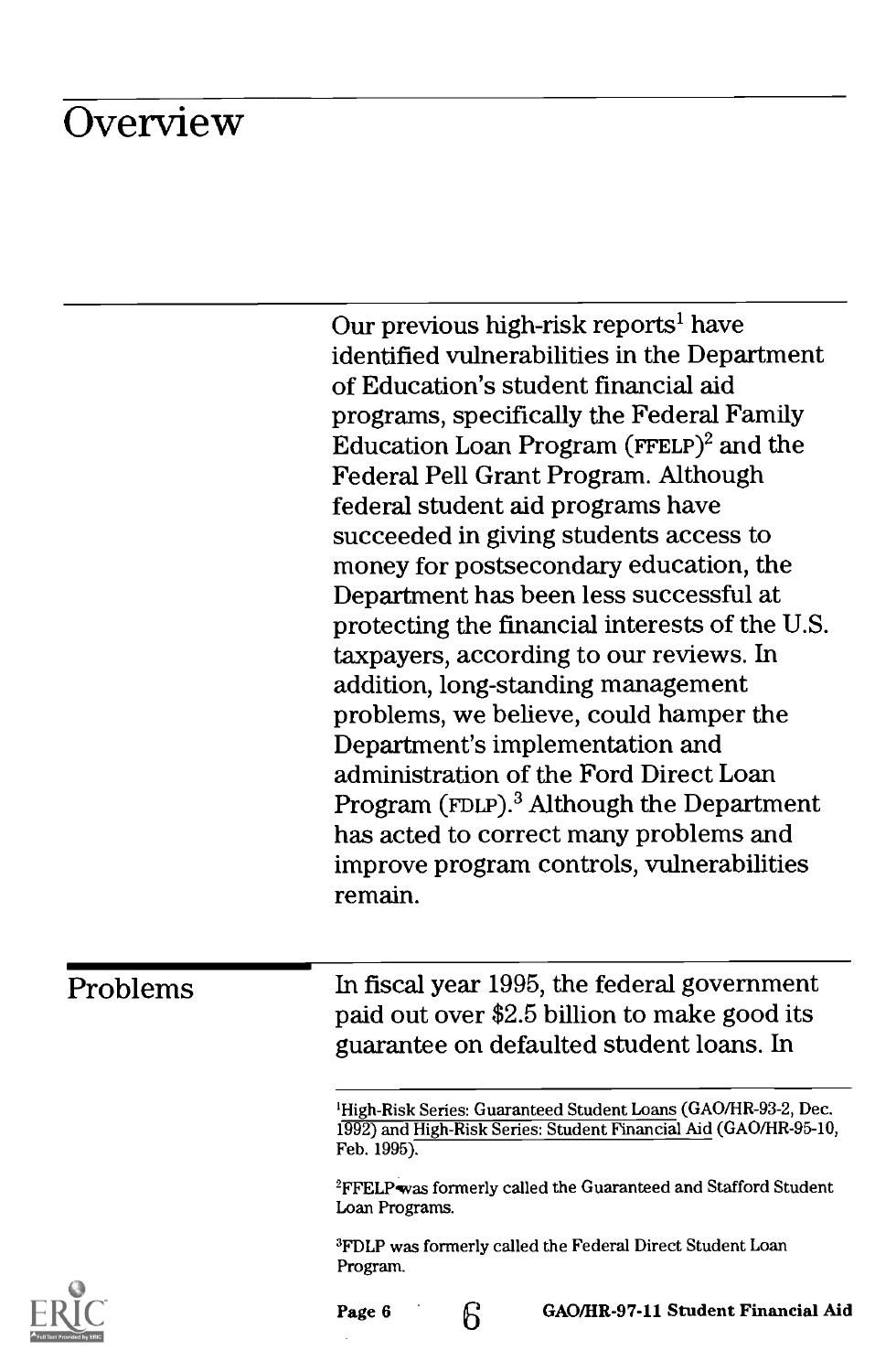addition, inadequate Department oversight has contributed to abuses on the part of some schools participating in federal student aid programs. These abuses included instances in which schools received Pell grant funds for students who never applied for the grants nor enrolled in or attended the schools. In one instance, a chain of proprietary schools falsified student records and misrepresented the quality of its educational programs to increase its revenues from students receiving Pell grants.

Underlying problems with the student aid programs' structure and management, on which we have previously reported, include the following:

- FFELP'S structure was overly complex, and participants had little or no incentive to prevent loan defaults.
- Lenders and state agencies that guaranteed the loans against default (guaranty agencies) bore little or no financial risk. The federal government bore nearly all the risk.
- Many schools participating in the programs did not meet federal standards and requirements, providing poor training to their students, whose skills were then insufficient to g'et the jobs required to enable them to repay their loans.



Page 7 (2) GAO/HR-97-11 Student Financial Aid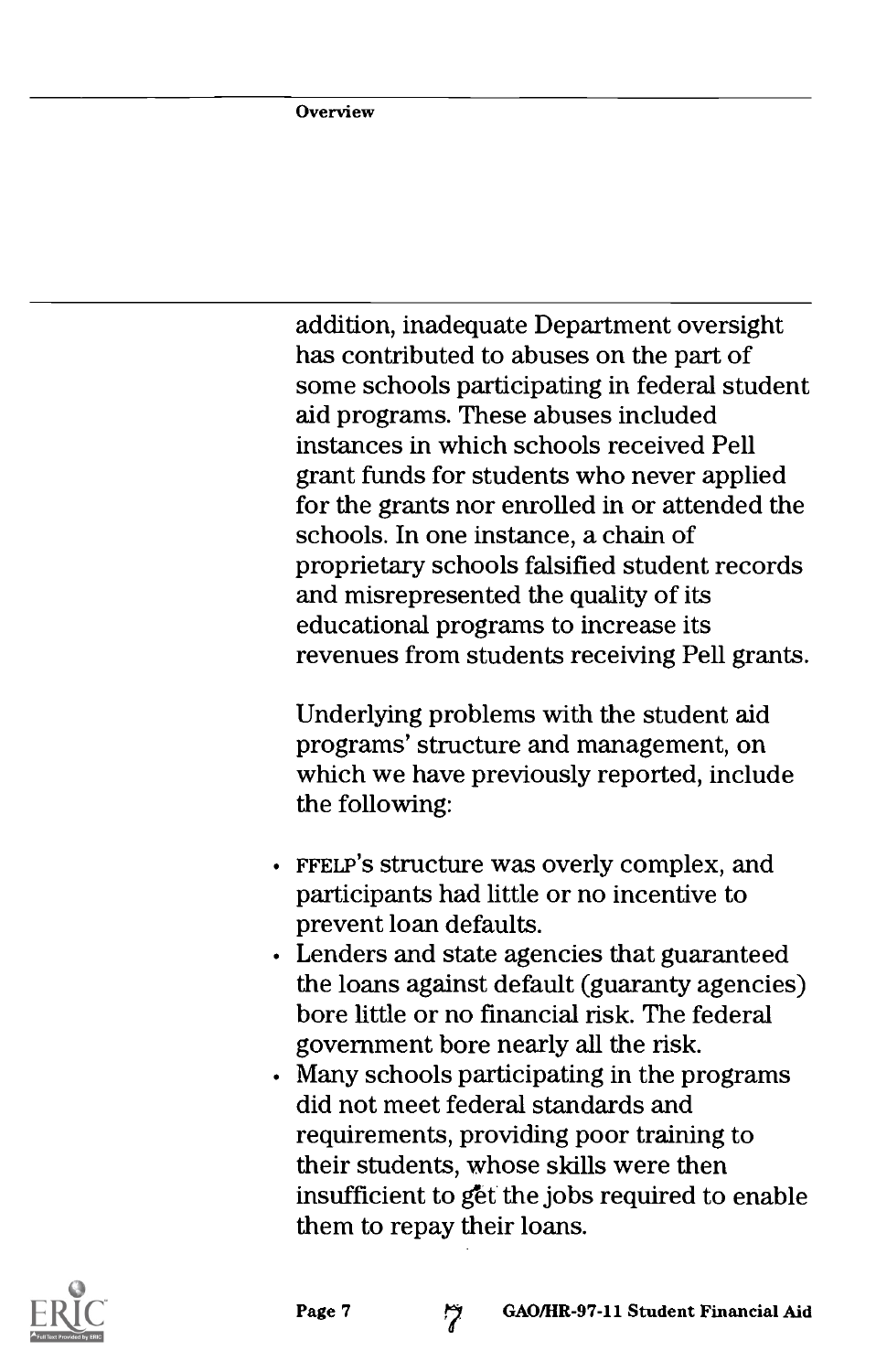|          | Overview                                                                                                                                                                                                                                                                                                                                                                                                                                                                                                                           |
|----------|------------------------------------------------------------------------------------------------------------------------------------------------------------------------------------------------------------------------------------------------------------------------------------------------------------------------------------------------------------------------------------------------------------------------------------------------------------------------------------------------------------------------------------|
|          |                                                                                                                                                                                                                                                                                                                                                                                                                                                                                                                                    |
|          | • The Department did not fully implement<br>adequate controls to minimize its losses and<br>to correct a number of long-standing<br>management problems.                                                                                                                                                                                                                                                                                                                                                                           |
|          | The Congress addressed many of these<br>problems through amendments in 1992 and<br>1993 to title IV of the Higher Education Act<br>of 1965, as amended (HEA). The Department<br>has acted to address these problems and<br>their causes; however, these actions have<br>not completely resolved the underlying<br>problems.                                                                                                                                                                                                        |
| Progress | Partly to help strengthen the Department's<br>internal controls, the 1992 and 1993<br>amendments                                                                                                                                                                                                                                                                                                                                                                                                                                   |
|          | • required that financial and compliance<br>audits of guaranty agencies be conducted<br>annually rather than every 2 years;<br>required that lenders and guaranty agencies<br>$\bullet$<br>share more of the risk of defaults in FFELP by<br>reducing the maximum insurance and<br>reimbursement rates on a defaulted loan<br>from 100 to 98 percent;<br>authorized the Department to provisionally<br>certify schools to participate in federal<br>student aid programs, allowing the<br>Department to limit the length of time a |



8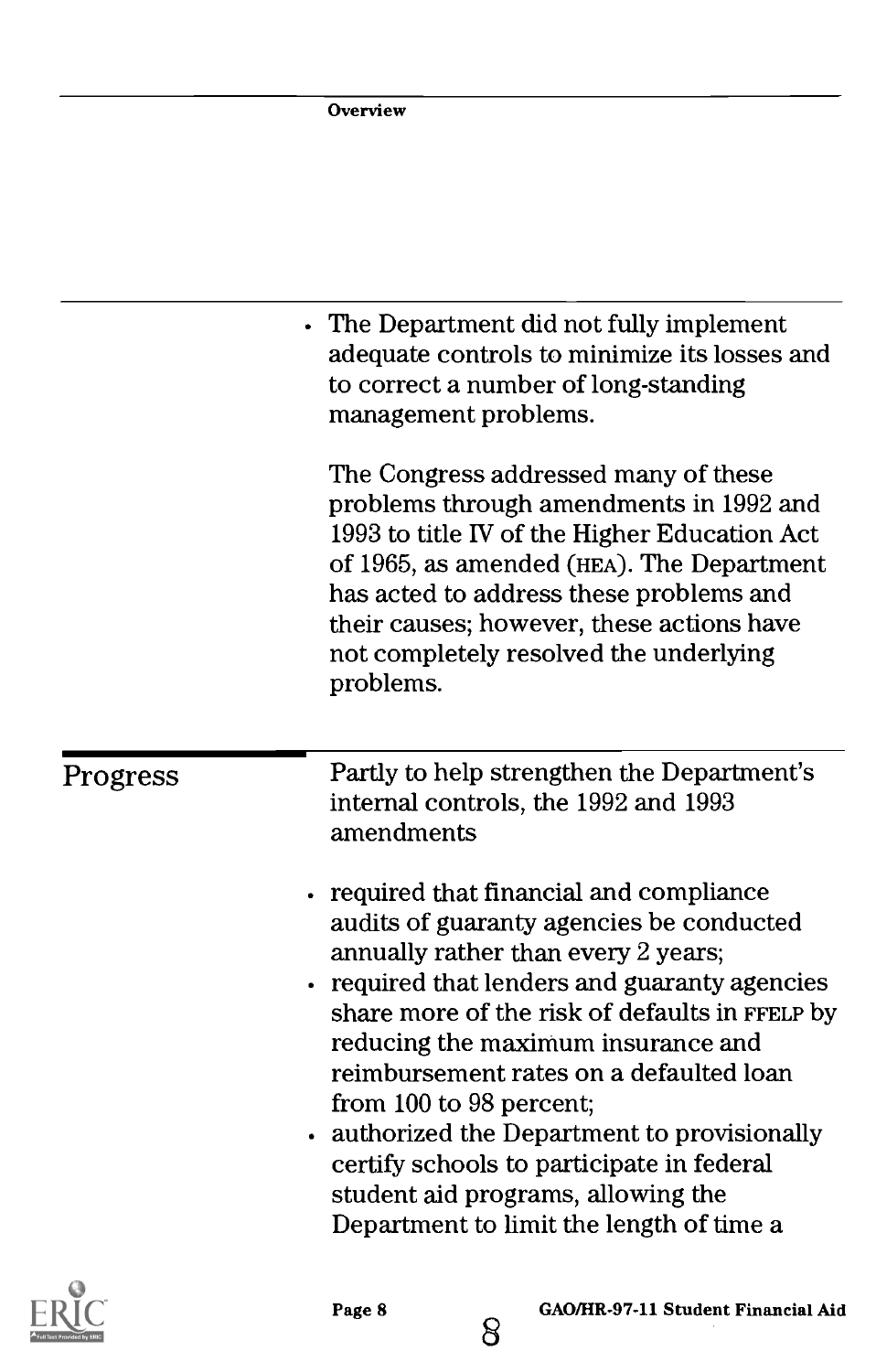school is approved to participate and to more closely monitor and evaluate the school's performance; and

authorized the establishment and federal funding of state postsecondary review entities (sPRE) responsible for conducting or coordinating reviews of schools licensed in their state that participate or seek to participate in federal student aid programs.

Except for establishing SPRES, for which funding was not maintained, the Department implemented each of the amendments' provisions. In our 1995 high-risk report, we recognized that the Department had begun

- $\cdot$  strengthening gatekeeping<sup>4</sup> by expanding the criteria used to select schools for audit and review and increasing the number of staff conducting reviews,
- improving management practices by reorganizing the Office of Postsecondary Education (oPE) to permit it to better administer and oversee federal student aid programs,
- implementing several new information systems designed to provide more accurate and timely information, and



<sup>4</sup>Gatekeeping generally refers to the Department's procedures for determining which schools may participate—and whether they should continue participating-in federal student aid programs.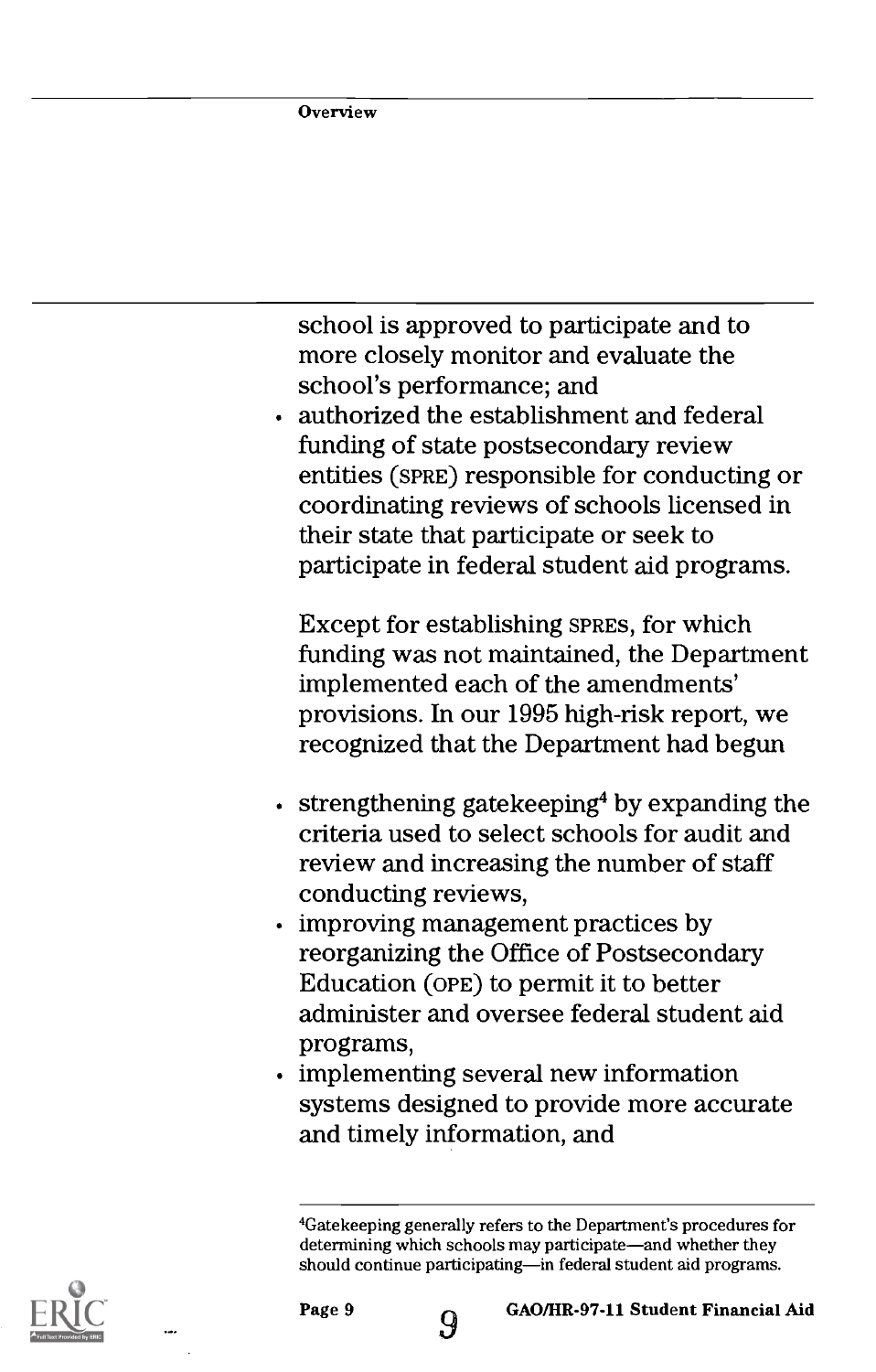Overview

improving financial management by revising the auditing requirements for guaranty agencies and lenders and by developing and maintaining more detailed financial records.

The Department has generally tried to address problems in its student aid programs, and some of these efforts appear to be achieving some results. For example, as shown in figure 1, FFELP default claim payments declined slightly from \$2.7 billion in fiscal year 1992 to \$2.5 billion in fiscal year 1995. Collections on defaulted loans have increased from \$1 billion in fiscal year 1992 to \$2 billion in fiscal year 1995.



1:©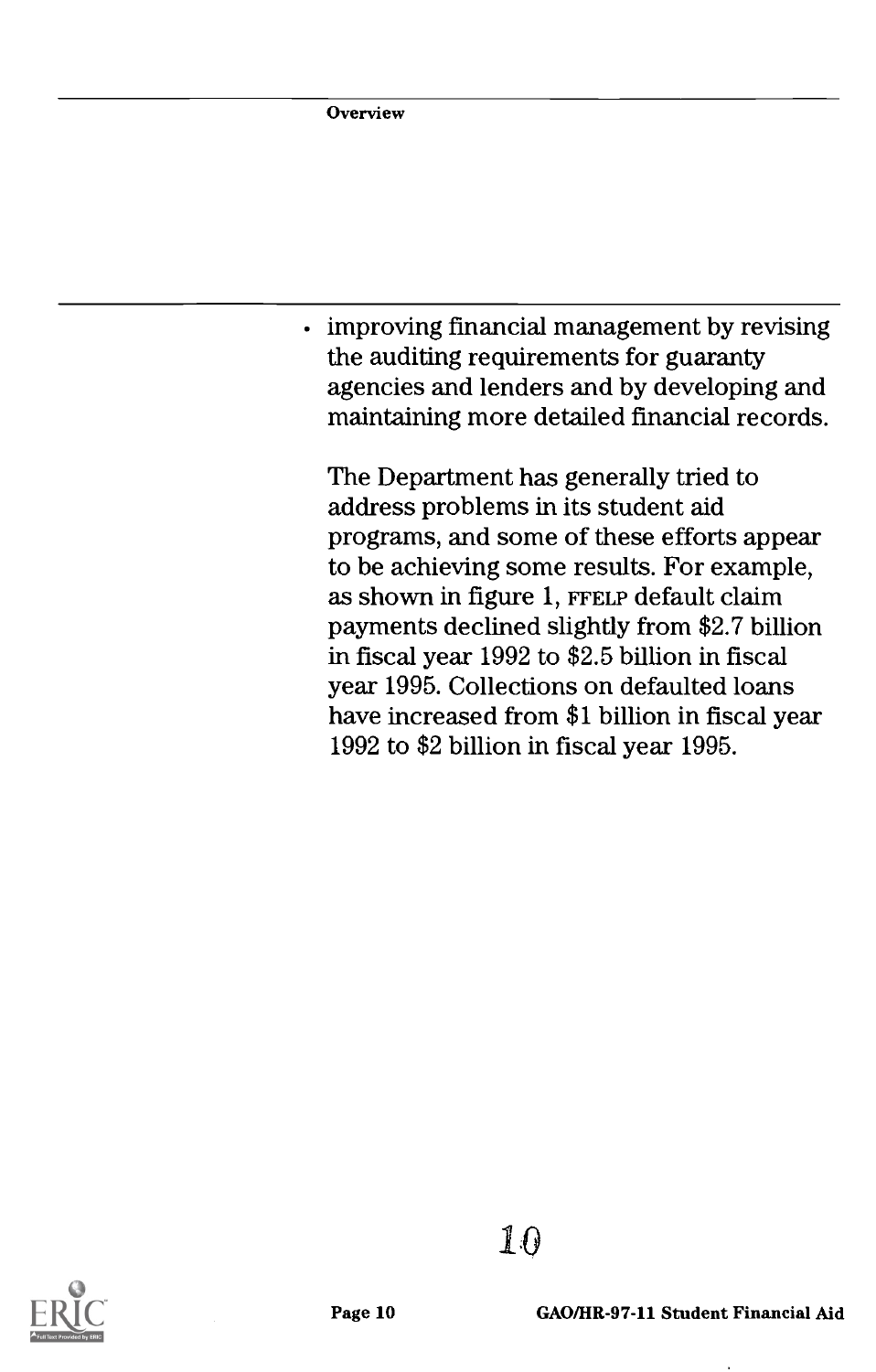Overview





Moreover, in July 1996, the Department had completed actions or had actions in progress or planned to address 186 (91 percent) of 205 recommendations-most made over a 4-year period by the Department's Office of Inspector General (OIG) and us-to improve its management of federal student financial



11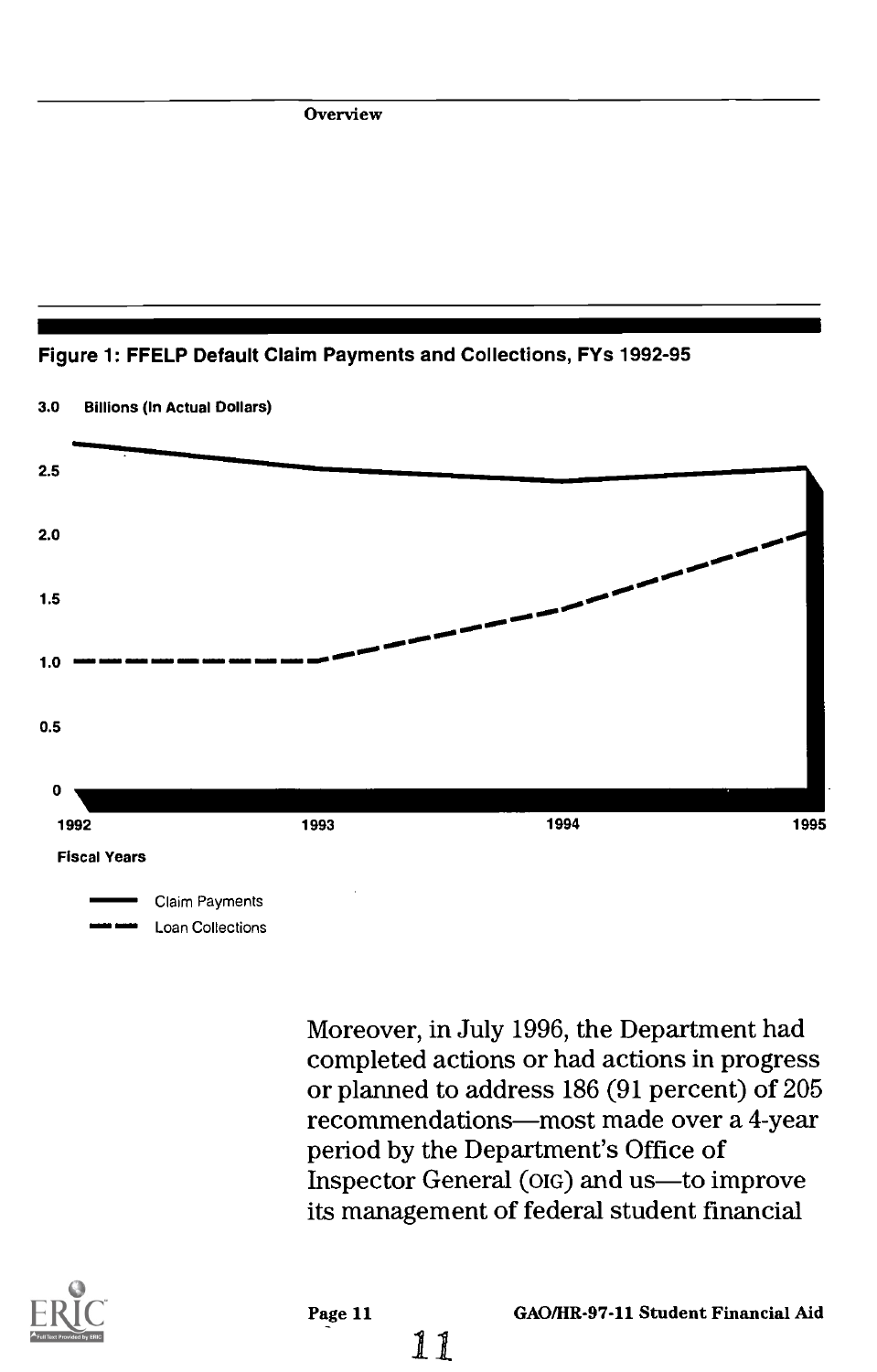|                 | <b>Overview</b>                                                                                                                       |  |
|-----------------|---------------------------------------------------------------------------------------------------------------------------------------|--|
|                 |                                                                                                                                       |  |
|                 |                                                                                                                                       |  |
|                 |                                                                                                                                       |  |
|                 |                                                                                                                                       |  |
|                 | aid. <sup>5</sup> These actions by the Department have<br>the potential to further remedy many of the<br>underlying program problems. |  |
| Outlook for the | Although the Department has shown a<br>commitment to improving its oversight and                                                      |  |
| Future          | management of the student aid programs,                                                                                               |  |
|                 | the financial risk to U.S. taxpayers remains                                                                                          |  |
|                 | substantial. The procedural and structural                                                                                            |  |
|                 | program elements that are the root causes of                                                                                          |  |
|                 | the problems remain. Some of these<br>problems arose from the statutory design of                                                     |  |
|                 | the programs and will persist unless changed                                                                                          |  |
|                 | through congressional action. Although the                                                                                            |  |
|                 | Department can mitigate some of these                                                                                                 |  |
|                 | problems through more effective oversight                                                                                             |  |
|                 | and management, many of the Department's                                                                                              |  |
|                 | initiatives, discussed in our 1995 report, have<br>not been fully implemented. Progress toward                                        |  |
|                 | their full implementation has been mixed.                                                                                             |  |
|                 | The student aid programs employ complex                                                                                               |  |
|                 | and cumbersome processes with many                                                                                                    |  |
|                 | participants. Each major program—FFELP,                                                                                               |  |
|                 | FDLP, and Pell grants-has its own                                                                                                     |  |
|                 | procedures and set of participants.<br>Overseeing these processes clearly presents                                                    |  |
|                 | a management challenge to the Department.                                                                                             |  |
|                 | <sup>5</sup> Department of Education: Status of Actions to Improve the                                                                |  |
|                 | Management of Student Financial Aid (GAO/HEHS-96-143, July 12,<br>1996).<br>י∩ י                                                      |  |

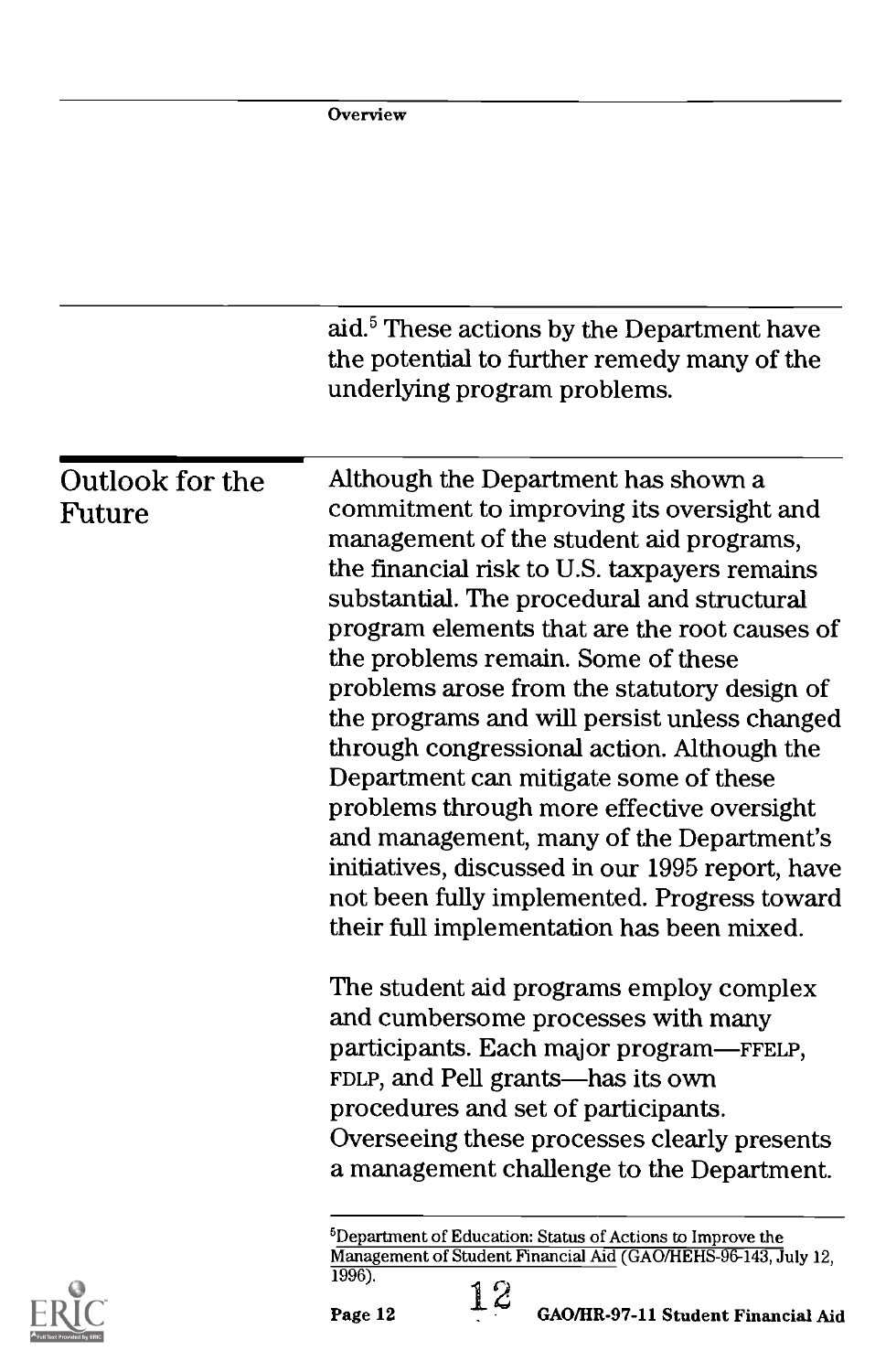Moreover, the introduction of FDLP has added a new dimension of complexity. FDLP was originally authorized to account for about 60 percent of student loans after a 5-year phase-in period. (In 1995-96, FDLP accounted for about 33 percent of loans.) Although the administration subsequently planned for FDLP to replace FFELP, the Congress has allowed both programs to operate in competition with each other, pending any restructuring of the programs during the reauthorization of HEA scheduled for the 105th Congress.

The programs' structural flaws remain. To maximize access to aid funds, HEA placed nearly all the financial risk of loan defaults on the federal government. Since 1980, as the number of borrowers has increased, so has the number of defaults. In addition, the number of students from lower income families who attend proprietary trade and other nontraditional schools has increased, raising the risk of programwide defaults. How FDLP will affect these problems is unclear: Loan repayment and default histories are just beginning to be developed as the first FDLP borrowers complete their education and begin repaying their loans.

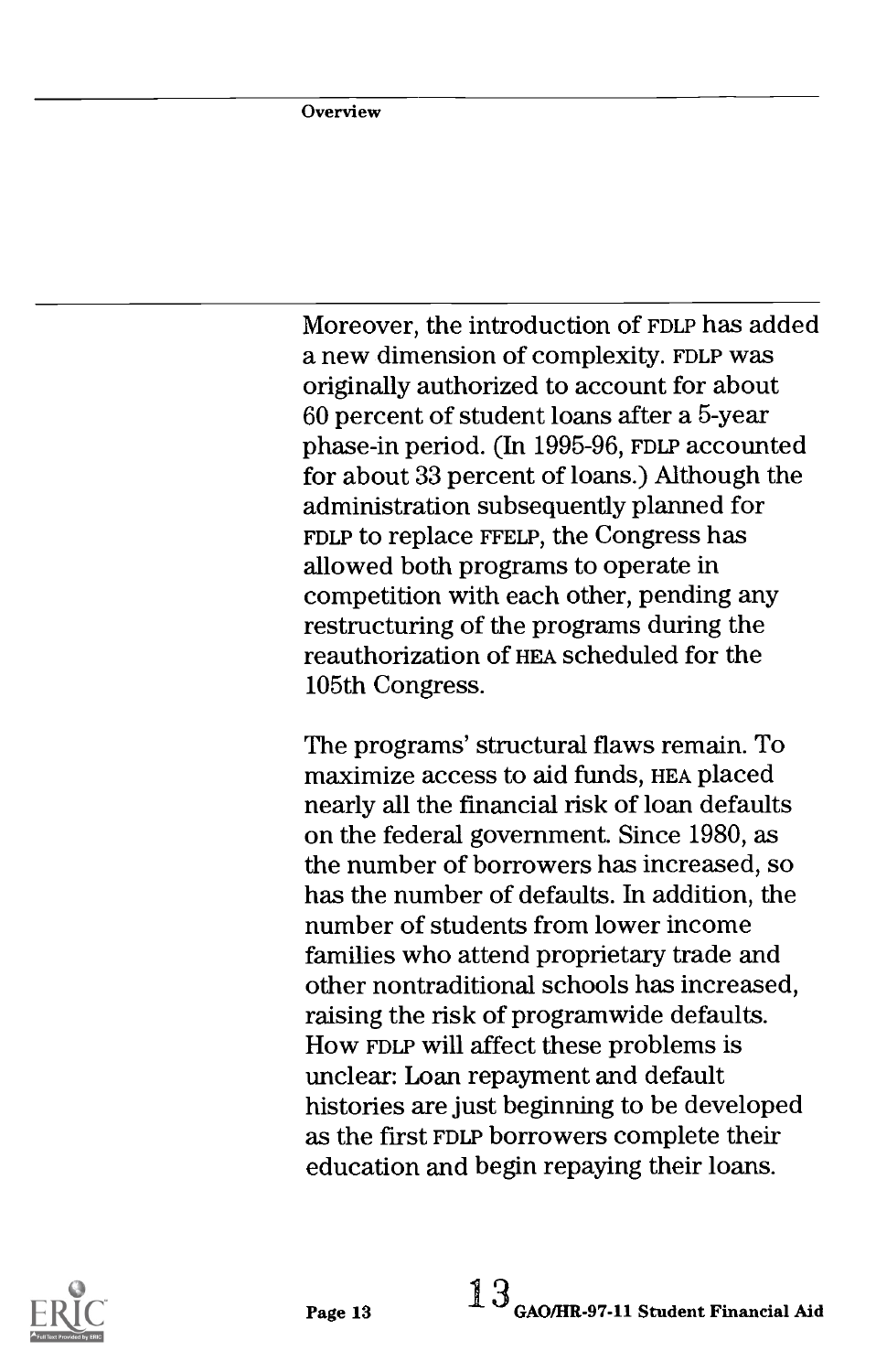Management shortcomings are a major problem, although in some areas, such as gatekeeping, the Department has improved some of its practices. In others, many past problems remain. For example, Department initiatives to improve information resources management have not fully succeeded in improving data quality and systems integration. This situation also affects the programs' internal controls as follows:

- Poor quality and unreliable FFELP student loan data remain in the Department's systems. As a result, the Department cannot obtain complete, accurate, and reliable FFELP data necessary to report on its financial position.
- Inaccurate loan data are being loaded into the National Student Loan Data System (NSLDS), the Department's principal student aid database intended to help resolve data quality problems.

The Department has begun planning a major re-engineering effort that it expects will resolve these problems in the next several years. This effort, which is known as Easy Access for Students and Institutions, or Project EAST, is envisioned as a studentbased, integrated data system through which

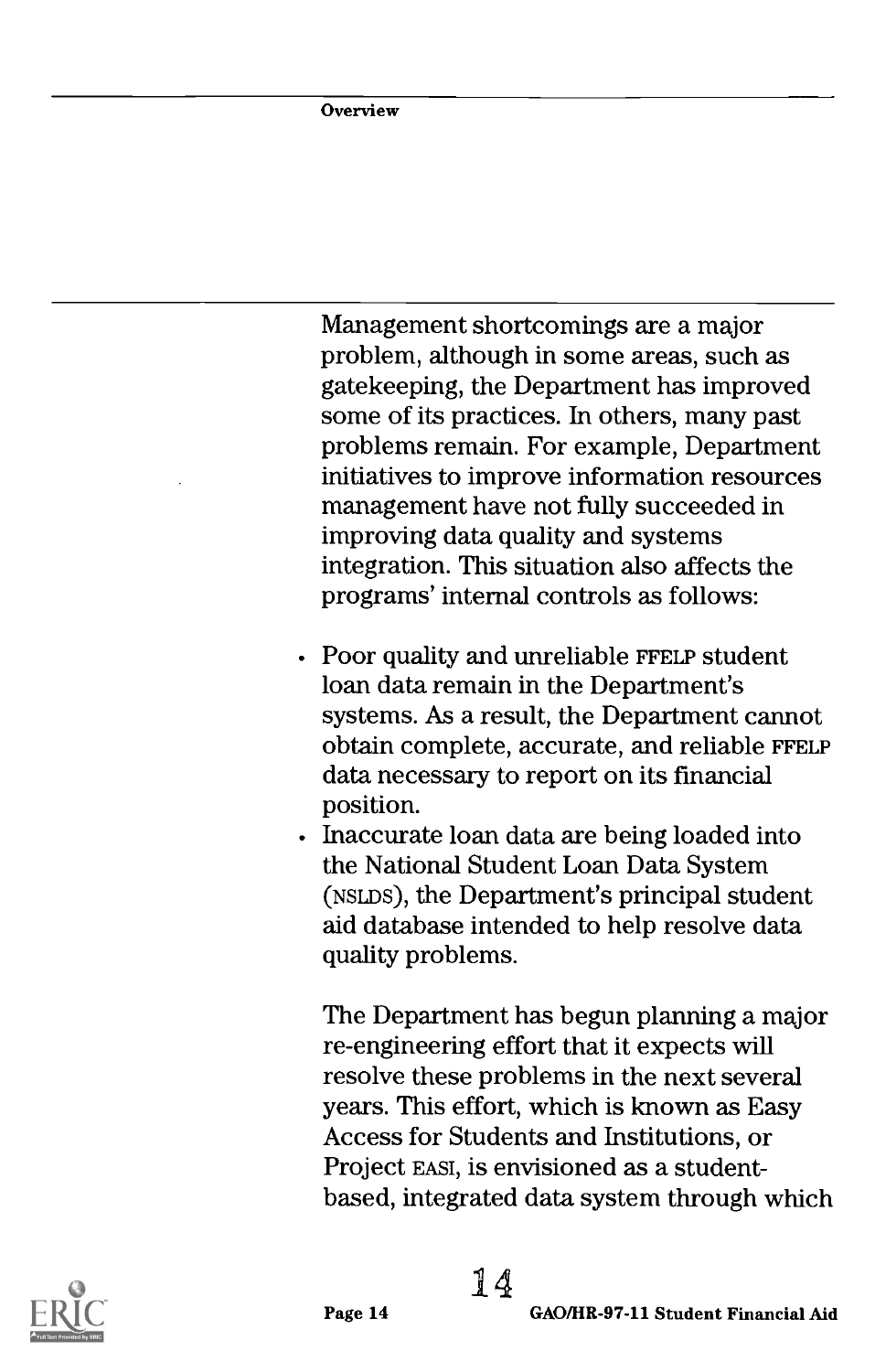**Overview** 

program management and control functions will be conducted.



15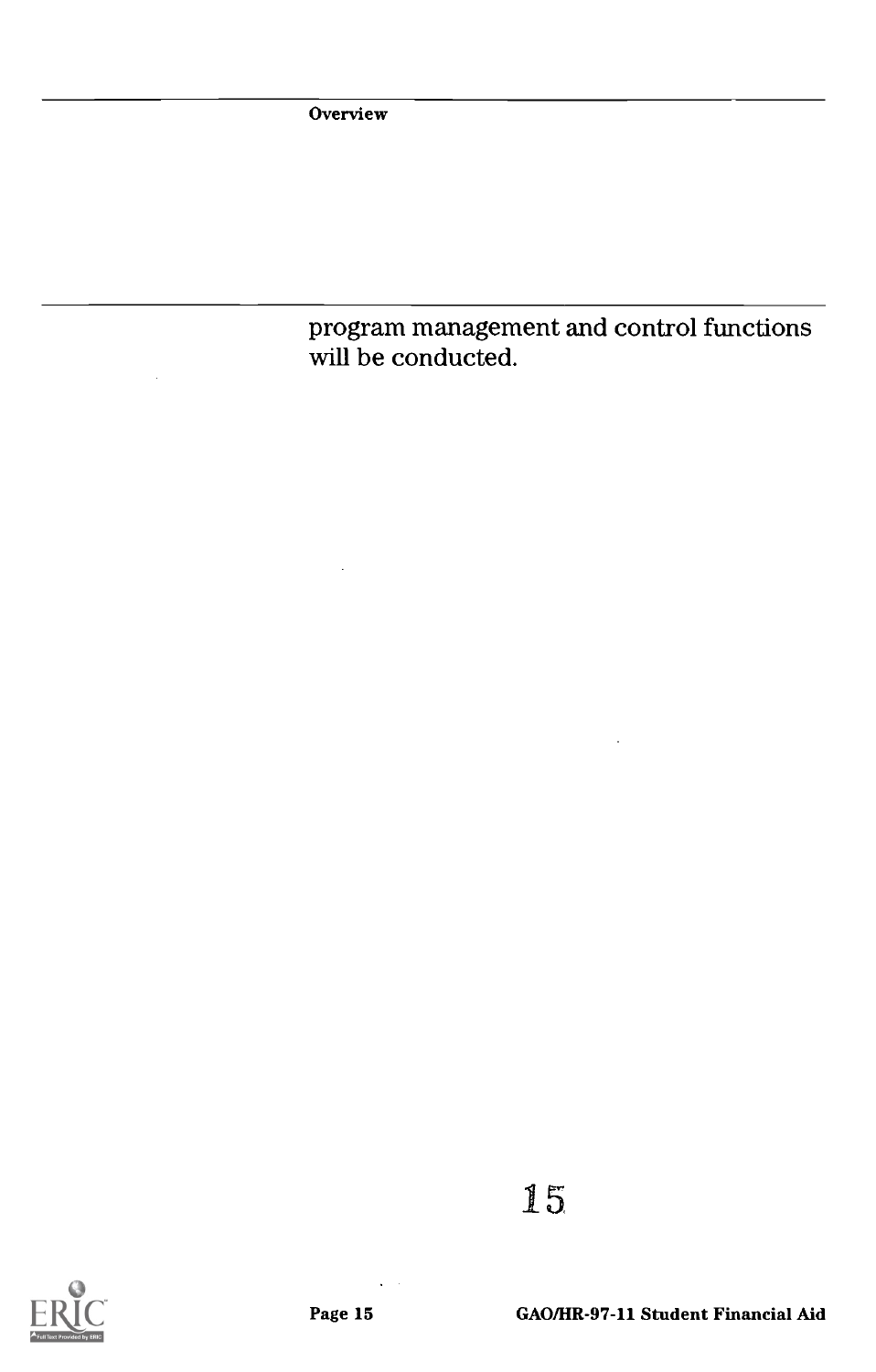|                                                                                                                     | The root causes of FFELP's persistent<br>problems are (1) complicated, cumbersome<br>processes; (2) structural flaws; and<br>(3) Department management shortcomings.<br>In addition, many of FFELP's problems also<br>plague the other major federal student aid<br>programs such as Pell grants.                               |
|---------------------------------------------------------------------------------------------------------------------|---------------------------------------------------------------------------------------------------------------------------------------------------------------------------------------------------------------------------------------------------------------------------------------------------------------------------------|
| Complicated,<br>Cumbersome<br><b>Processes Still</b><br><b>Hinder Operation</b><br>of Federal<br><b>Student Aid</b> | The Department administers and oversees<br>federal student aid programs authorized by<br>HEA and monitors participants' activities. It<br>also determines which schools and lenders<br>can participate and establishes program<br>requirements.                                                                                 |
| Programs                                                                                                            | These requirements affect millions of<br>students and thousands of schools, lenders,<br>and other entities. The three principal<br>entities are students, schools, and the<br>Department of Education. Two additional<br>entities—lenders and guaranty agencies—<br>also have roles in FFELP.                                   |
|                                                                                                                     | Generally, students initiate the student aid<br>process by applying to the Department to<br>determine their eligibility for aid. The<br>Department notifies students of their<br>expected family contribution, which is used,<br>in part, to determine the type and amount of<br>federal aid they can receive. To obtain a Pell |
| शैट                                                                                                                 | 16<br>GAO/HR-97-11 Student Financial Aid<br>Page 16                                                                                                                                                                                                                                                                             |

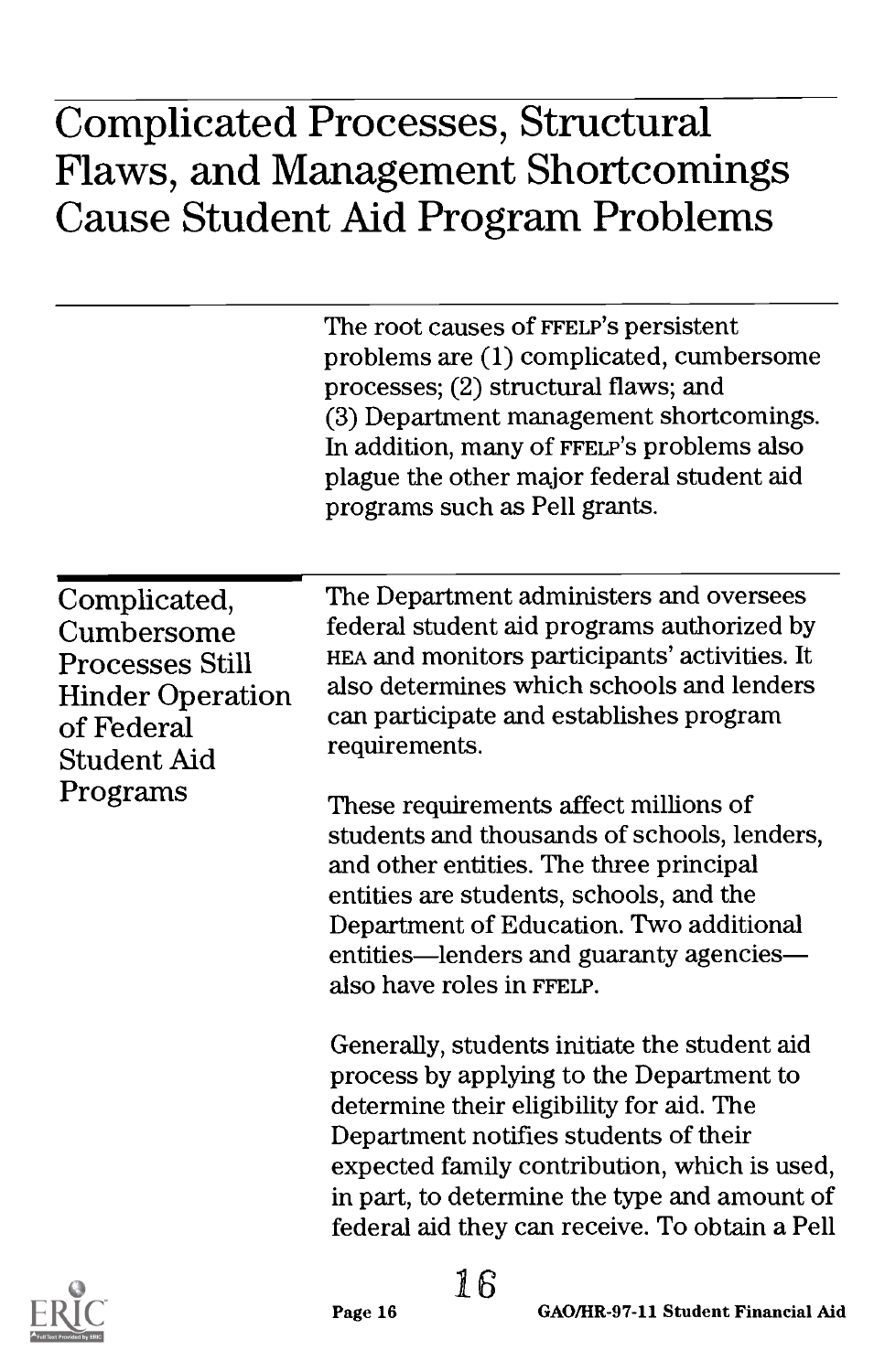grant, students submit this information to their schools, which must ensure that students (1) meet federal eligibility requirements for the grant and, (2) if eligible, are paid the full Pell grant they are eligible to receive.

Figures 2 and 3 show the two different, complicated processes that occur in applying for a loan under FFELP and FDLP.

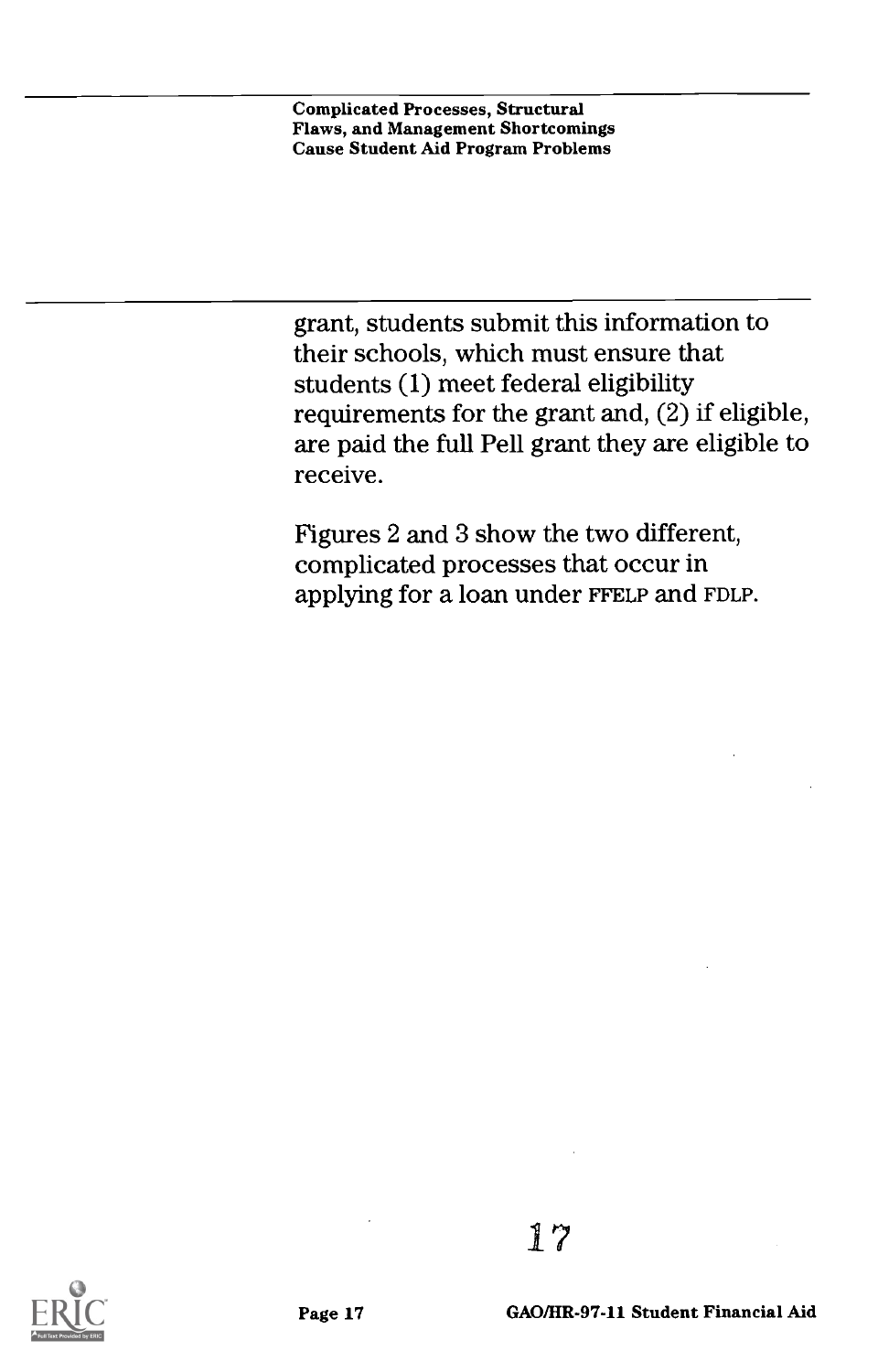Figure 2: Applying for and Repaying an FFELP Loan



O Student provides school with financial information and school determines loan eligibility and counsels student.

- O Student generally obtains loan application from lender, fills out his or her portion, and forwards it to school; school completes application and forwards it to lender.
- $\bigcirc$  Lender provides information to guaranty agency; verifies student eligibility and agrees to guarantee loan; lender sends promissory note to student; returns signed note to lender.
- O Lender issues check to be endorsed by both school and student.
- O School periodically confirms borrower's continued student status.
- O Lender bills the Department of Education for interest subsidy, reports loan origination fees collected, and provides summary information on its guaranteed loan portfolio.
- ⋒ Lender bills student when repayment starts, collects payments, and conducts statutory loan collection services if borrower becomes delinquent or in default.
- O Guaranty agency reimburses lender for defaulted loans and receives reinsurance and an administrative costs allowance from the Department. The agency also receives an insurance premium from students. The agency pays the Department a loan reinsurance fee, shares collections on defaulted loans, and provides the Department with summary information of loans it guaranteed.



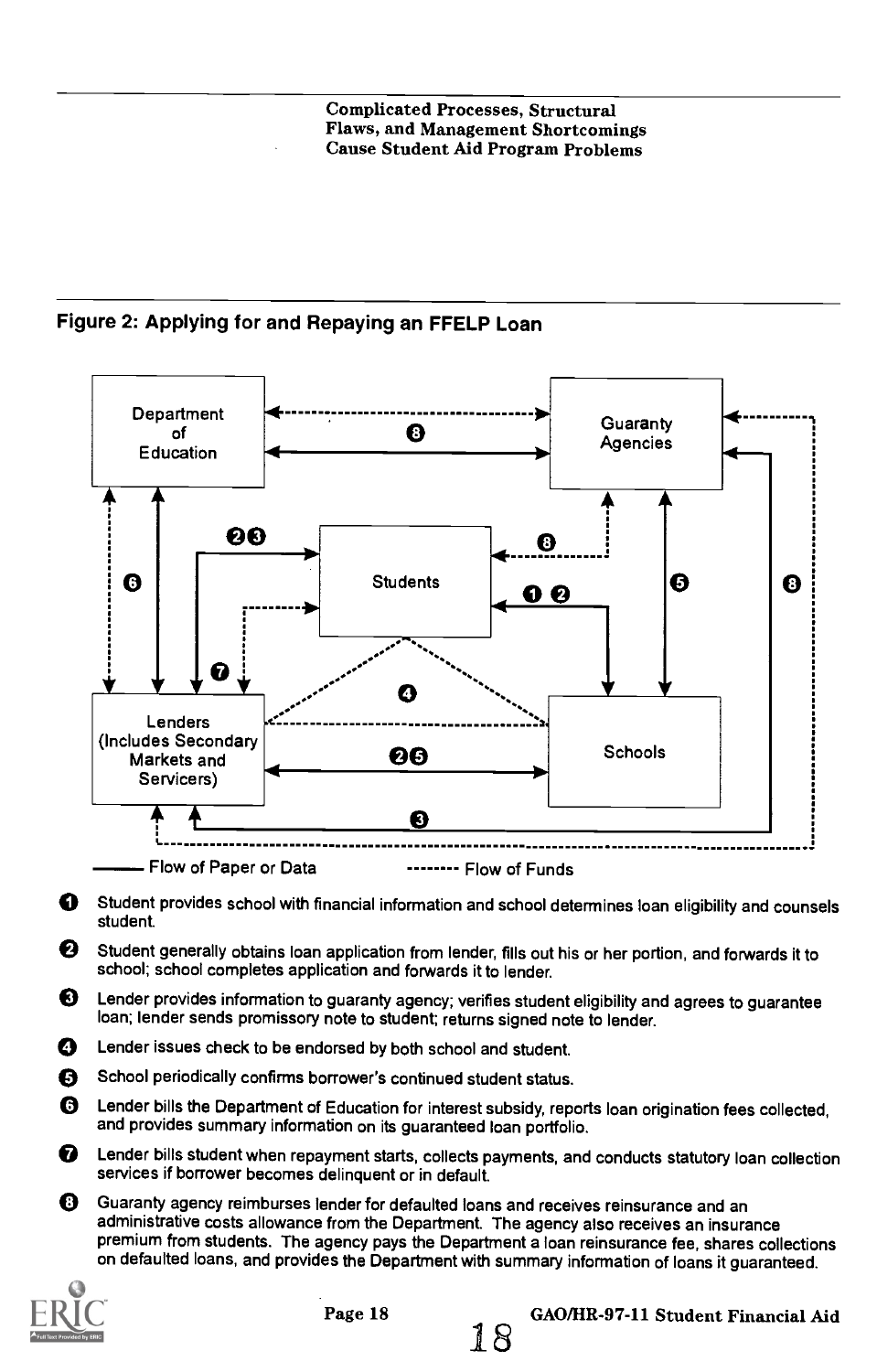At schools participating in FFELP, students apply to a participating lender for a loan. The school verifies the student's eligibility and determines, on the basis of family income and estimated cost of attendance, the loan amount the student is eligible to receive. The student then receives the loan from the lender. The state-designated guaranty agency guarantees the loan against default. The guaranty agency is the intermediary between the Department and the lender, insuring the loan against default and making certain that the lender and school meet program requirements. For subsidized loans, the Department pays interest due the lender while the student attends school. The student generally begins repaying the loan, including interest and principal, following a 6-month grace period after leaving school and has up to 10 years to repay. The lender is responsible for servicing and collecting it, and, if the student defaults on the loan, the lender files a claim with the guaranty agency for reimbursement of most of its loss. The Department also reimburses guaranty agencies for most of their claims paid to lenders for defaulted loans and for some of their administrative costs.

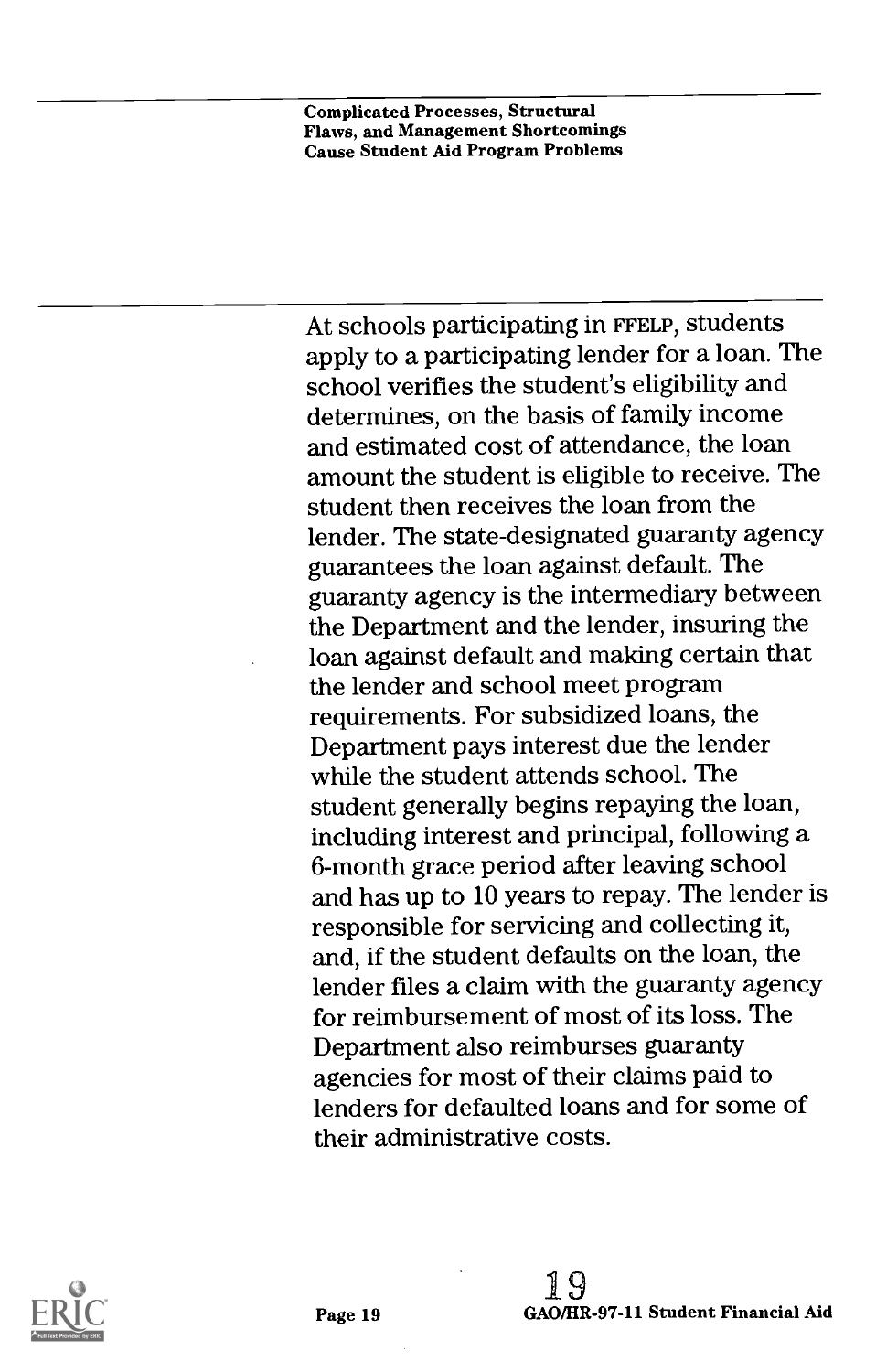#### Figure 3: Applying for and Repaying an FDLP Loan



Flow of Paper or Data

------- Flow of Funds

O Student generally obtains the loan application, fills out his or her portion and forwards it to school.

❷ School determines loan eligibility and amount, counsels student, and forwards the application to the Department's loan origination center (LOC).

❸ LOC reviews and accepts or rejects loan origination records, promissory notes, and all other related records; and when it receives and accepts the loan origination record, promissory note and disbursement record, it "books" a borrower's loan, thus making it an official and permanent obligation of the borrower.

- O Student's school account is generally credited by the school.
- O A servicer under contract to the Department services the loan during in-school, grace, and repayment periods and performs and processes deferments, forebearances, and certification; as well as collects the loan.
- O School periodically confirms borrower's continued student status.
- Servicer notifies student when disbursements are made, contacts borrower to determine choice of の repayment options, bills student when repayment starts, and continues to collect on the loan. If a borrower defaults, the servicer forwards the loan to the Department for further collection efforts.

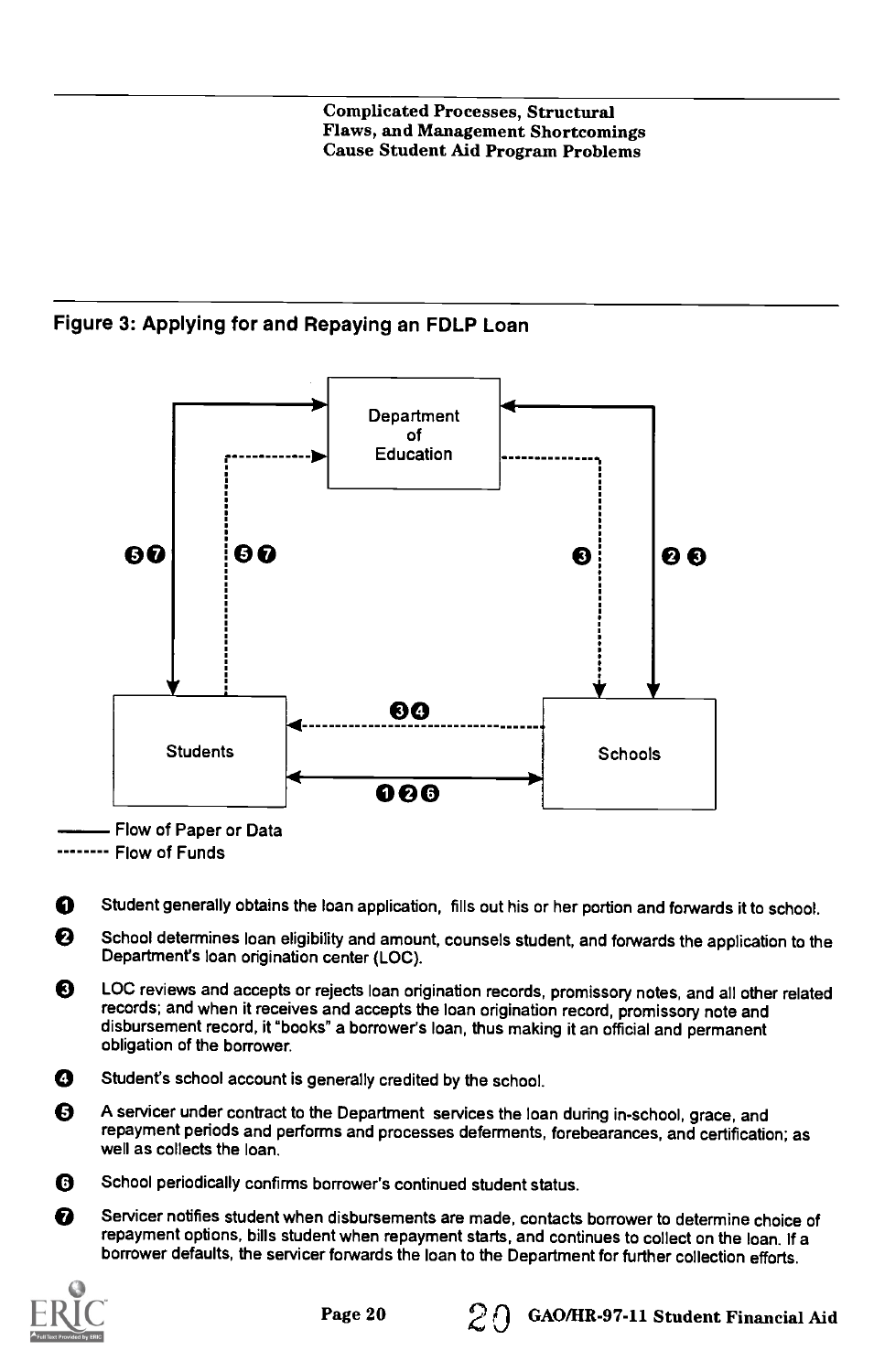At schools participating in FDLP, students generally apply to the school for a loan because the school operates as the Department's agent in this regard. As it would for FFELP loans, the school verifies the student's eligibility and determines the loan amount. The Department then makes the loan, which the school generally posts to the student's school account. As with FFELP loans, the student generally begins repaying following the 6-month grace period after leaving school. But unlike FFELP loans, the student has from 10 to 30 years to repay under several different repayment options. Under contract to the Department, a third-party entity services loans and collects payments from borrowers. If a borrower defaults, the servicer refers the loan to the Department for collection.

The existence of these two competing loan programs adds another dimension to the already complex delivery of federal student financial aid. Until very recently, both loan programs were administered separately by the Department. In addition, some loan terms, such as repayment periods, differ between the two programs. Also, the role and responsibilities of schools that participate in FDLP are different. This has led to the potential for a fragmented operating



Page 21 GAO/HR-97-11 Student Financial Aid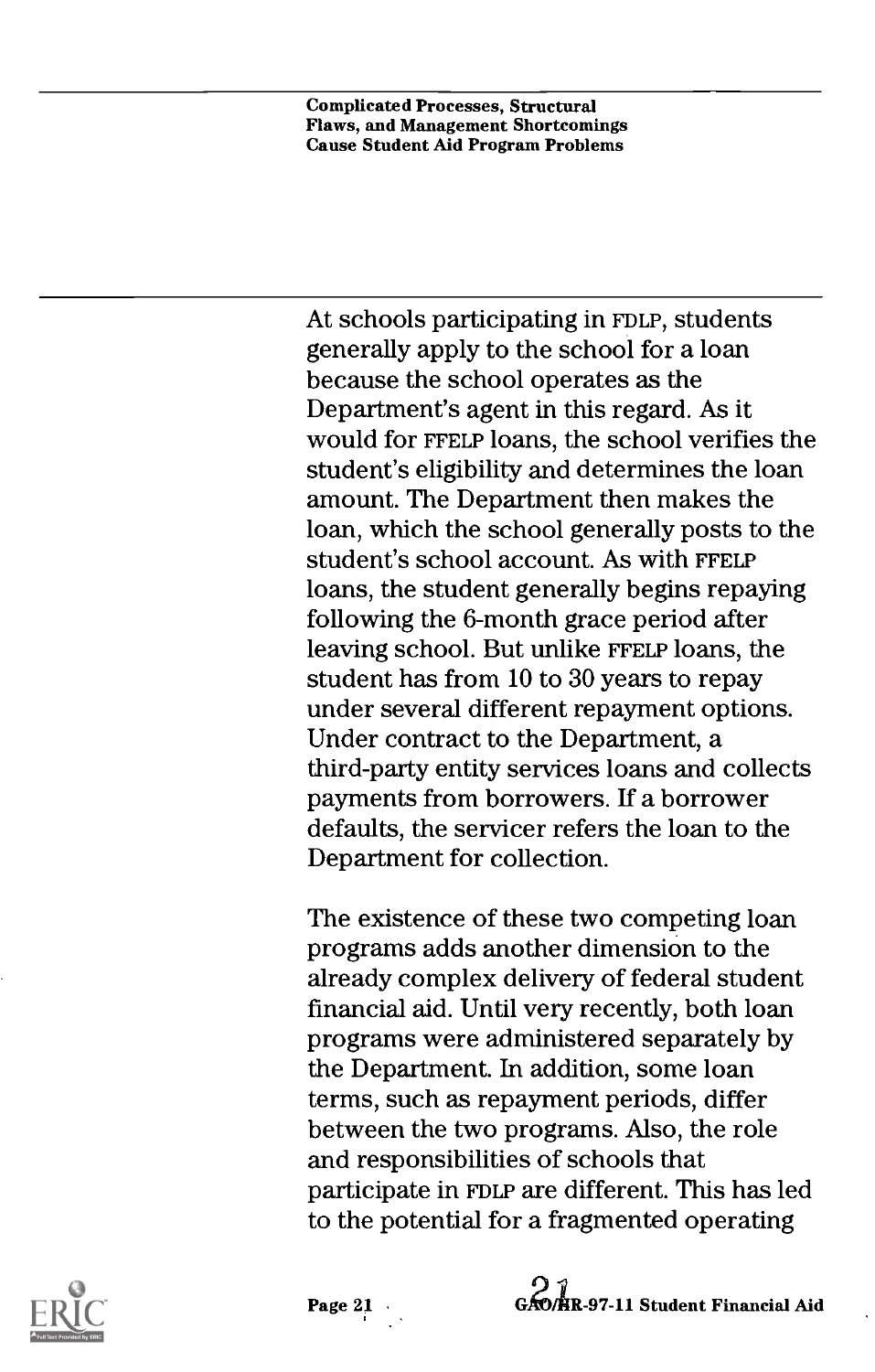|                                                 | <b>Complicated Processes, Structural</b><br><b>Flaws, and Management Shortcomings</b><br><b>Cause Student Aid Program Problems</b>                                                                                                                                                                                                                                                                                                                                                                                                                                                                                                                                                                                                                                                                                                                                                                                                                                                                                                                                                                                                           |
|-------------------------------------------------|----------------------------------------------------------------------------------------------------------------------------------------------------------------------------------------------------------------------------------------------------------------------------------------------------------------------------------------------------------------------------------------------------------------------------------------------------------------------------------------------------------------------------------------------------------------------------------------------------------------------------------------------------------------------------------------------------------------------------------------------------------------------------------------------------------------------------------------------------------------------------------------------------------------------------------------------------------------------------------------------------------------------------------------------------------------------------------------------------------------------------------------------|
|                                                 | environment in which two different groups<br>of students, schools, lenders, Department<br>administrators, and other entities participate<br>in two mostly similar programs.                                                                                                                                                                                                                                                                                                                                                                                                                                                                                                                                                                                                                                                                                                                                                                                                                                                                                                                                                                  |
| Programs'<br>Structure<br><b>Remains Flawed</b> | The structure of the federal student aid<br>programs remains flawed primarily because<br>the (1) federal government continues to bear<br>a major portion of the risk for loan losses<br>and (2) loan programs have shifted away<br>from serving mostly middle-income,<br>traditional 4-year undergraduate school<br>students. The programs now serve more<br>students from low-income families and those<br>attending proprietary schools than the more<br>traditional students the programs were<br>intended to serve. This has contributed to a<br>fundamental tension in both FFELP and FDLP<br>between their primary goal—providing<br>access to postsecondary education—and<br>minimizing costs to the U.S. taxpayer. The<br>programs' current structure makes it<br>difficult for the Department to protect the<br>taxpayers' financial interests. Although a<br>recent legislative change has resulted in<br>some risk sharing by lenders and guaranty<br>agencies for loan defaults, currently, the<br>federal government still assumes nearly all<br>the risk of financial losses from loan<br>defaults. In addition, the number of |

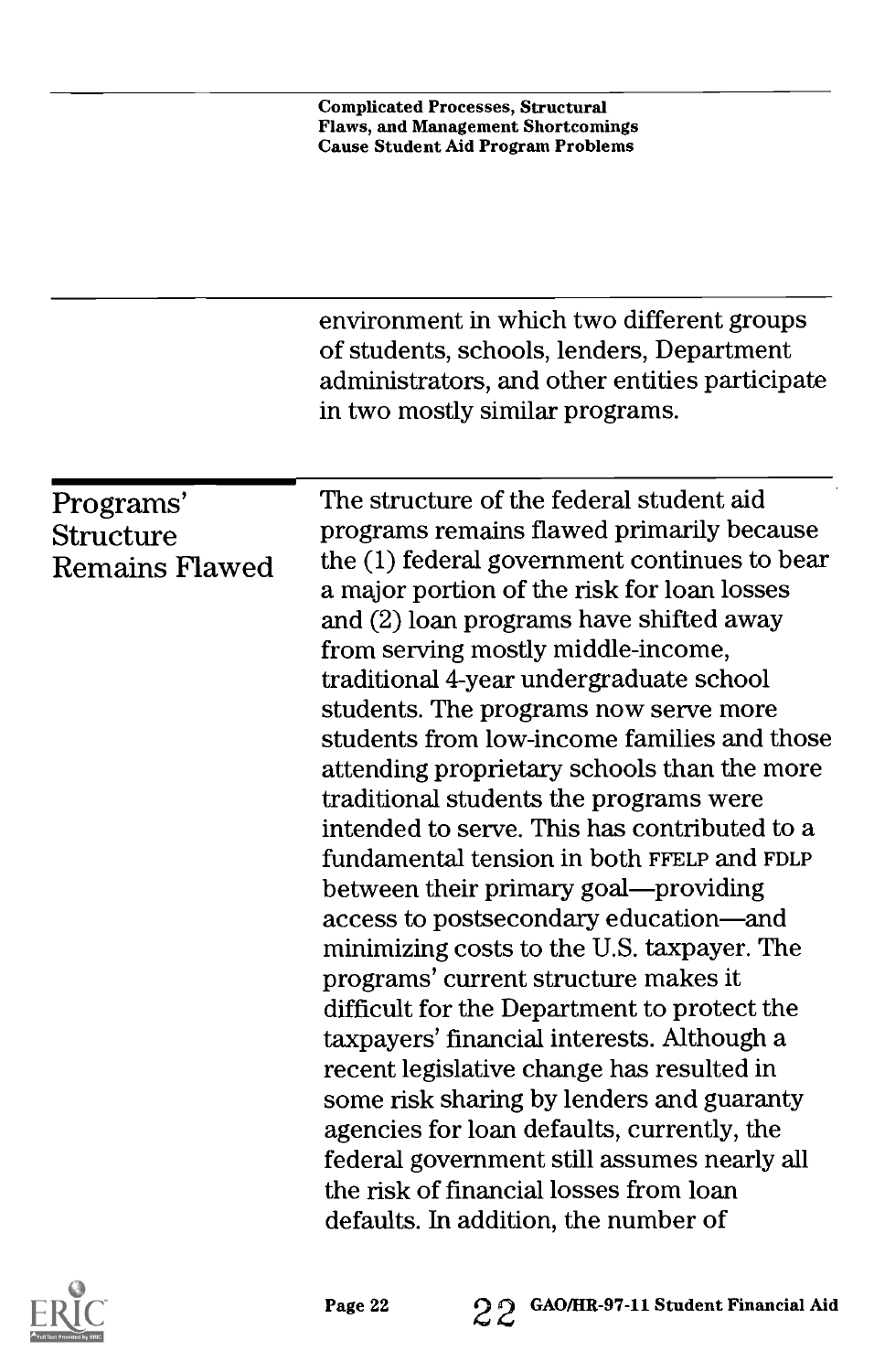borrowers from groups at higher risk of defaulting is increasing.

At FFELP'S outset, the government expected to share the program's financial risks with state-designated guaranty agencies. When states failed to establish such agencies, the Congress enacted several incentives to increase lender and guaranty agency participation. In doing so, it kept the financial risk almost entirely with the federal government. Recently, the Congress began shifting some risk back to the guaranty agencies, as well as lenders, by reducing the maximum reimbursement and insurance rates on defaulted loans to 98 percent. This was intended, in part, to encourage both lenders and guaranty agencies to work with borrowers to prevent them from defaulting on their loans.

The government generally assumes full risk for defaults under FDLP. HEA and Department regulations allow the use of various legal remedies to collect defaults, such as demanding immediate payment of the full amount due, garnisheeing wages, requesting the Internal Revenue Service to offset federal income tax refunds, and assessing collection fees to recover its costs. Many of these same remedies are used under FFELP.

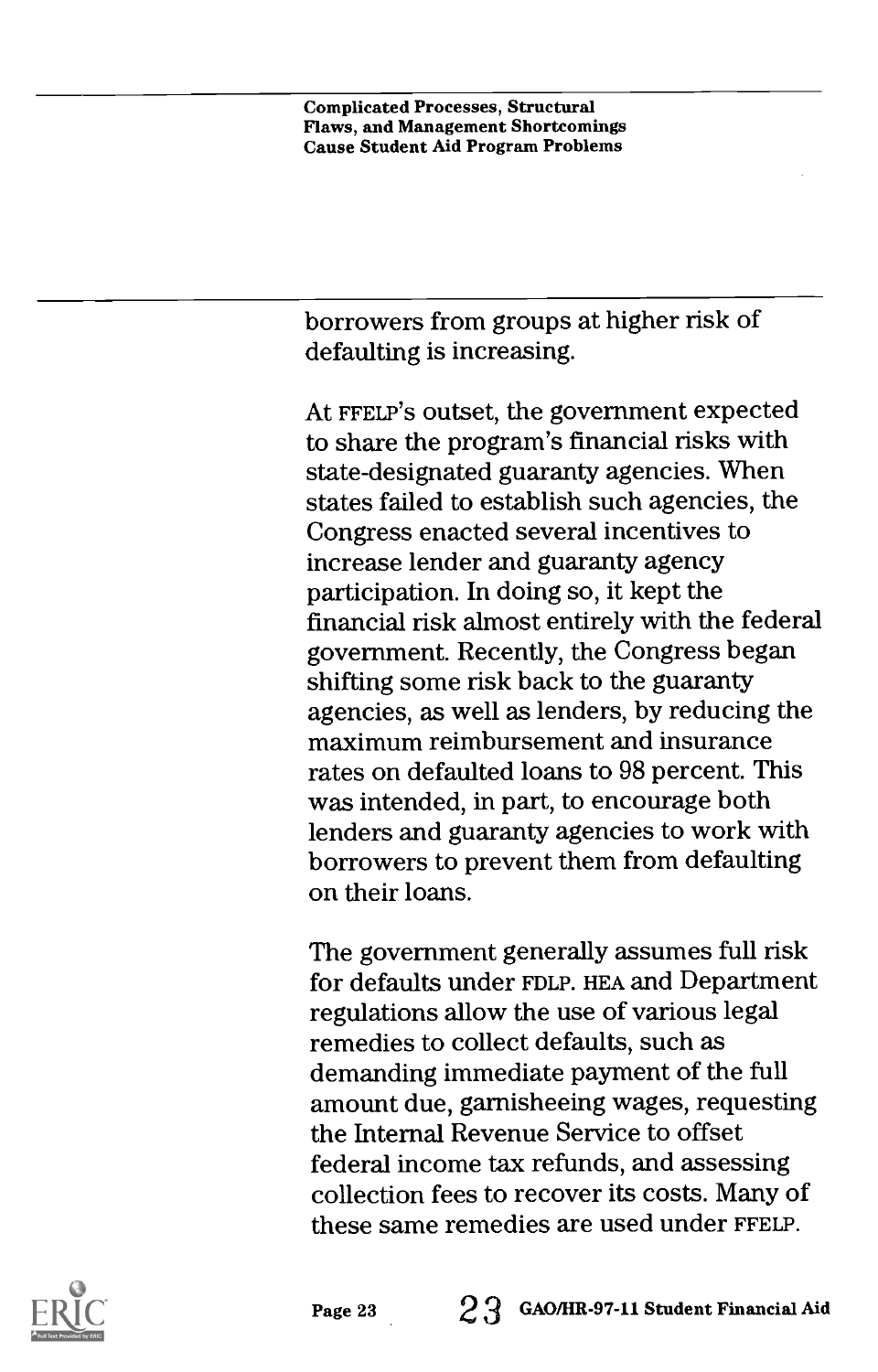But for most FDLP loans, the Department has additional flexibility because it can let some defaulters use the income contingent repayment option to determine their monthly loan payments and resume repayment.

In addition, students in groups at higher risk of defaulting-low-income students and students receiving a nontraditional college education—have increasingly received student aid. Loans authorized under title IV were initially targeted to middle-income students, generally a low-risk group, and Pell grants were targeted to students from low-income families. But the loans' client base has shifted more toward low-income students as the cost of education has exceeded the amount of grant funds available. As a result, low-income students have turned to student loans to help finance their postsecondary education. This has placed greater debt burden on low-income students, who often have little or no means to repay. Also, FFELP was originally intended to finance a traditional college education. The expansion of the program to include other education and training schools, such as proprietary (for-profit and trade) schools, has resulted in grants and loans to students

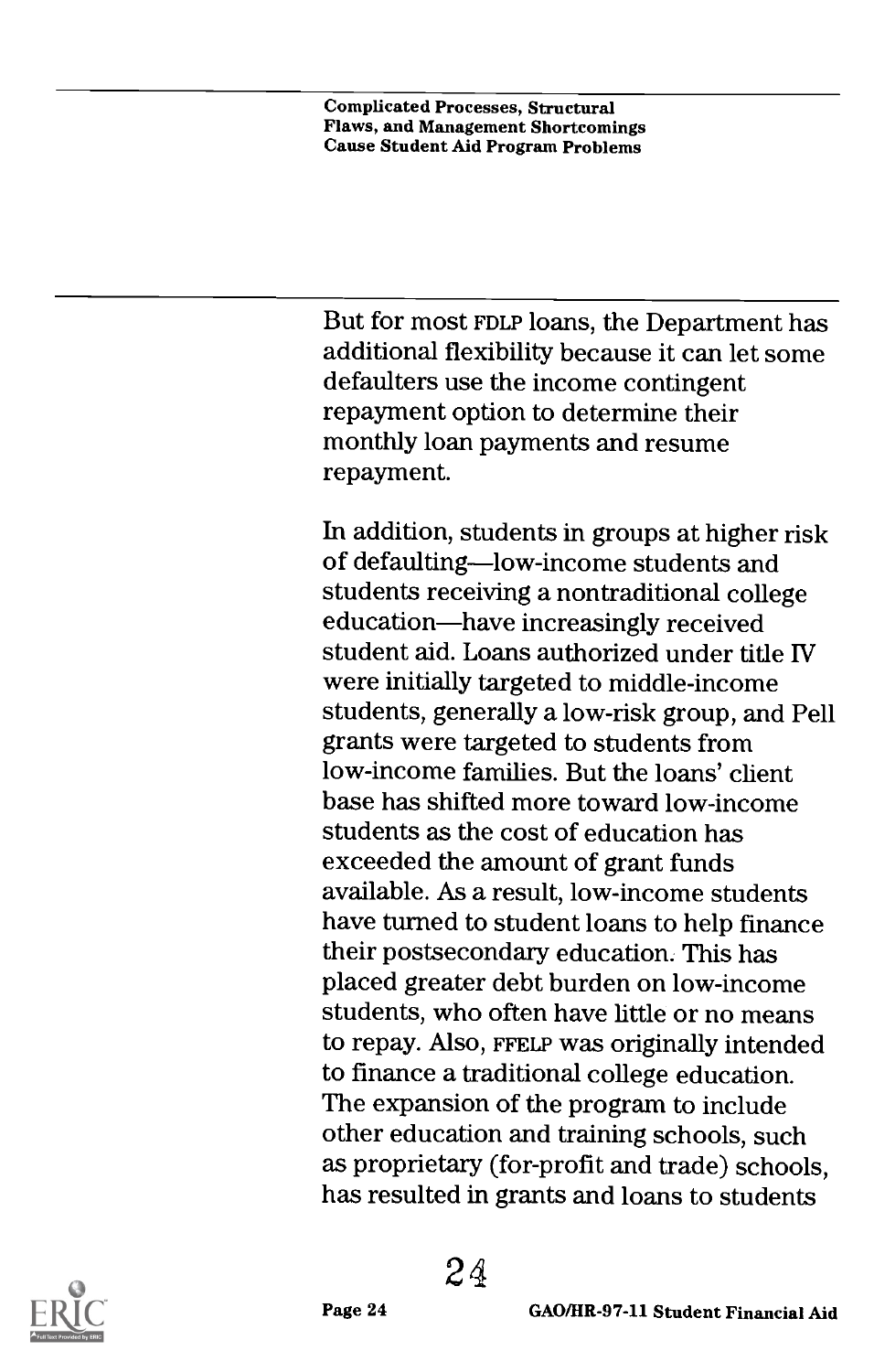to attend schools that did not always provide a high-quality education.

Abusive practices of some proprietary schools, along with plentiful loans, have contributed to loan defaults and program costs. For example, students who attended proprietary schools represented 23 percent of borrowers entering repayment in fiscal year 1993, but they accounted for 47 percent of those who defaulted in fiscal years 1993 and 1994. Some proprietary school operators have enriched themselves at the expense of economically disadvantaged students, while providing little or no education in return. Faced with large debts and no new marketable skills, these students have often defaulted on their loans. Lenders and guaranty agencies who have little financial risk have also contributed to the default problem. Had sufficient risk-sharing arrangements been in place, lenders and guaranty agencies would have had an incentive to monitor the kind of education their borrowers were receiving and their repayment practices. With increased risk to the government from increasing participation in FDLP, attention to educational quality is much more important now and in the future.



25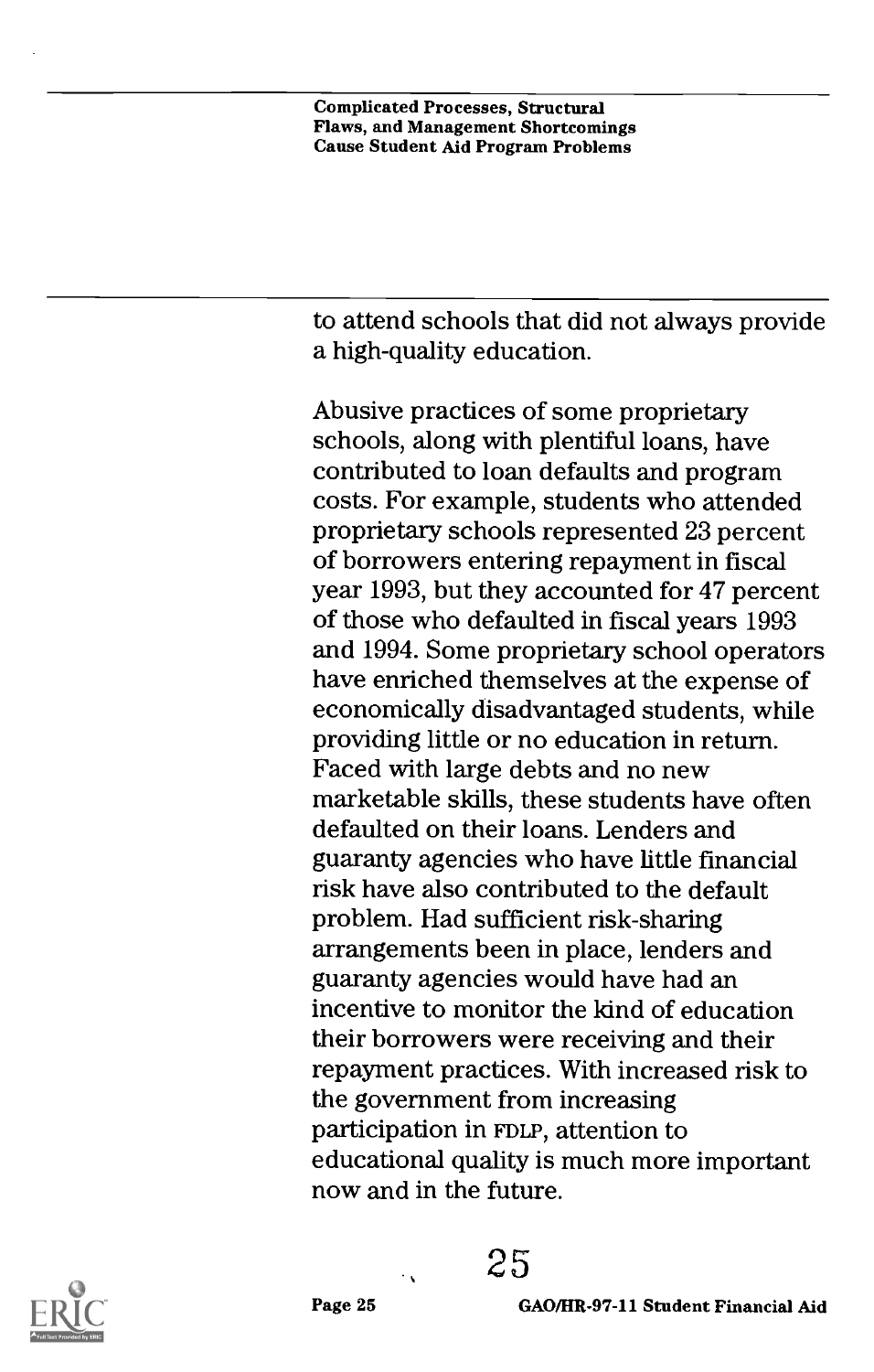### Department's Difficulty in Managing Its Programs Persists

Although it has made many improvements in the last several years, the Department still has some problems in managing its student aid programs. These problems have been the subject of congressional hearings and investigations, reports by OIG and us, and other studies and evaluations. These reviews, for example, have shown that the Department (1) did not adequately oversee schools that participate in the programs; (2) relied too heavily on managing each title IV program through separate administrative structures, with poor or little communication among programs; (3) used inadequate management information systems that contained unreliable data; and (4) did not have sufficient and reliable student loan data to determine the liability on outstanding loan guarantees.

Concerns have been raised about the way the Department addresses management problems. For example, OIG observed in June 1996 that the Department takes a piecemeal approach to improving its processes. The Advisory Committee on Student Financial Assistance—established by law to provide advice and counsel to the Congress and the Department on student financial aid matters—believes that problems take longer to fix than they should.



Page 26  $26\rm$  GAO/HR-97-11 Student Financial Aid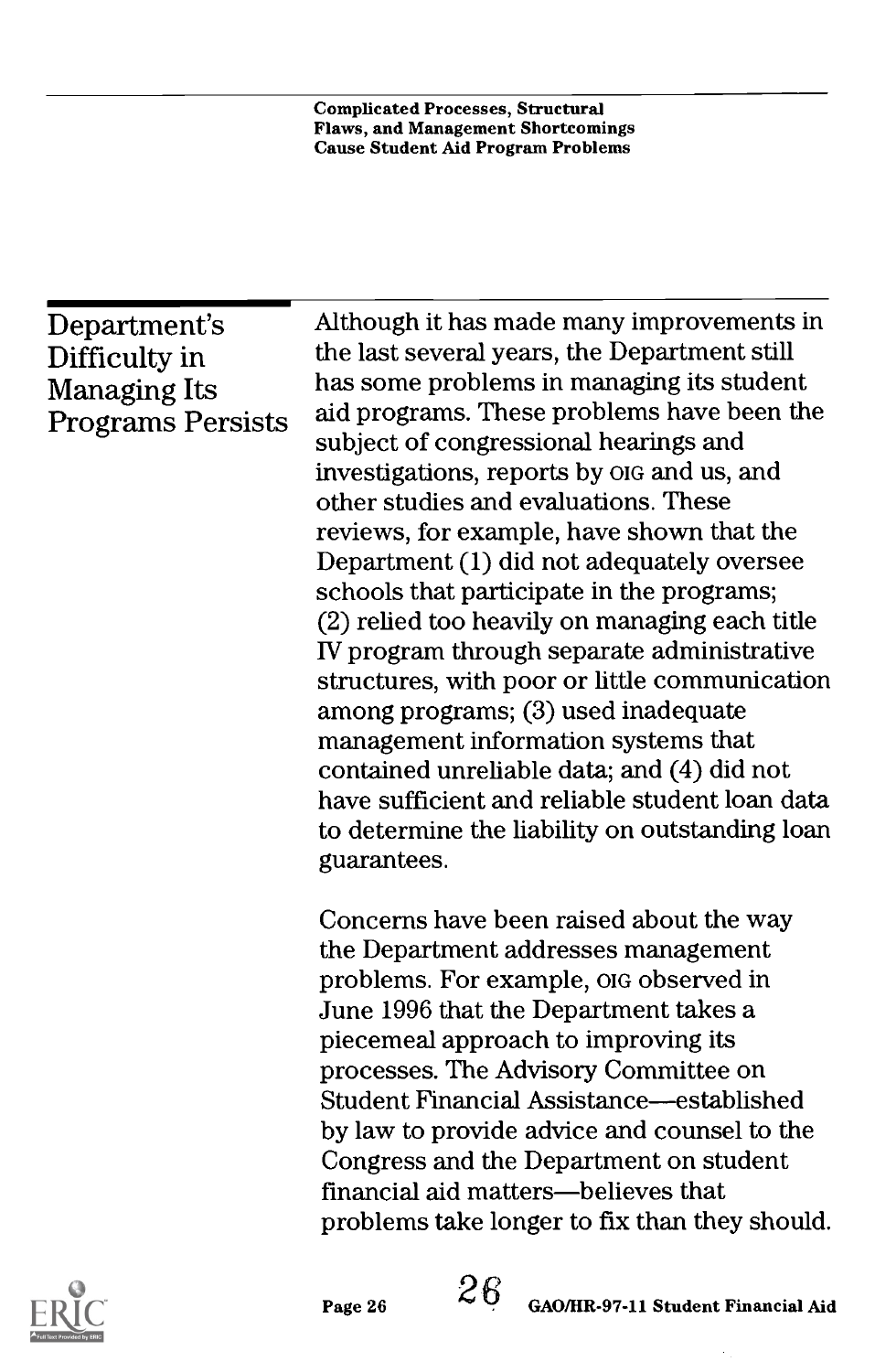The known inventory of Department management and oversight problems indicates that the potential for fraud, waste, and abuse in the student aid programs remains high. Also, as noted earlier, sound Department management of the programs must be in place to mitigate their procedural and structural weaknesses. Since our 1992 high-risk report, the Department has taken many actions to address program and management problems identified by OIG, other organizations, and us. Many of these efforts show signs of success, and others, if fully implemented, could make further improvements. Actions directed to four areas in particular are critical for minimizing waste, fraud, and abuse and require the Department's continuing attention and improvement: (1) gatekeeping, (2) program administration, (3) information resources management, and (4) financial management.

Gatekeeping Procedures Improving but Significant Weaknesses Remain In the last several years, the Department has taken the following steps to improve its gatekeeping procedures for determining which schools may participate, and whether they may continue participating, in the federal student aid programs:

27



Page 27 GAO/HR-97-11 Student Financial Aid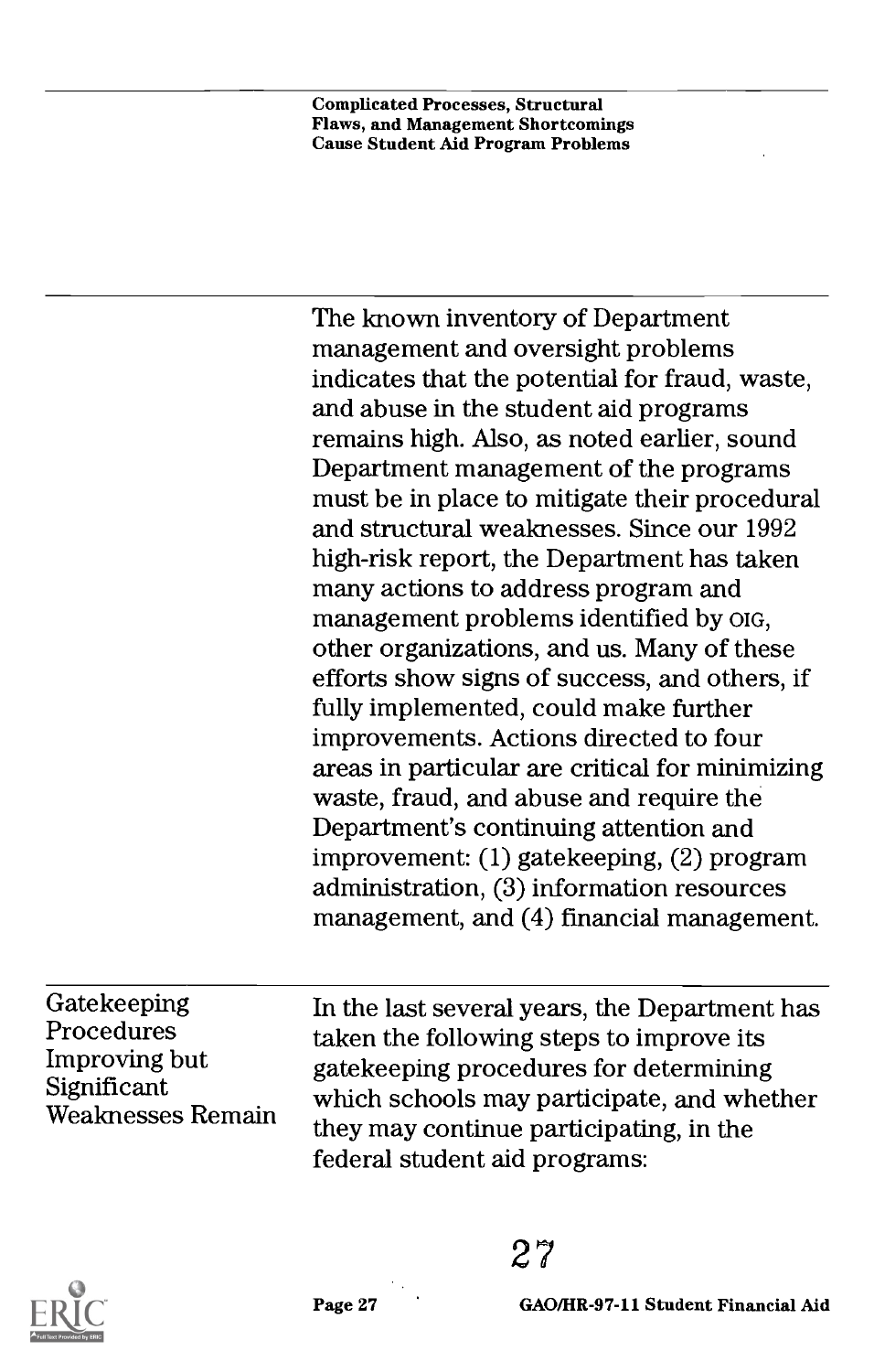- Required all schools to have annual financial and compliance audits.
- Increased the number of program reviews and hired additional staff to conduct reviews. The Department has also outlined in its program review guide specific indicators of potential noncompliance or mismanagement that reviewers should identify. More detailed reviews are called for if these indicators are present.
- Exercise Began to implement a new database of schools to help Department staff monitor schools' performance. The database will include financial and past performance data as well as findings from prior reviews and audits and previous program violations.
- Reviewed all federally recognized accrediting agencies to ensure that they meet new standards for recognition by the Department.

Still, the following weaknesses continue to cause concern: lack of funds to put SPRES into operation, problems with the school recertification process, and questions about the implementation of the "85-15" rule (so named because proprietary schools are required to obtain no more than 85 percent of their revenue from federal student aid programs).

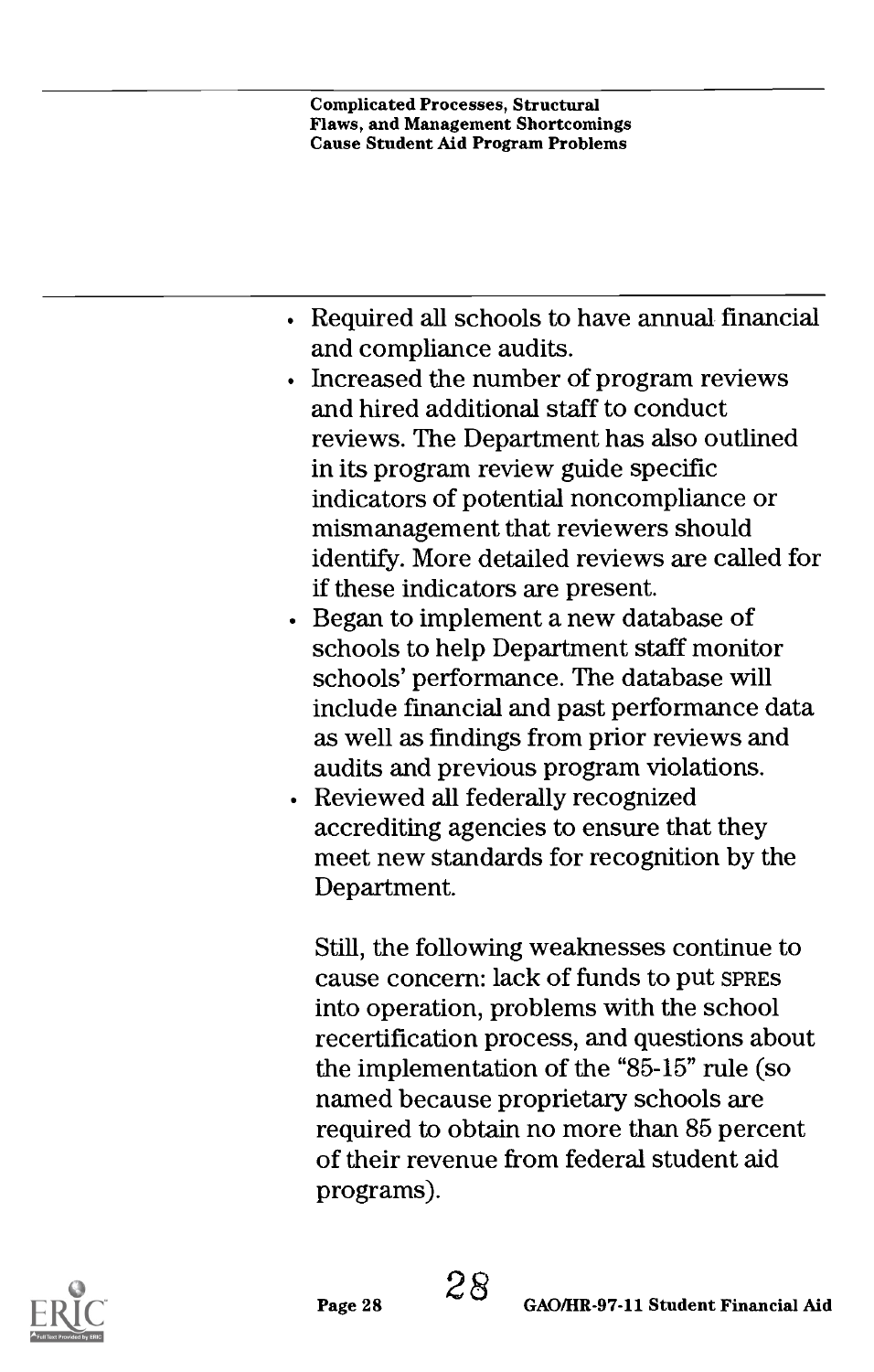| <b>SPREs Not Funded</b>       | The 1992 amendments authorized the<br>Department to establish SPRES to encourage<br>states to play a more active role in<br>gatekeeping. The role of SPRES, under an<br>agreement with the Department, was meant |
|-------------------------------|------------------------------------------------------------------------------------------------------------------------------------------------------------------------------------------------------------------|
|                               | to include coordinating and conducting<br>reviews of schools licensed in their state.                                                                                                                            |
|                               | SPRES would have had authority to determine                                                                                                                                                                      |
|                               | a school's eligibility to participate in the                                                                                                                                                                     |
|                               | student aid programs. SPRES were to be                                                                                                                                                                           |
|                               | funded by the federal government, but                                                                                                                                                                            |
|                               | because funding was not maintained, SPRES<br>never materialized. This effectively blocked                                                                                                                        |
|                               | the states from playing a more active role in                                                                                                                                                                    |
|                               | overseeing schools. Moreover, the                                                                                                                                                                                |
|                               | Department, partly in response to opposition                                                                                                                                                                     |
|                               | to the spress from the higher education                                                                                                                                                                          |
|                               | community, decided to limit the role of the                                                                                                                                                                      |
|                               | states to a more traditional one, most                                                                                                                                                                           |
|                               | notably licensing. The Department also                                                                                                                                                                           |
|                               | proposed that information provided by                                                                                                                                                                            |
|                               | schools on their programs and performance                                                                                                                                                                        |
|                               | be distributed to prospective students                                                                                                                                                                           |
|                               | through state-supported career centers.                                                                                                                                                                          |
| <b>School Recertification</b> | Problems with the Department's school                                                                                                                                                                            |
| Process Has Flaws             | recertification process could increase the                                                                                                                                                                       |
|                               | likelihood that schools not in compliance                                                                                                                                                                        |
|                               | with school eligibility requirements continue                                                                                                                                                                    |
|                               | to participate in title IV programs. The                                                                                                                                                                         |
|                               | Department considers a school's loss of<br>29                                                                                                                                                                    |
|                               |                                                                                                                                                                                                                  |



Page 29 GAO/HR-97-11 Student Financial Aid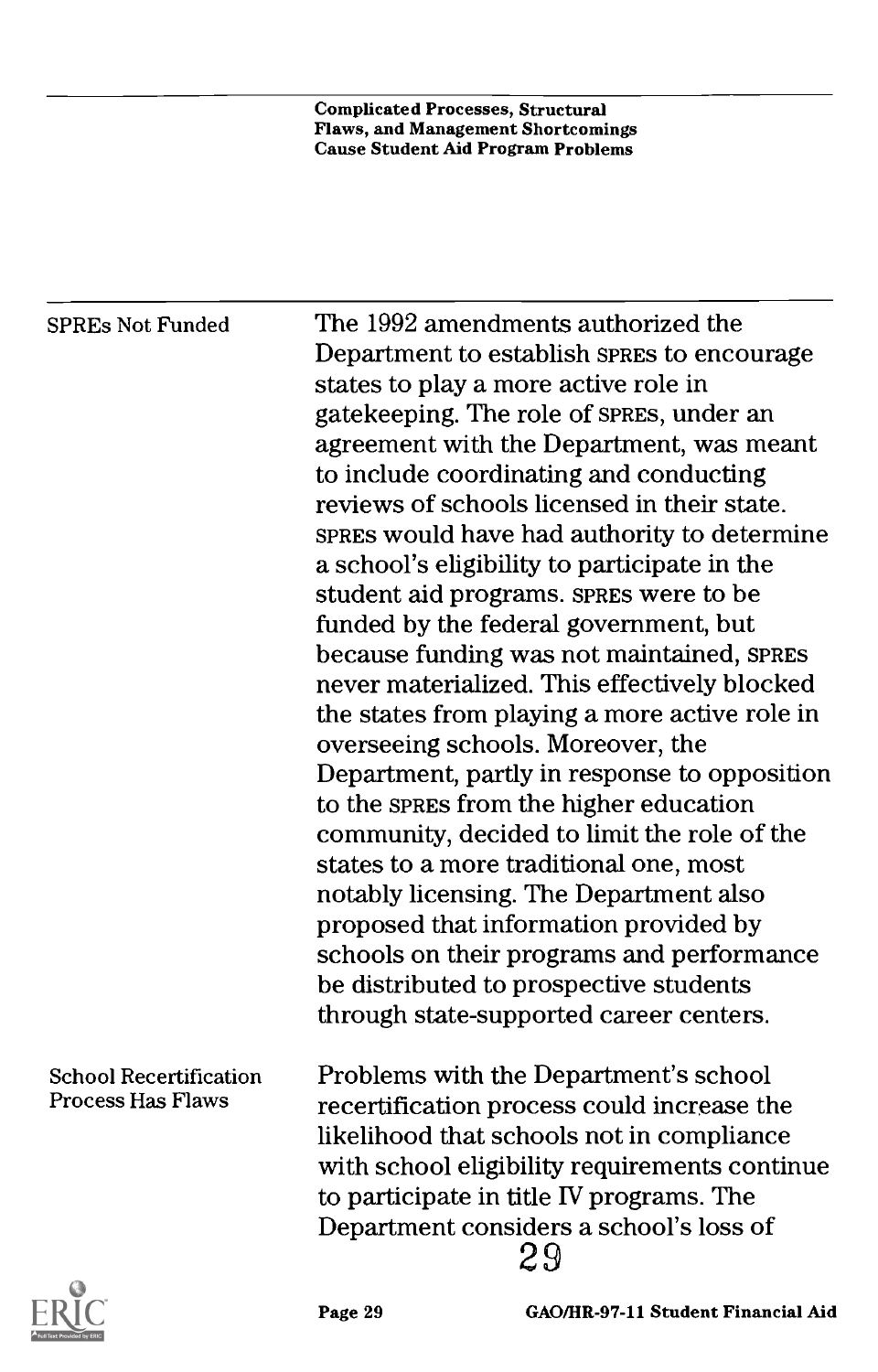certification a risk factor for federal financial losses. OIG found that the Department was recertifying schools it probably should not have. In a review of a sample of Department recertification actions, 27 percent of schools sampled had violations, such as unpaid liabilities or failing to meet financial responsibility requirements, that could be grounds for noncertification.6 The Department acknowledged that a few of these recertifications should not have been made but said that most were justified. Department officials also stated they were taking action to ensure that up-to-date financial data on schools would be made available for future recertification reviews. The Department acknowledged to OIG, however, that it would not be able to complete recertification reviews for all participating schools within a deadline mandated by the 1992 amendments and generally agreed with OIG that it should focus on completing reviews for higher risk schools first.

85-15 Rule Not Properly OIG is concerned that the Department is not implementing the 85-15 rule in a timely fashion. The 1992 amendments require that participating proprietary schools receive no



Implemented

<sup>&</sup>lt;sup>6</sup>Subsequent Review to Follow-Up Review on Selected Gatekeeping Operations, U.S. Department of Education, OIG, ACN: 11-60004 (June 7, 1996).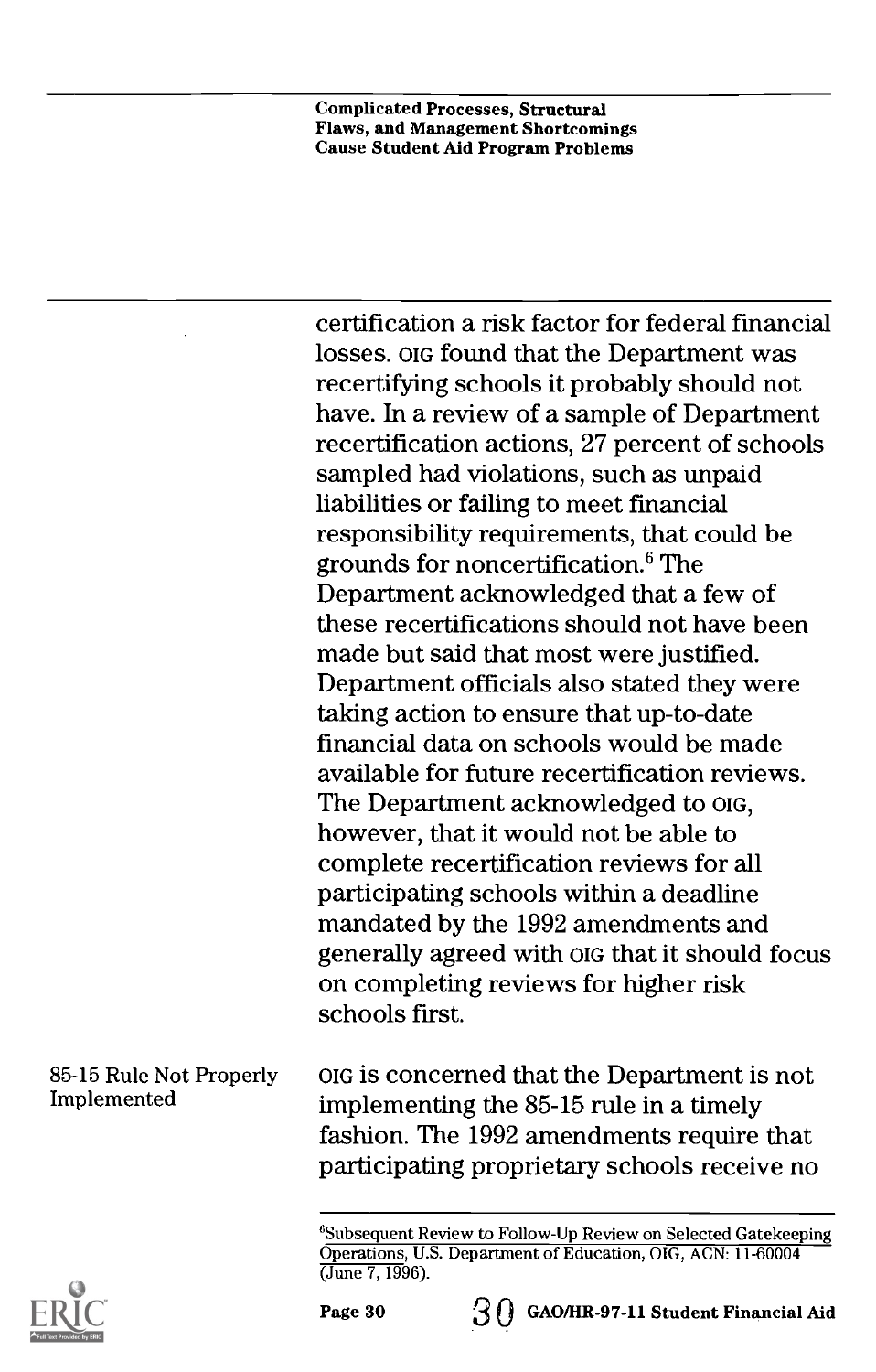more than 85 percent of their revenues from the student aid programs. This rule was enacted to help ensure that schools did not rely entirely on federal student aid for their operations. The basis for this is that if schools are required to raise some of their revenue privately, they will be more likely to provide students a good education and less likely to close. OIG told us that Department guidance on implementing the rule allowed schools to demonstrate compliance using accounting methods that were not consistent with sound financial standards. Although the Department guidance has been revised, OIG remains concerned that the guidance is not being properly implemented.

The Department is also in different stages of implementing two gatekeeping initiatives designed to focus resources and attention on higher risk schools. The first initiative experimental sites—was called into question as a result of congressional oversight activities and is not being expanded. The second initiative involves re-engineering the school review process used by the Department's Institutional Participation and Oversight Service (mos) and is known as the IPOS Challenge.

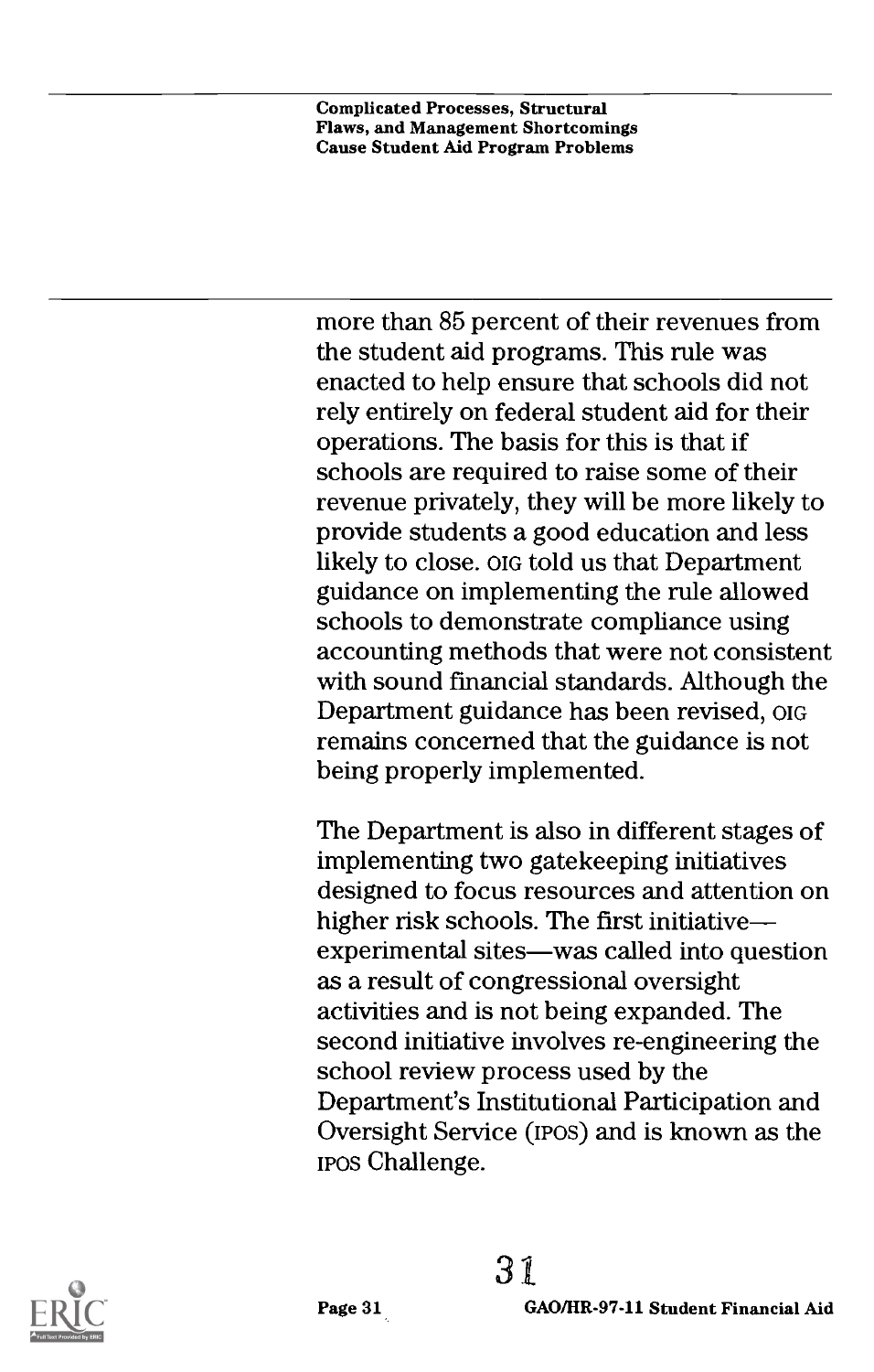#### Experimental Sites Initiative

A provision in the 1992 amendments authorized the Department to grant schools relief from certain regulatory requirements, or some flexibility in implementing them, as part of an effort to experiment with alternative ways to verify student financial aid data. The experiments approved by the Department also cover loan entrance and exit counseling and the 30-day waiting period for disbursing loans to new borrowers. Currently, 135 schools are participating in the experimental sites initiative, and they are required to periodically report to the Department on the experiments' outcomes and effects. The Department also proposed, under the experimental sites authority, to broadly relax regulation and reviews of schools that have historically had strong compliance records, while maintaining more traditional oversight of and requirements for, and increasing reviews of, schools that have had past compliance problems.

The Congress, however, raised questions about whether both this proposal and the approval granted at some of the experimental sites may have exceeded the authority provided in the 1992 provision. As a result, the proposal has not been implemented. Subsequently, congressional

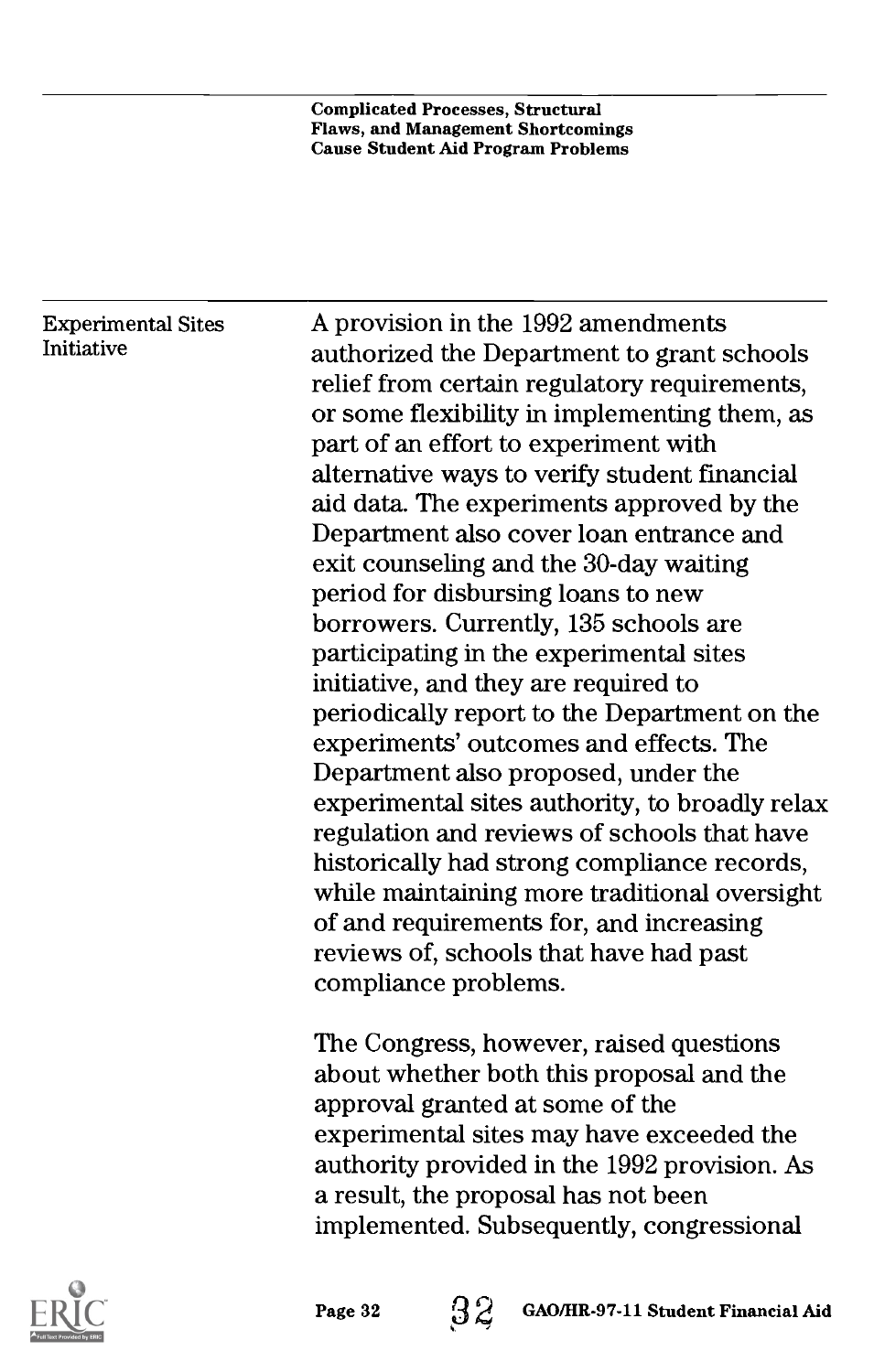|                       | conferees considering a 1997 appropriations<br>bill did not object to continuing experiments<br>already approved but directed the<br>Department to notify the appropriate<br>congressional committees before approving<br>new ones. $7$                                                                                                                                                                                                                                                                                                                                                                                                                                                                                                                                                                                                                                                                                                                                                                                                |
|-----------------------|----------------------------------------------------------------------------------------------------------------------------------------------------------------------------------------------------------------------------------------------------------------------------------------------------------------------------------------------------------------------------------------------------------------------------------------------------------------------------------------------------------------------------------------------------------------------------------------------------------------------------------------------------------------------------------------------------------------------------------------------------------------------------------------------------------------------------------------------------------------------------------------------------------------------------------------------------------------------------------------------------------------------------------------|
| <b>IPOS Challenge</b> | Under the ipos Challenge, the Department<br>will identify schools for review on the basis<br>of their risk for noncompliance. It will<br>calculate risk using a computer model that<br>analyzes schools' past performance and<br>Department compliance data. Department<br>officials believe this approach will allow<br>review staff to identify risk on the basis of<br>objective analysis and compare schools on<br>the basis of similar factors rather than on<br>individual reviewers' judgments as is the<br>current practice. They expect that it will take<br>a couple of years to complete and test the<br>computer model and fully implement the<br>process. Also, as part of this initiative,<br>review teams will decide on the basis of a<br>school's overall compliance record how to<br>structure school reviews and which<br>compliance and penalty actions to<br>recommend for violations. Because the IPOS<br>Challenge is in the initial phase of<br>implementation, it is too soon to assess its<br>effectiveness. |
|                       |                                                                                                                                                                                                                                                                                                                                                                                                                                                                                                                                                                                                                                                                                                                                                                                                                                                                                                                                                                                                                                        |





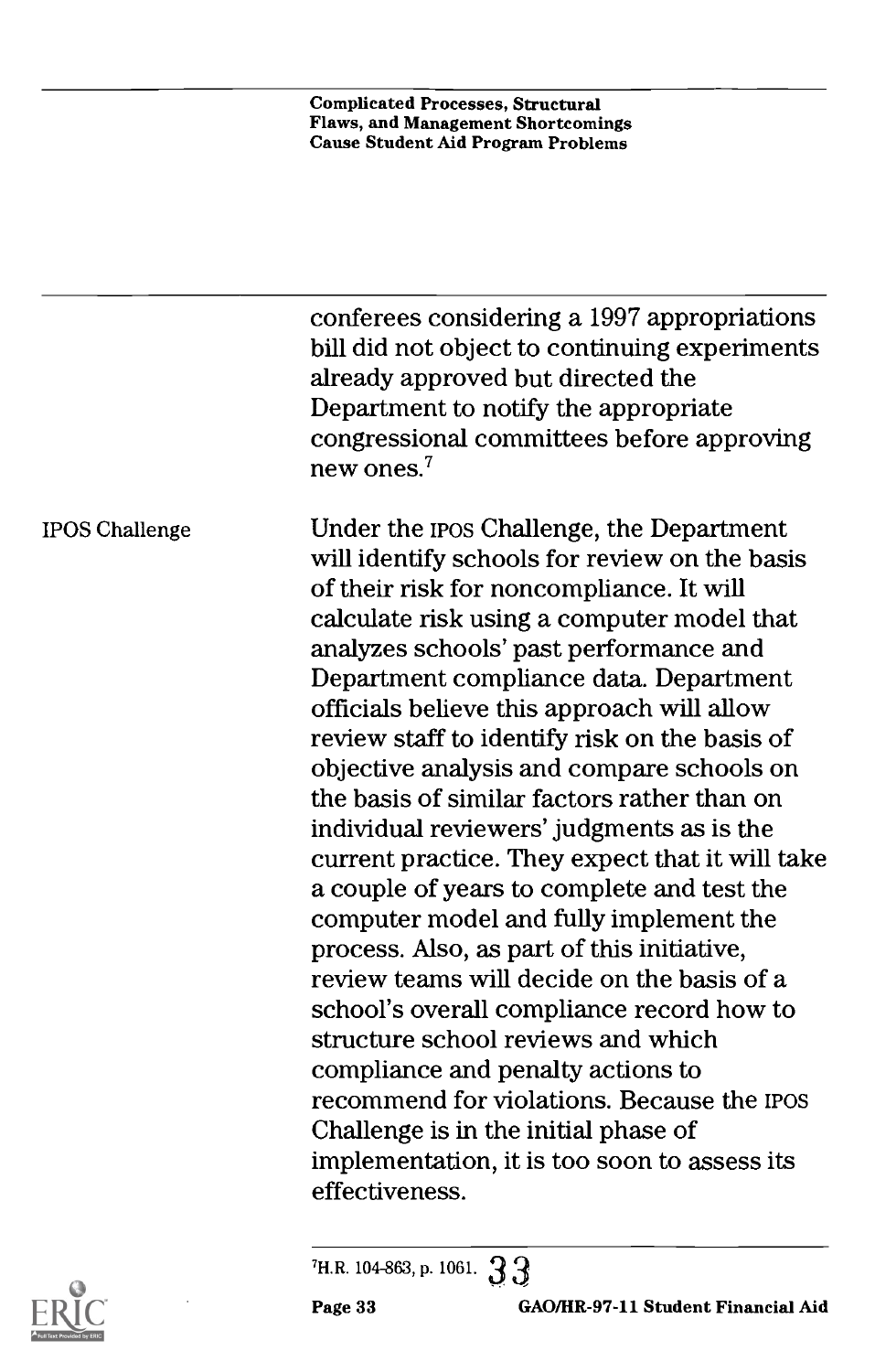Program Administration Improvements Continue as New Concerns Must Be Addressed

The Department has improved program administration in response to a 1991 joint study by the Office of Management and Budget and the Department.<sup>8</sup> Although the Department has addressed many of the problems the study identified, further action is needed. For example, the Department has administered FDLP and FFELP separately, and at times it was unclear whether these two programs' offices were communicating with each other. This has contributed to a fragmented operating environment that has complicated the student aid programs and caused other management and coordination problems.

The Advisory Committee on Student Financial Assistance reported in 1995 that the Department was giving low priority to reforming FFELP oversight, largely in anticipation of full transition to FDLP in the coming years.9 In June 1996, OIG reported no signs that FFELP reform was receiving low priority. OIG also found, however, that the Department's formation of a separate





<sup>&</sup>lt;sup>8</sup>Improving Guaranteed Student Loan Management: A Blueprint for Action, Department of Education and the Office of Management and Budget (Washington, D.C.: Apr. 1991).

<sup>9</sup>lntegrity and Accountability: Recommendations for Improving the Management, Delivery, and Operations of the Federal Student Loan Programs, Advisory Committee on Student Financial Assistance (Washington, D.C.: Aug. 1995).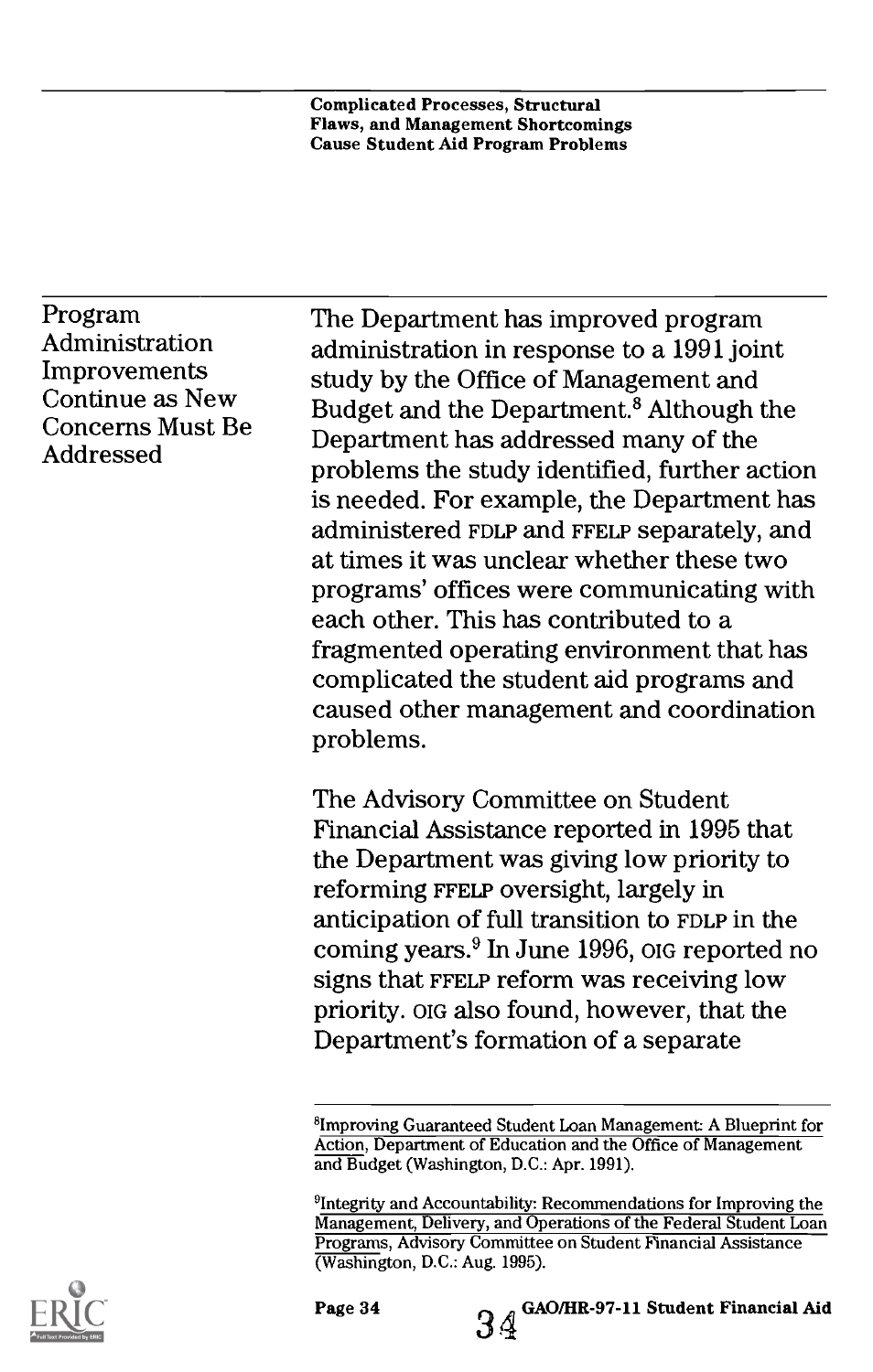organization to implement FDLP reporting directly to the Secretary-the Direct Loan Task Force—created the perception that Department management viewed FFELP as less important than FDLP. Regardless of whether this perception was valid, OIG believed it somehow affected the Department's management of the two programs. But the Department's recent reintegration of the task force with other OPE units and the Congress' decision in 1996 to allow both programs to continue to exist appear to have produced an environment in which both programs get equal attention.

In addition to the appearance of competition between FFELP and FDLP management, other program administration issues remain. These include the use of guaranty agency reserves; review of third-party servicers; lender, servicer, and guaranty agency waivers; and management of FDLP.

Use of Guaranty Agency Reserves We have expressed concern that, under certain circumstances, guaranty agencies might be inclined to spend portions of their reserve funds on unnecessary expenditures for additional staff; the purchase of facilities, furniture, computers, and the like; or for higher salaries. $^{10}$  This money, which the





<sup>1°</sup>Guaranty Agency Finances (GAO/HEHS-96-81R, Mar. 11, 1996).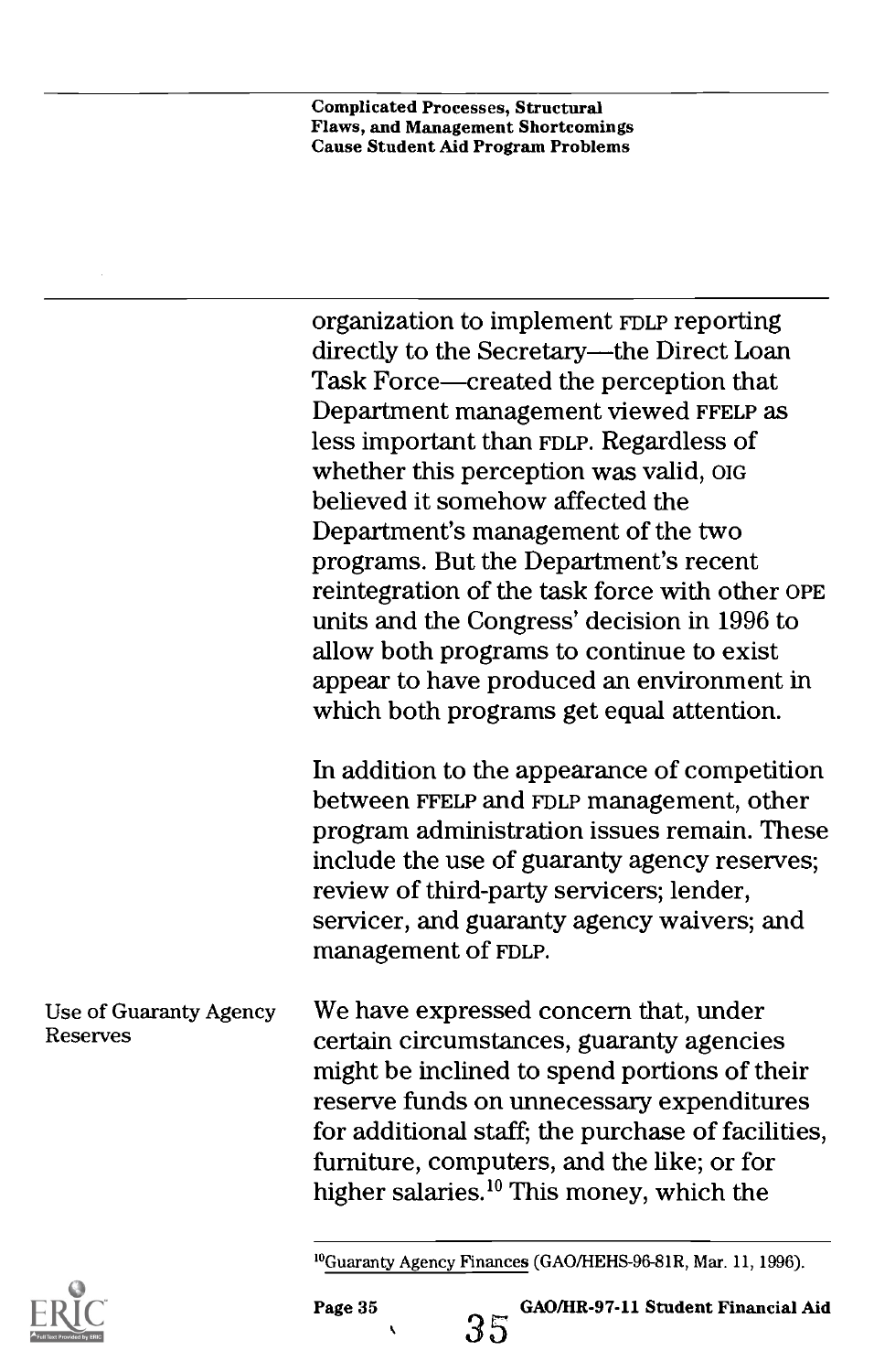|                                    | federal government has a right to recover,<br>would then not be available to the federal<br>government or for covering losses on<br>defaulted loans that cannot be collected. In<br>November 1996, the Department issued<br>regulations restricting the types of<br>expenditures guaranty agencies may make<br>with their reserve funds. For example, the<br>reserves cannot be used for entertainment,<br>lobbying, promoting the image of the                                                                                                                                                                                                                                        |
|------------------------------------|----------------------------------------------------------------------------------------------------------------------------------------------------------------------------------------------------------------------------------------------------------------------------------------------------------------------------------------------------------------------------------------------------------------------------------------------------------------------------------------------------------------------------------------------------------------------------------------------------------------------------------------------------------------------------------------|
|                                    | guaranty agency, or paying legal fees arising<br>from violations of the law. This rule should<br>prevent some abuses.                                                                                                                                                                                                                                                                                                                                                                                                                                                                                                                                                                  |
| Review of Third-Party<br>Servicers | OIG has reported that the Department needs<br>to improve monitoring of FFELP third-party<br>servicers—organizations that schools,<br>lenders, and guaranty agencies contract with<br>to originate, service, guarantee, or collect<br>student loans. <sup>11</sup> OIG was concerned that<br>20 percent of the servicers it reviewed may<br>be unable to fully meet their financial<br>responsibilities. If servicers went out of<br>business, the financial viability of FFELP<br>could be jeopardized because some<br>functions, such as posting of borrower<br>payments and other transactions, may be<br>delayed. This would disrupt service to<br>borrowers and possibly lead some |
|                                    |                                                                                                                                                                                                                                                                                                                                                                                                                                                                                                                                                                                                                                                                                        |

<sup>&</sup>quot;ED Needs to Consider Implementing Changes for Monitoring Lenders and Servicers, Department of Education, OIG, ACN: 05-40005 (Feb. 15, 1996).

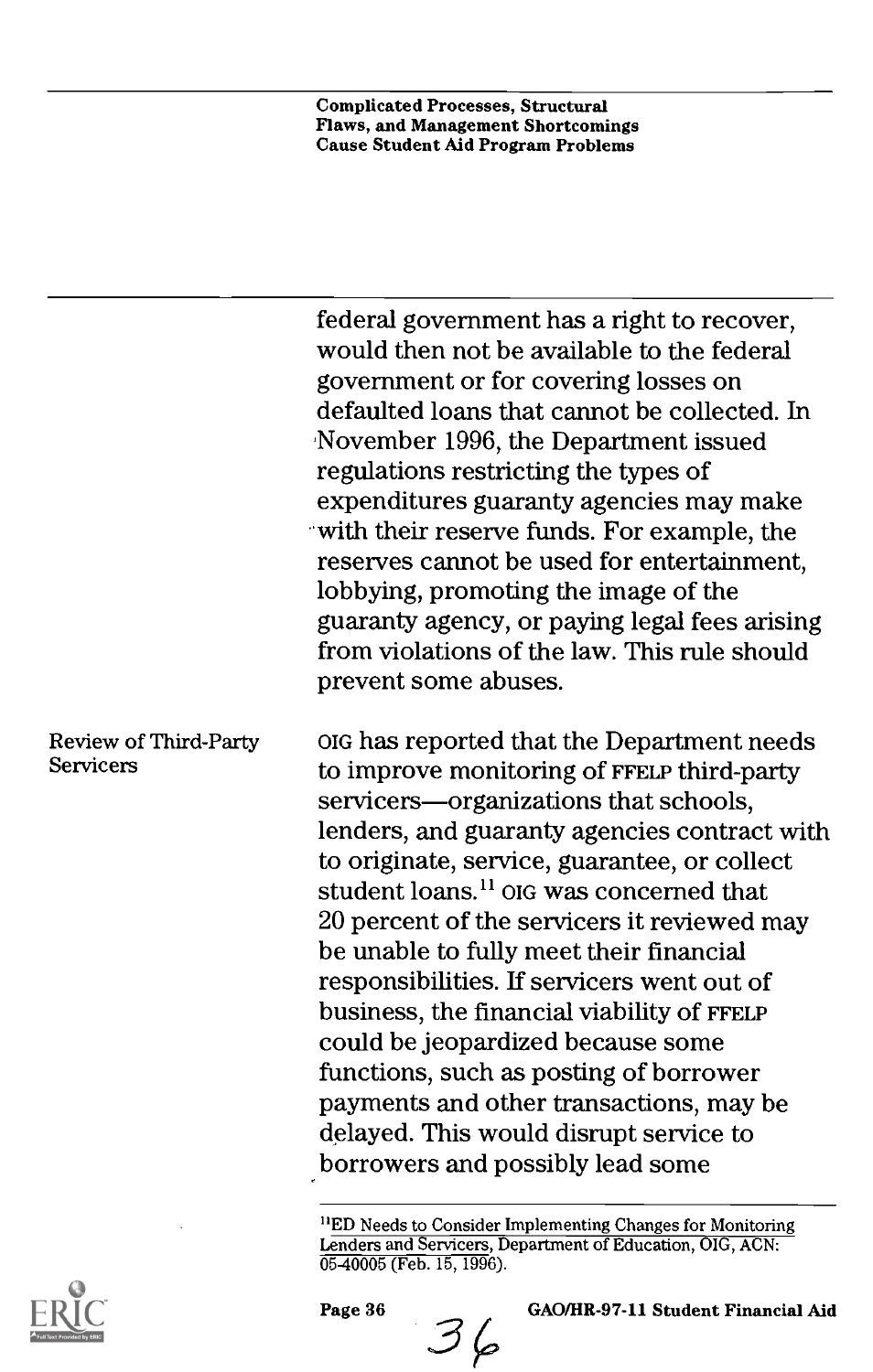|                                                     | borrowers to stop making their scheduled<br>repayments. The Department concurred with<br>OIG's recommendations to improve its<br>servicer database and establish a process to<br>identify servicers that show marginal<br>financial responsibility.                                                                                                                                                                                                                                                                                                                                                                                                                                                                                                                                                                                                                                                                                                                                                                                                    |
|-----------------------------------------------------|--------------------------------------------------------------------------------------------------------------------------------------------------------------------------------------------------------------------------------------------------------------------------------------------------------------------------------------------------------------------------------------------------------------------------------------------------------------------------------------------------------------------------------------------------------------------------------------------------------------------------------------------------------------------------------------------------------------------------------------------------------------------------------------------------------------------------------------------------------------------------------------------------------------------------------------------------------------------------------------------------------------------------------------------------------|
| Lender, Servicer, and<br>Guaranty Agency<br>Waivers | org has also found that the Department lacks<br>a formal or consistent process for granting<br>lenders and guaranty agencies waivers of its<br>right to collect loan refunds, penalties, and<br>other fees or costs owed by them. <sup>12</sup> For<br>example, the Department may assess<br>penalties when lenders, their servicers, or<br>guaranty agencies fail to follow Department<br>requirements for making, servicing, and<br>collecting loans. The Department can also<br>refuse to make future payments or it can<br>recover payments already made to lenders<br>and agencies for such things as interest<br>subsidies and insurance claims. The law<br>allows the Department to waive its right to<br>collect these funds at its discretion. In an org<br>review of a list of such waivers totaling<br>\$120 million, neither a definition of nor<br>criteria for granting waivers was found, nor<br>was sufficient documentation to support<br>waivers that were granted. In addition, OPE<br>had not clearly delegated authority to grant |
| ×,                                                  |                                                                                                                                                                                                                                                                                                                                                                                                                                                                                                                                                                                                                                                                                                                                                                                                                                                                                                                                                                                                                                                        |

 $\rm ^{12}OPE$  Waivers: The Department Should Establish and Follow a Process, Department of Education, OIG, ACN: 07-58051 (Feb. 13, 1996).

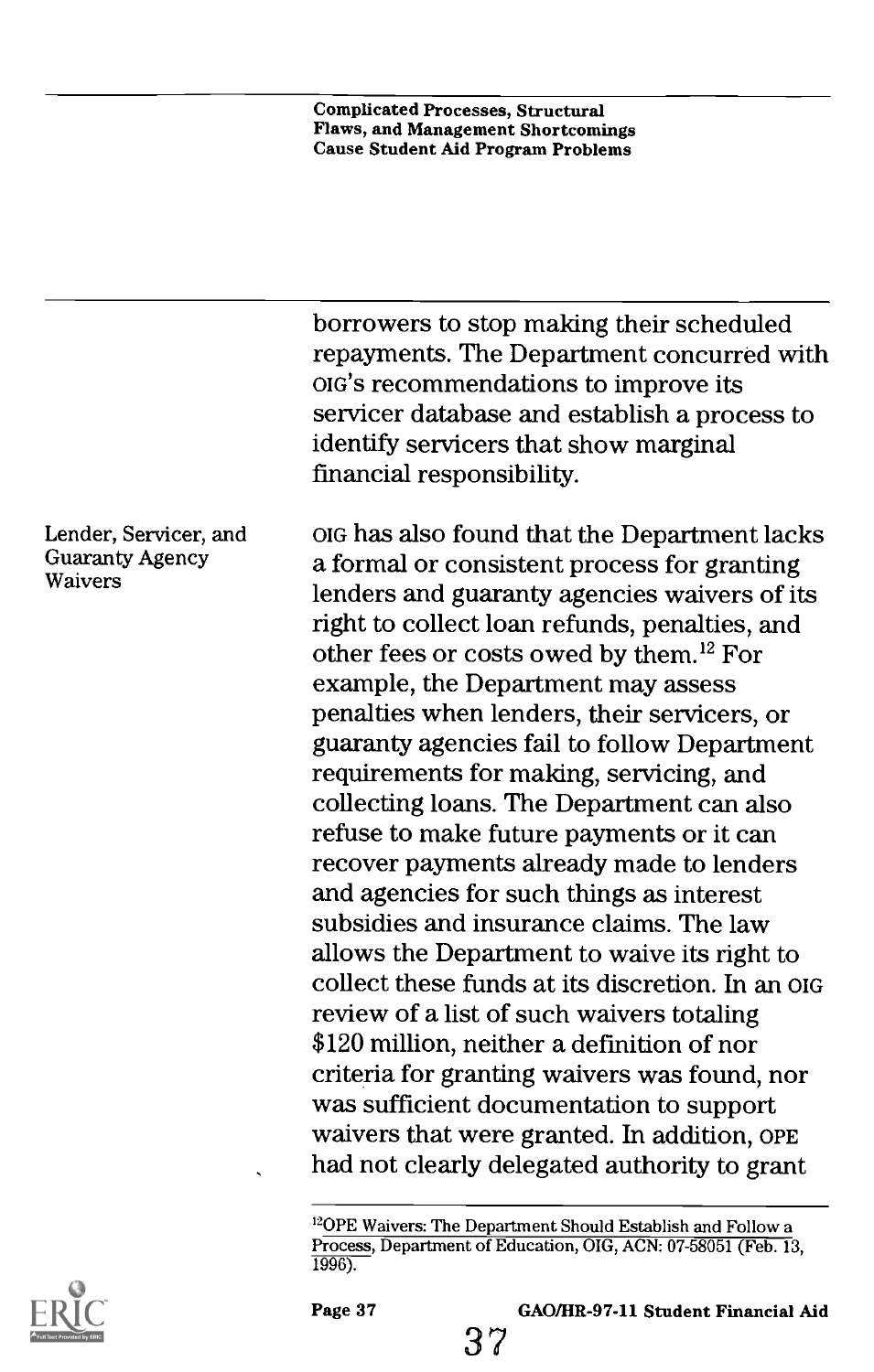|                    | such waivers-olg considered this a control<br>failure. Before the Department relinquishes<br>its right to collect these kinds of liabilities,<br>org believes it needs to be sure that the<br>reasons for granting waivers are sound and<br>serve a government or public interest. The<br>Department has proposed corrective actions<br>to address org's concerns.                                                                                                                                                                                                                                                                                                                                                                                                                                                                                                                                                                             |
|--------------------|------------------------------------------------------------------------------------------------------------------------------------------------------------------------------------------------------------------------------------------------------------------------------------------------------------------------------------------------------------------------------------------------------------------------------------------------------------------------------------------------------------------------------------------------------------------------------------------------------------------------------------------------------------------------------------------------------------------------------------------------------------------------------------------------------------------------------------------------------------------------------------------------------------------------------------------------|
| Management of FDLP | In 1995, we reported that the Department<br>allowed schools with FFELP default rates<br>above those authorized by statutory<br>eligibility standards to participate in FDLP. <sup>13</sup><br>At the time, 10 of these schools were subject<br>to losing eligibility for all student aid<br>programs, and another 3 schools faced<br>losing eligibility for FFELP. When the schools<br>were selected, one of the Department's<br>criterion for participating in FDLP was that<br>schools must not be prohibited from<br>participating in FFELP because their default<br>rates exceeded the statutory limit. An<br>analysis by the Advisory Committee also<br>found many schools with high default rates.<br>A Department official advised us that, under<br>current requirements, if a school is eligible<br>to participate in any student aid program<br>authorized by title IV, it is eligible to<br>participate in FDLP. In accordance with |
|                    |                                                                                                                                                                                                                                                                                                                                                                                                                                                                                                                                                                                                                                                                                                                                                                                                                                                                                                                                                |



Page 38 GAO/HR-97-11 Student Financial Aid

<sup>&</sup>lt;sup>13</sup>Direct Student Loans: Selected Characteristics of Participating Schools (GAO/T-HEHS-95-123, Mar. 30, 1995).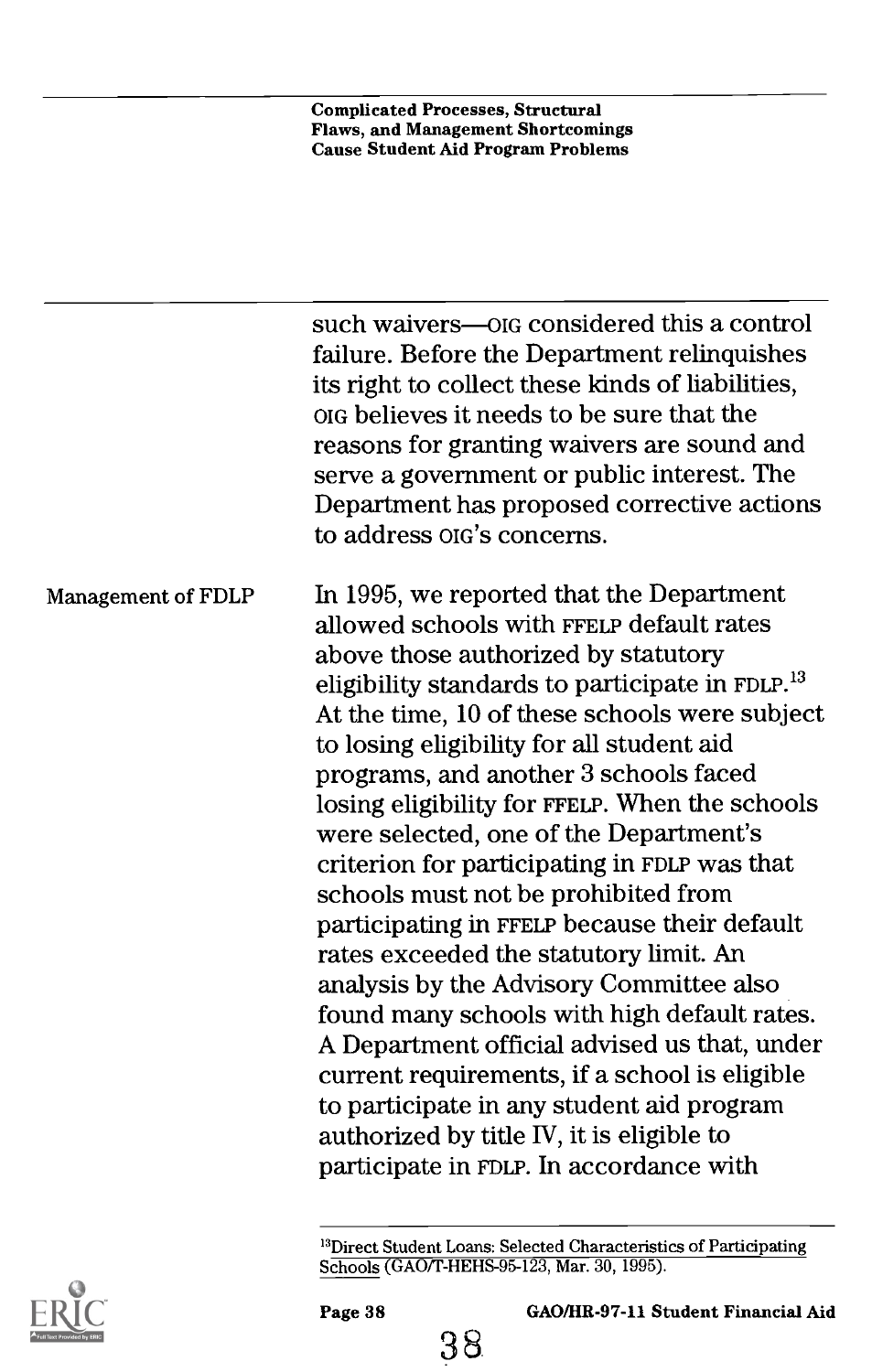regulations issued in December 1995, however, the Department can place schools into one of several participation classifications to limit the types of fund transactions they are allowed to carry out.

In addition, FDLP schools may be able to hide high default rates by persuading students to repay through the income contingent repayment option. Under this option, the student's payment is based on his or her income. This is intended to help former students have manageable loan repayments and, therefore, reduce the chance for default. Schools with poor-quality programs—schools that typically have a high default rate—may possibly do this to lower their default rate. This would limit the rate's usefulness to the Department as an indicator of low quality. Under FFELP, borrowers do not have access to the income contingent repayment option, and borrowers who default in their loan repayment would be counted in calculating their school's default rate. Regulations issued in December 1995 require that borrowers in the income contingent repayment option who attend proprietary, nondegree-granting schools be counted in the calculation of such schools' default rate if they are paying less than \$15 a

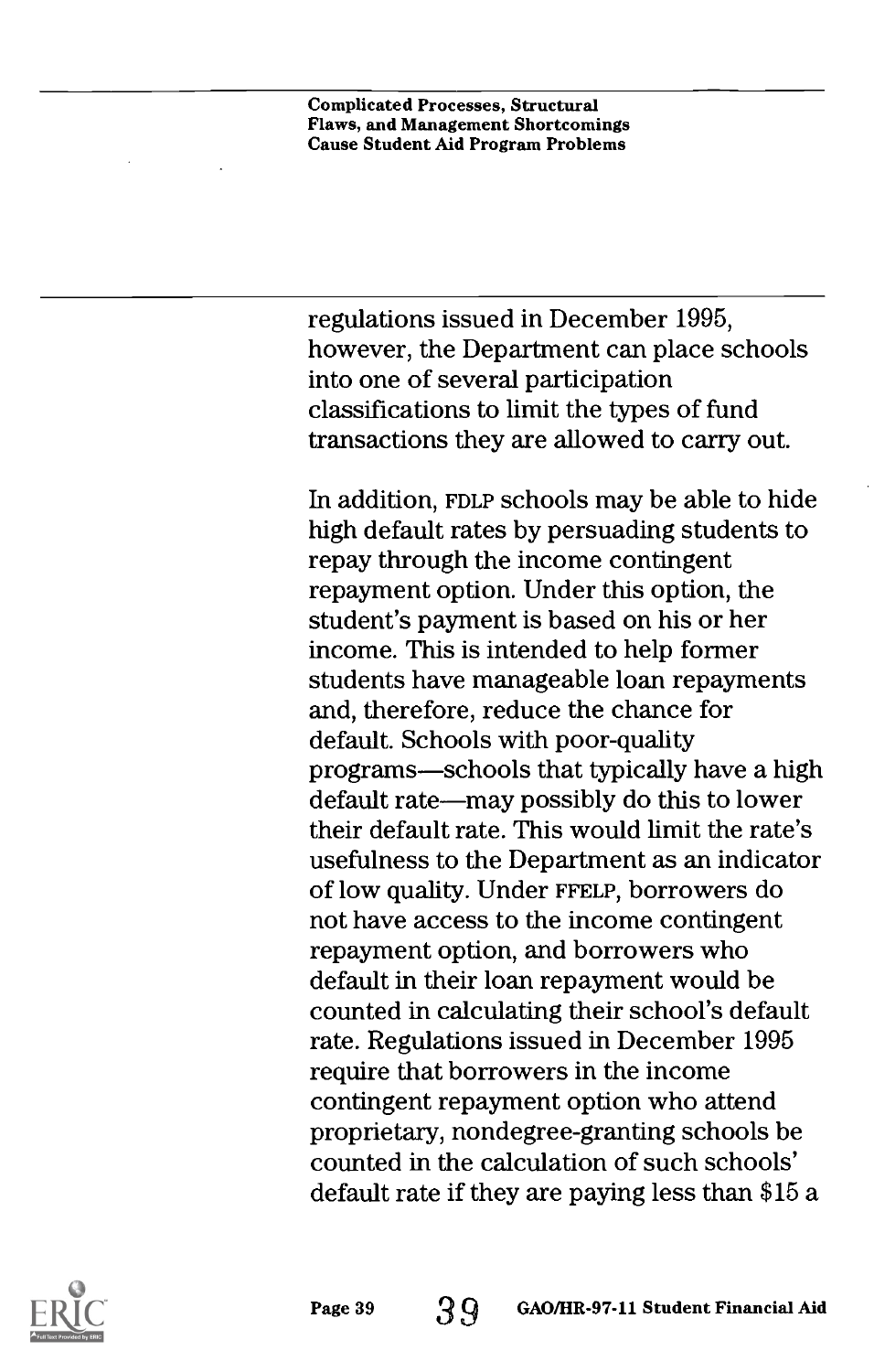|                                | month and these payments are insufficient to<br>cover accrued interest.                                                                                                                                                                                                                                                                                                                                                                                                                                                                                                                                                                                                                                                                                                                                                                                                                                                                                                                                                    |
|--------------------------------|----------------------------------------------------------------------------------------------------------------------------------------------------------------------------------------------------------------------------------------------------------------------------------------------------------------------------------------------------------------------------------------------------------------------------------------------------------------------------------------------------------------------------------------------------------------------------------------------------------------------------------------------------------------------------------------------------------------------------------------------------------------------------------------------------------------------------------------------------------------------------------------------------------------------------------------------------------------------------------------------------------------------------|
| <b>Project EASI Initiative</b> | During the past year, the Department has<br>been developing a major re-engineering<br>project, Project EASI, to redesign the entire<br>title IV student aid program delivery system.<br>Under Project EASI, the Department plans to<br>redesign over several years its current<br>management and control systems around a<br>student-based integrated data system. The<br>Department envisions that management and<br>control functions, including accounting,<br>auditing and program reviews, and quality<br>control procedures, such as computer edit<br>checks and applicant data matches, will be<br>conducted through this new system.<br>Department officials said that Project EASI,<br>although loosely defined at present, is the<br>Department's major effort to more fully<br>integrate title IV programs both internally<br>and externally and will address many<br>student aid delivery problems. Members of<br>the higher education community are<br>participating with Department staff in this<br>effort. |
|                                | Project EASI has had a tentative start. The<br>Department did not commit many full-time                                                                                                                                                                                                                                                                                                                                                                                                                                                                                                                                                                                                                                                                                                                                                                                                                                                                                                                                    |

staff to it, and top management's commitment to it has been uncertain. The

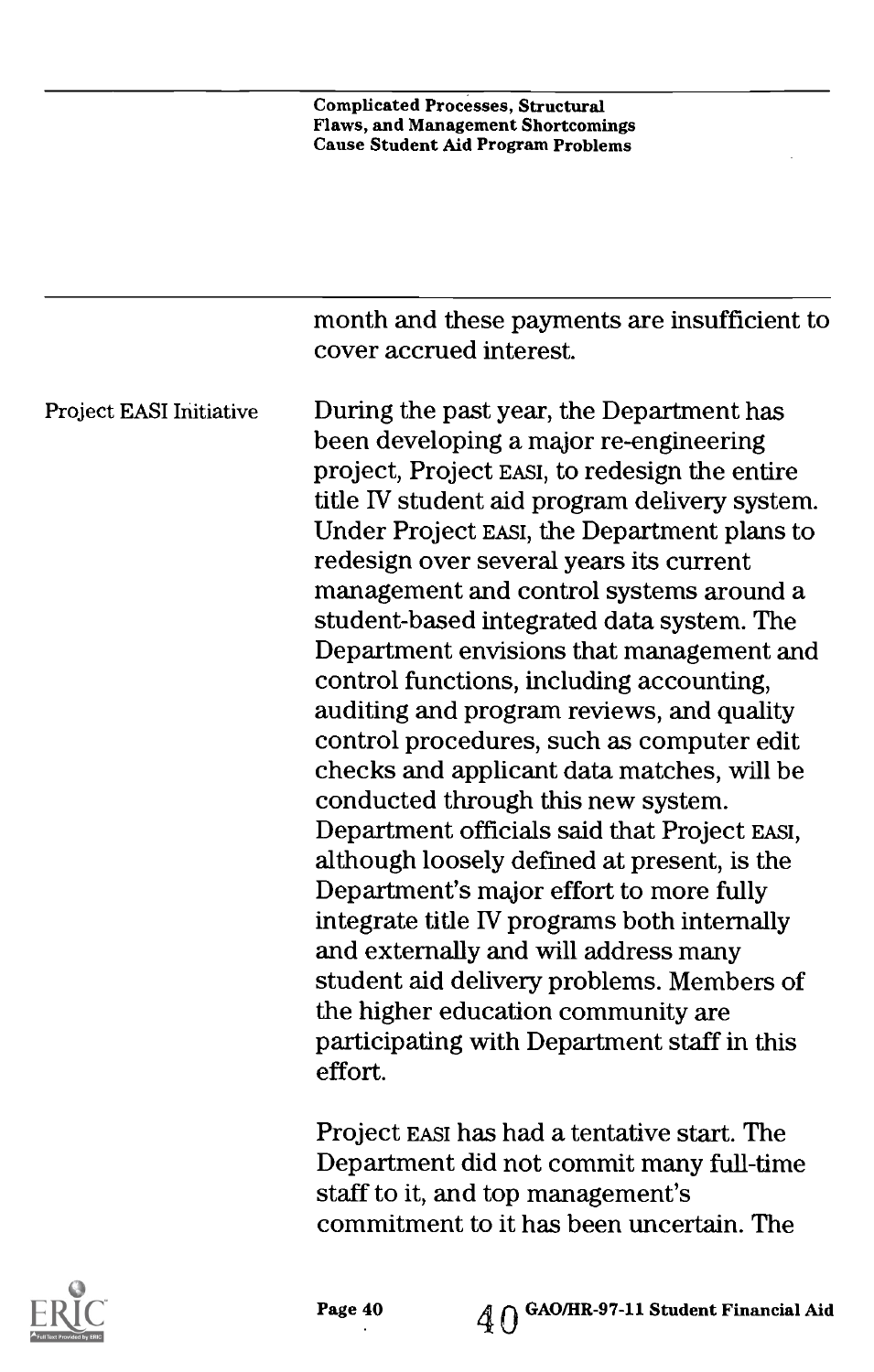| New cochairs for the steering committee<br>were recently appointed, and we were told<br>that participants are meeting to rededicate                                                                                                                                                                                                                                                                                                                                                                                       |
|---------------------------------------------------------------------------------------------------------------------------------------------------------------------------------------------------------------------------------------------------------------------------------------------------------------------------------------------------------------------------------------------------------------------------------------------------------------------------------------------------------------------------|
| themselves to moving forward. The project<br>staff anticipates spending the next 9 to 12<br>months developing plans for the project and<br>more detailed requirement statements. The<br>Department has not determined how long it<br>will be before Project EASI is fully<br>implemented, but it is expected to be a<br>long-term undertaking.                                                                                                                                                                            |
| Integration of<br>Department information systems and data<br><b>NSLDS With Other</b><br>are currently used to support a variety of<br><b>Recipient Databases</b><br>student aid program and financial<br>operations, such as ensuring that student aid<br>recipients are complying with federal<br>requirements and monitoring the status of<br>the programs. Under HEA, the Department is<br>authorized to establish an NSLDS. The HEA<br>Amendments of 1986 authorized the<br>Secretary of Education to implement NSLDS |



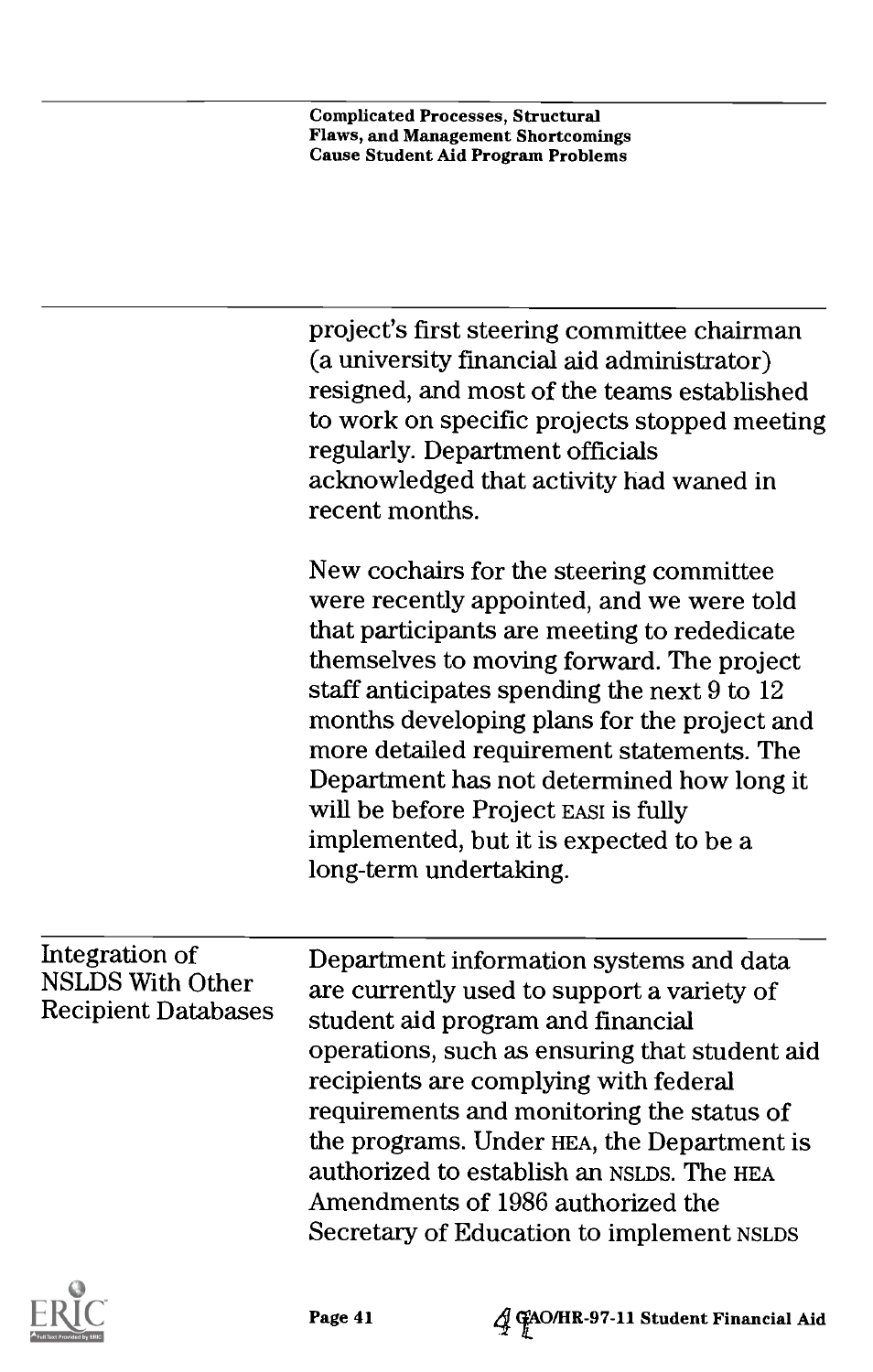to ensure (1) accurate information on student loan indebtedness and institutional lending practices and (2) improved compliance with the repayment and loan limitation provisions. The Omnibus Budget Reconciliation Act of 1989 amended the HEA to allow the Department to require guaranty agencies to use NSLDS before approving new loans. The 1992 HEA amendments required the Department to integrate NSLDS with Pell grant applicant and recipient databases as of January 1, 1994, and with any other of its databases relating to student aid program participation.

In response to this legislative mandate, in January 1993 the Department awarded a 5-year contract to develop and maintain the NSLDS database to replace a system in which guaranty agencies would submit data tapes of their FFELP loan portfolios to the Department. NSLDS became partially operational in November 1994 and was expanded to include FDLP and Pell grant data. Loan status information for both FDLP and FFELP is now transmitted to NSLDS by schools, lenders, guaranty agencies, and the FDLP servicer. The guaranty agencies update FFELP data monthly.

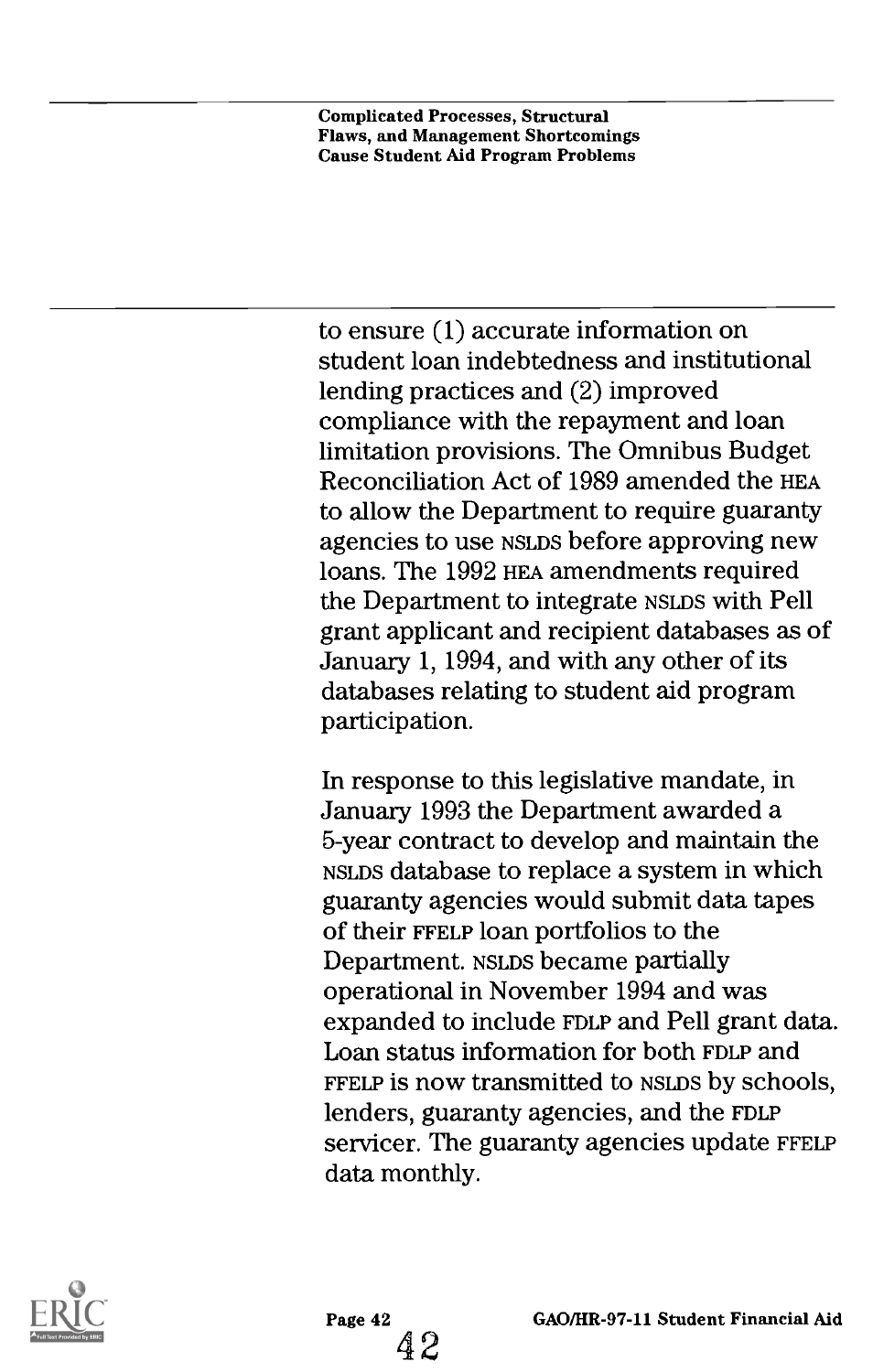As a result of the NSLDS implementation, in July 1996, the Deputy Secretary of Education reported that prescreening data matches identified approximately 125,000 loan applicants who had previously defaulted among students applying for financial aid. This prevented as much as \$310 million in future defaults and enabled the Department to deny about \$75 million in Pell grants to ineligible students.

The Department does not yet have an efficient, integrated, nationwide student loan data system. During the past 30 years, in addition to NSLDS, separate data systems including the FFELP System for the guaranteed loan programs, Pell Grant Recipient and Financial Management System, and Direct Loan Origination System-have been developed to support student aid programs as they were established. The Department developed these systems, but many have incompatible data in nonstandard formats. This has contributed to problems with data integrity, system efficiency, and cost. According to the Assistant Secretary for Postsecondary Education, the Department will spend approximately \$325 million in fiscal year 1997 to operate these "stovepipe" systems.



Use of Many Data Systems Complicates Administration of Student Aid Programs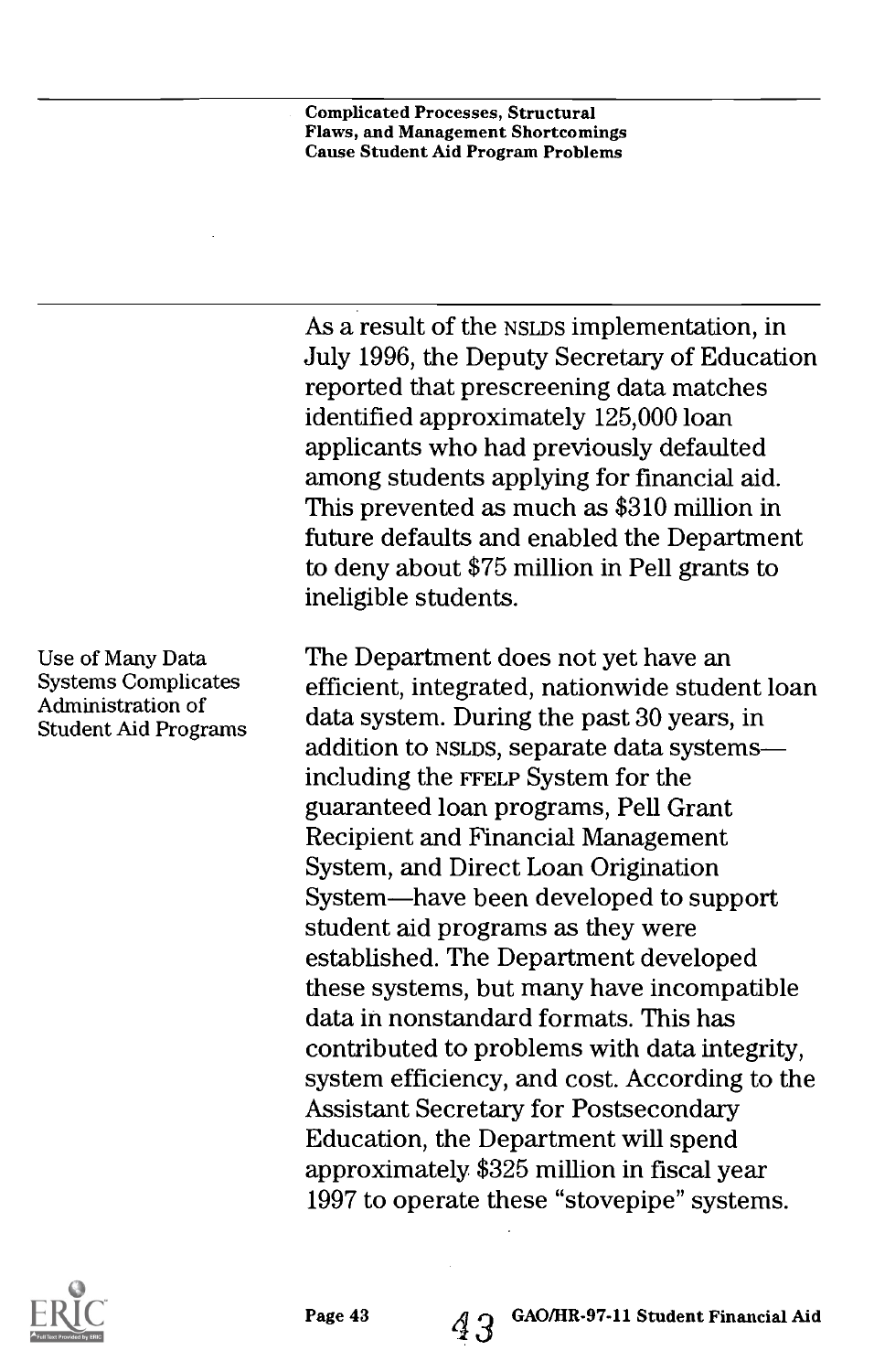Data integrity and integration problems also remain. In 1995, we reported that the Department's use of available student aid data was generally ineffective for monitoring and enforcing compliance with requirements.14 The lack of a fully functional and integrated title IV-wide recipient database hinders program monitoring and data quality assurance. For example, the current system cannot always identify where a student is enrolled, even after an award is made and thousands of dollars in student aid disbursed. As a result, program managers often lack the accurate, complete, and timely data required to effectively manage and oversee the student aid programs. OIG found, in a sample of 1,072 loans in repayment status in the NSLDS database, that 93 loans, or about 9 percent, were misclassified.<sup>15</sup> In response to these findings, the Department stated that data quality was being improved as data were loaded into NSLDS. It also stated that about half of these loans have been corrected in NSLDS. However, it also recognized that poor-quality data would

<sup>15</sup>The Department Should Continue Its Efforts to Improve the Accuracy of Its Student Loan Database, Department of Education, OIG, ACN: A09-38058 (June 14, 1996).



<sup>14</sup>Student Financial Aid: Data Not Fully Utilized to Identify Inappropriately Awarded Loans and Grants (GAO/HEHS-95-89, July 11, 1995).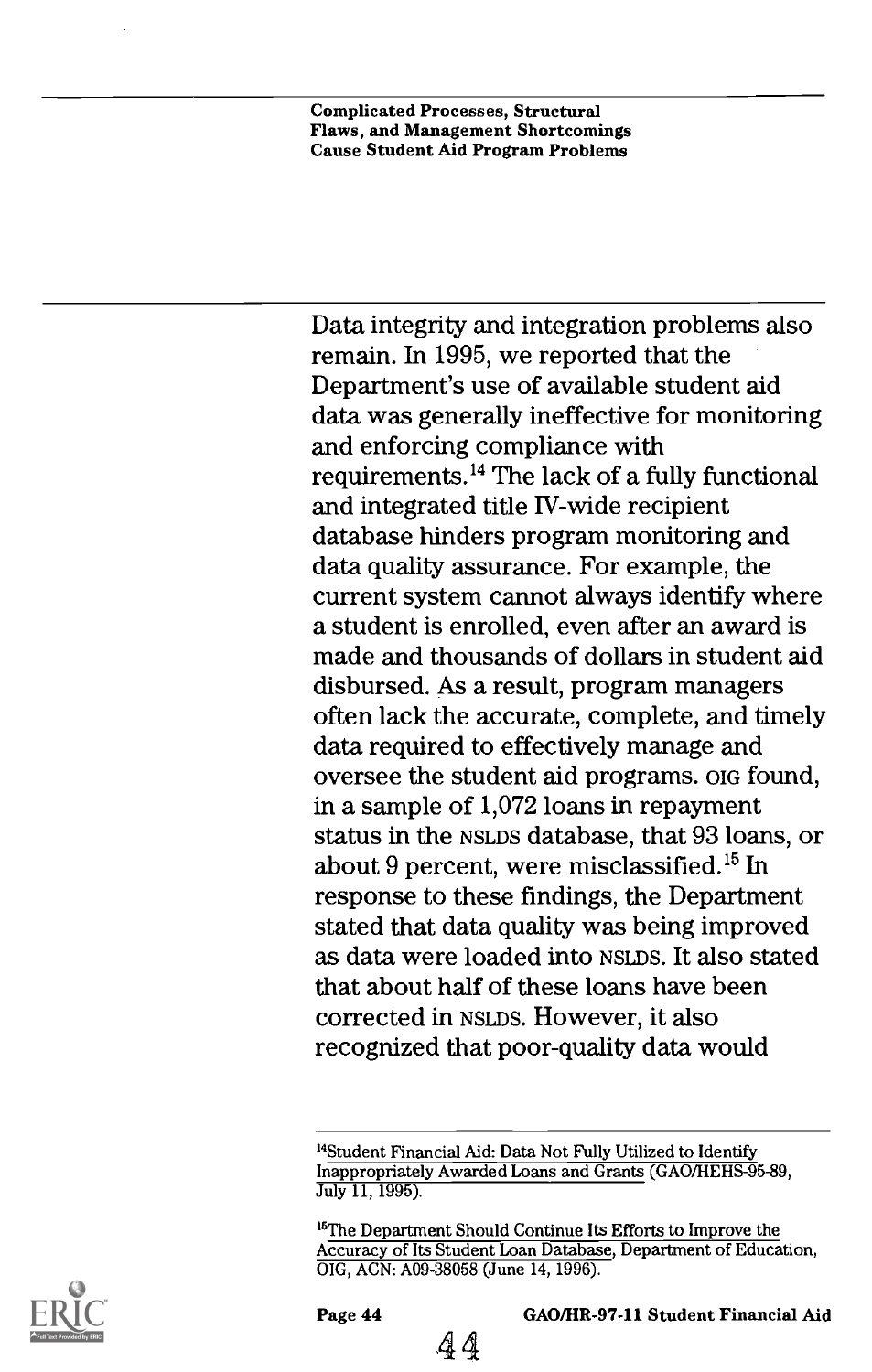remain an issue as long as the Department continued to rely on guaranty agency databases, some of which were known to have inaccuracies.

The Department also seems to lack a sound, integrated information technology architecture or strategy to manage its portfolio of information systems supporting student financial aid program outlays—estimated to be \$41 billion for fiscal year 1997. The lack of such an architecture may have contributed in part to the nonstandard development of many systems, contractors, and user support organizations Departmentwide. This, in turn, has led to data interface or exchange problems, confusion, and delays in service. For example, a Department consultant showed that a simple address change for a college financial aid administrator would require a minimum of 19 manual and automated steps performed by a series of contractors who would have to enter the change in their respective systems from printed reports generated by another system.16 In addition, redundant data are being submitted by schools, lenders, and guaranty agencies and stored in many

<sup>16</sup>Future Title IV Delivery System-Draft Systems Architecture and Plan of Action, presented to the Advisory Committee on Student Financial Assistance, Gunnison Consulting Group, Inc. (Washington, D.C.: Mar. 21, 1996).



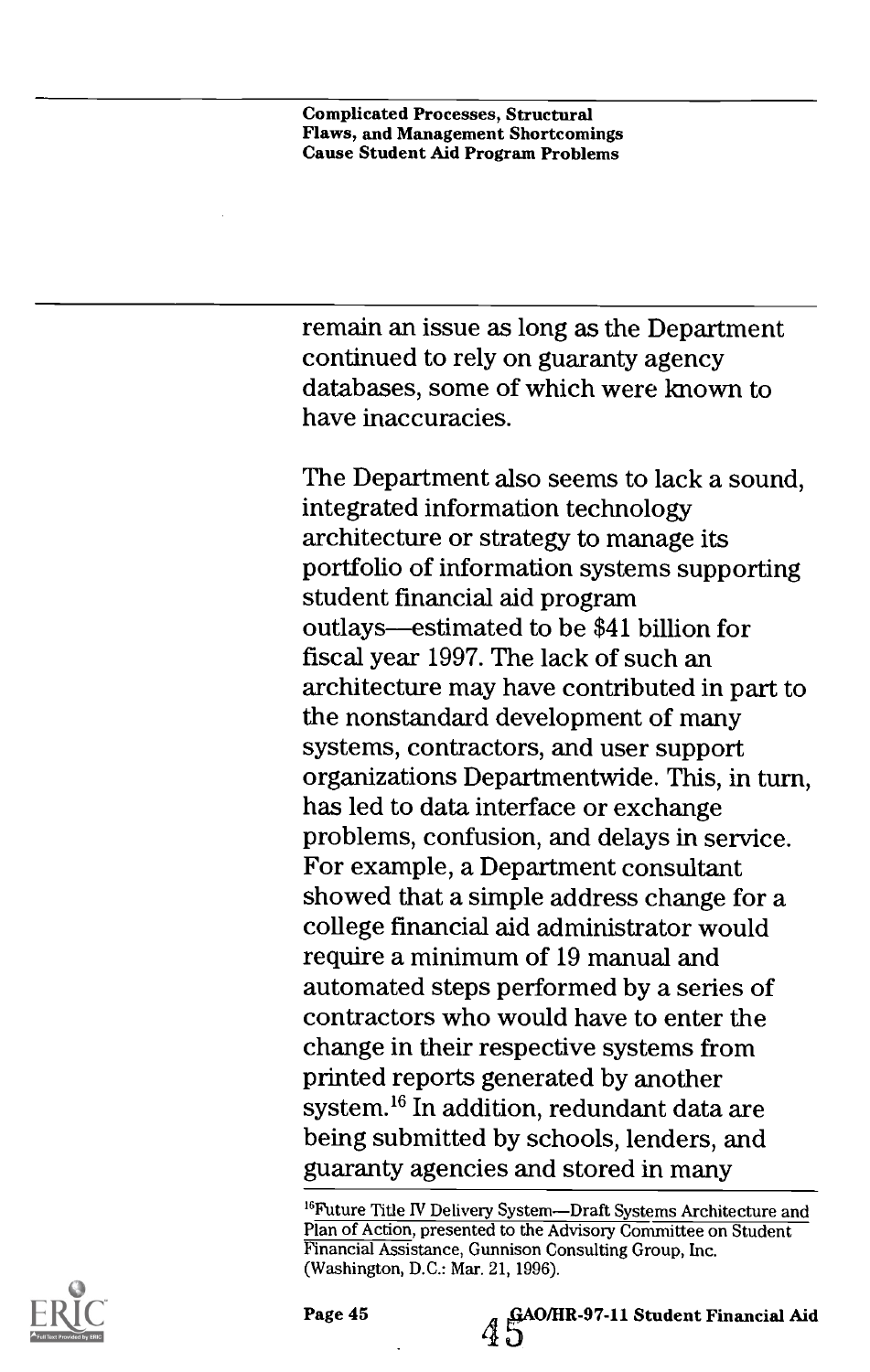databases. These procedures and practices increase the inefficiency of and the overall cost for the information systems as well as the chance of data errors occurring.

Another problem with this multiple-system environment is a lack of common identifiers for schools. Without these, tracking students and institutions across systems is difficult. The 1992 amendments required the Department to establish, no later than July 1, 1993, common identifiers for students and schools. The Department's current plans, however, do not call for developing and implementing common identifiers for schools until academic year 1999-2000.

#### Information Systems Improvement Initiatives

Although the Department has improved data systems somewhat, major improvements are still needed. For example, Nsups, which is used to check student loan and grant eligibility, is now partially operational. Nonetheless, Department staff and we recognize that NSLDS can be useful only if the data captured are reliable. As reported in 1996, OIG and we believe that the Department has not adequately tested the accuracy and validity of loan data in NSLDS.<sup>17</sup>



46

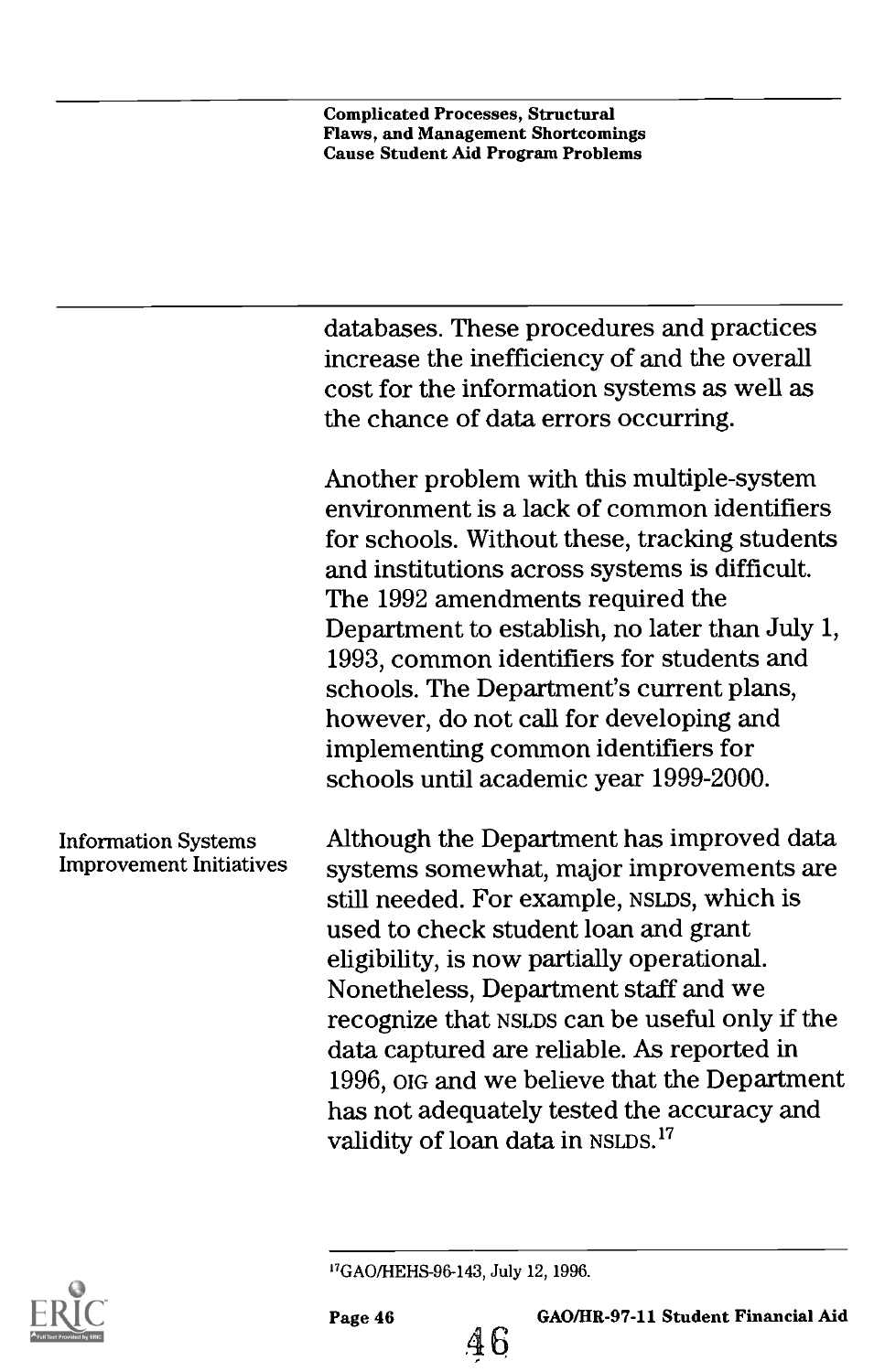Several major initiatives are now under way to improve the Department's student financial aid delivery systems. Project EAST is a long-term reengineering effort being considered by the Department, that, as envisioned, will improve the current student financial aid delivery system. In addition, the following are two other Department initiatives.

- Integrated Student Aid Management System: This system is designed primarily to help small to medium-sized schools manage all student aid data from initial application to reconciliation using personal computerbased software. The overall goal is to develop software that will allow schools to organize their data by student rather than by program.
- Just-in-Time Cash Management: This is designed to streamline the payment process to schools for Pell grants and FDLP loans.

In addition to these initiatives, the Department has recently appointed an Acting Chief Information Officer. We find these and other initiatives encouraging, although it is too soon to evaluate the effectiveness of any of them because they have not been fully implemented.



Í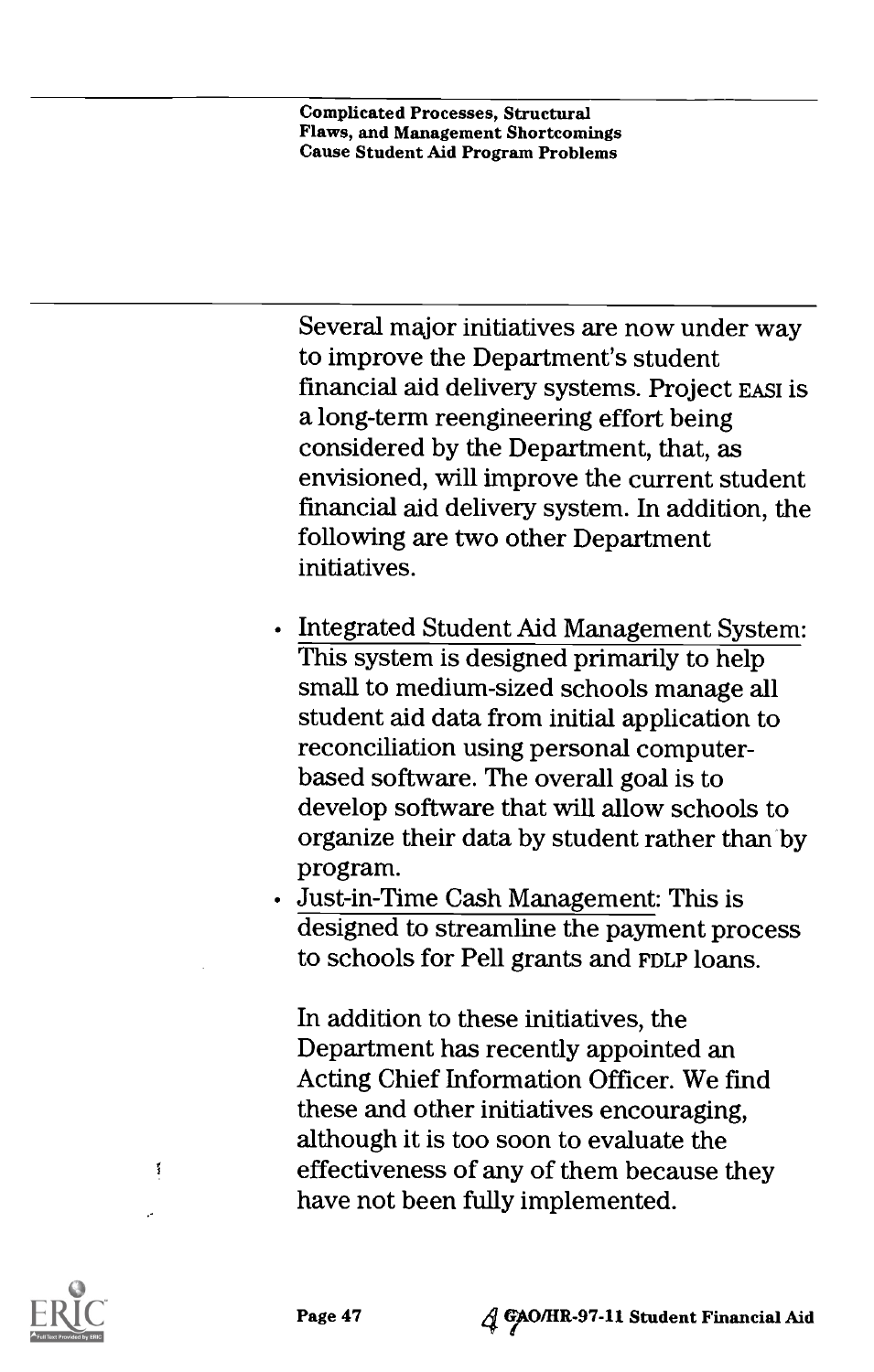| <b>Improvements Through</b> | The Clinger-Cohen Act of 1996 (part of          |
|-----------------------------|-------------------------------------------------|
| the Clinger-Cohen Act       | which was formerly known as the                 |
|                             | <b>Information Technology Management</b>        |
|                             | Reform Act of 1996) requires, among other       |
|                             | things, that federal agencies improve the       |
|                             | efficiency and effectiveness of operations      |
|                             | through the use of information technology       |
|                             | by                                              |
|                             | establishing goals to improve the efficiency    |
|                             | and effectiveness of agency operations, and,    |
|                             | as appropriate, the delivery of services to the |
|                             | public through the effective use of             |
|                             | information technology;                         |
|                             | preparing an annual report as part of an        |
|                             | agency's budget submission to the Congress      |
|                             | on the progress in achieving agency goals;      |
|                             | and                                             |
|                             | ensuring that performance measurements          |
|                             | are prescribed for information technology       |
|                             | used or acquired by an agency and that they     |
|                             | measure how well the information                |
|                             | technology supports agency programs.            |
|                             | The Department could benefit greatly by         |
|                             | fully implementing this law. Full               |
|                             | implementation of the Clinger-Cohen Act         |
|                             | would provide another opportunity to            |
|                             | correct many of the Department's student        |
|                             | financial aid system weaknesses. Because        |
|                             | the act is in the early stages of               |
|                             |                                                 |

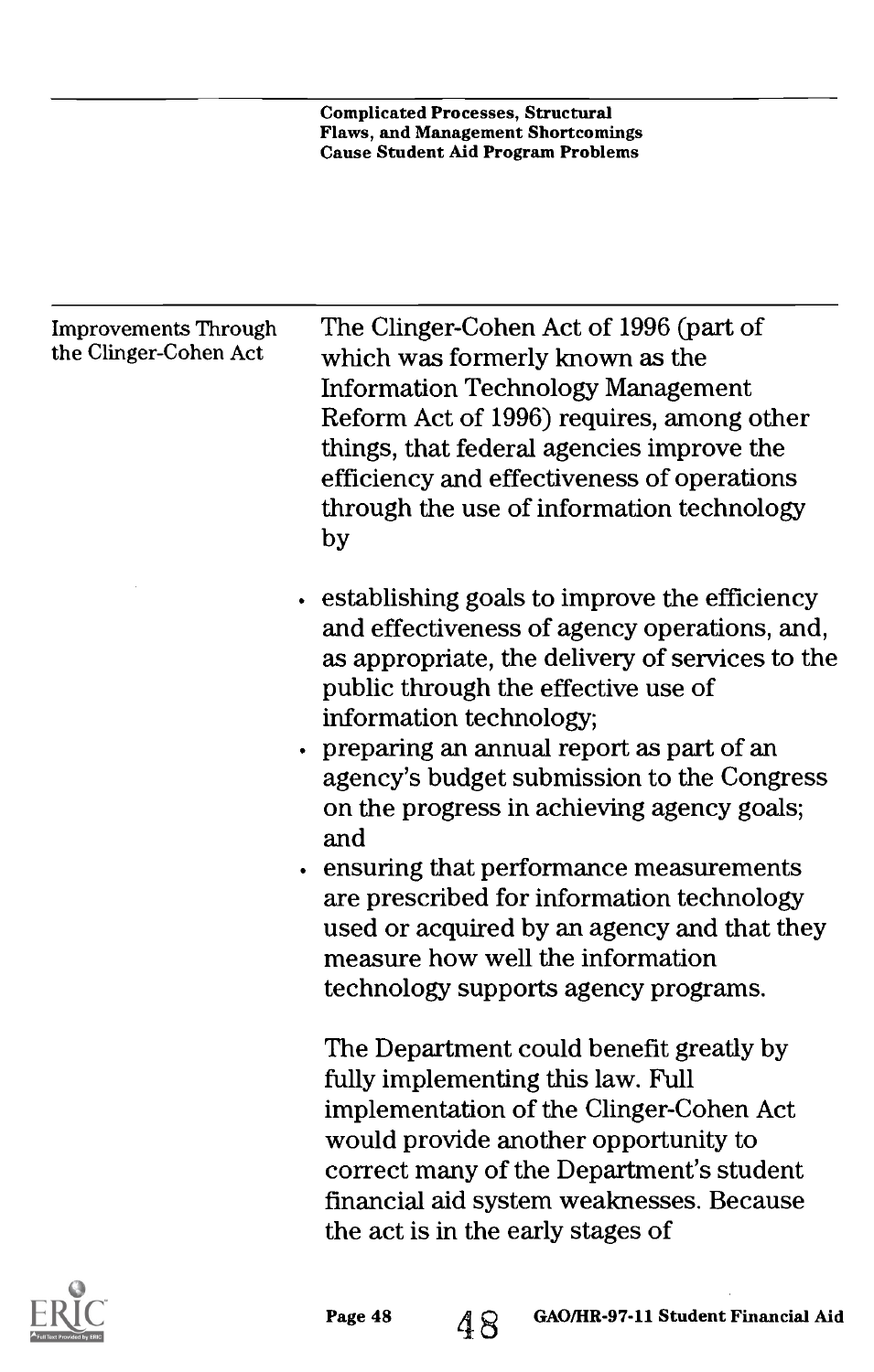|                                                     | implementation, however, it is too soon to<br>predict how well the Department will<br>incorporate the law's provisions into its<br>overall information technology strategy. |
|-----------------------------------------------------|-----------------------------------------------------------------------------------------------------------------------------------------------------------------------------|
|                                                     |                                                                                                                                                                             |
| Financial<br>Management<br><b>Problems Continue</b> | Many FFELP financial management problems                                                                                                                                    |
|                                                     | previously reported by OIG and us remain.                                                                                                                                   |
|                                                     | Fiscal year 1995 was the first year the                                                                                                                                     |
|                                                     | Department prepared—and had audited—                                                                                                                                        |
|                                                     | agencywide financial statements. However,                                                                                                                                   |
|                                                     | the auditor could not determine whether the                                                                                                                                 |
|                                                     | financial statements were fairly presented                                                                                                                                  |
|                                                     | because of the insufficient and unreliable                                                                                                                                  |
|                                                     | FFELP student loan data underlying the                                                                                                                                      |
|                                                     | Department's \$13 billion in loan guarantee                                                                                                                                 |
|                                                     | liabilities. Furthermore, because guaranty                                                                                                                                  |
|                                                     | agencies and lenders have a crucial role in<br>the implementation and ultimate cost of                                                                                      |
|                                                     | FFELP, the auditors stressed that the                                                                                                                                       |
|                                                     | Department complete steps under way for                                                                                                                                     |
|                                                     | improving oversight of guaranty agencies                                                                                                                                    |
|                                                     | and lenders. Until such problems are fully                                                                                                                                  |
|                                                     | resolved, the Department will continue to                                                                                                                                   |
|                                                     | lack the financial information necessary to                                                                                                                                 |
|                                                     | effectively budget for and manage the                                                                                                                                       |
|                                                     | program or to accurately estimate the                                                                                                                                       |
|                                                     | government's liabilities.                                                                                                                                                   |
|                                                     |                                                                                                                                                                             |

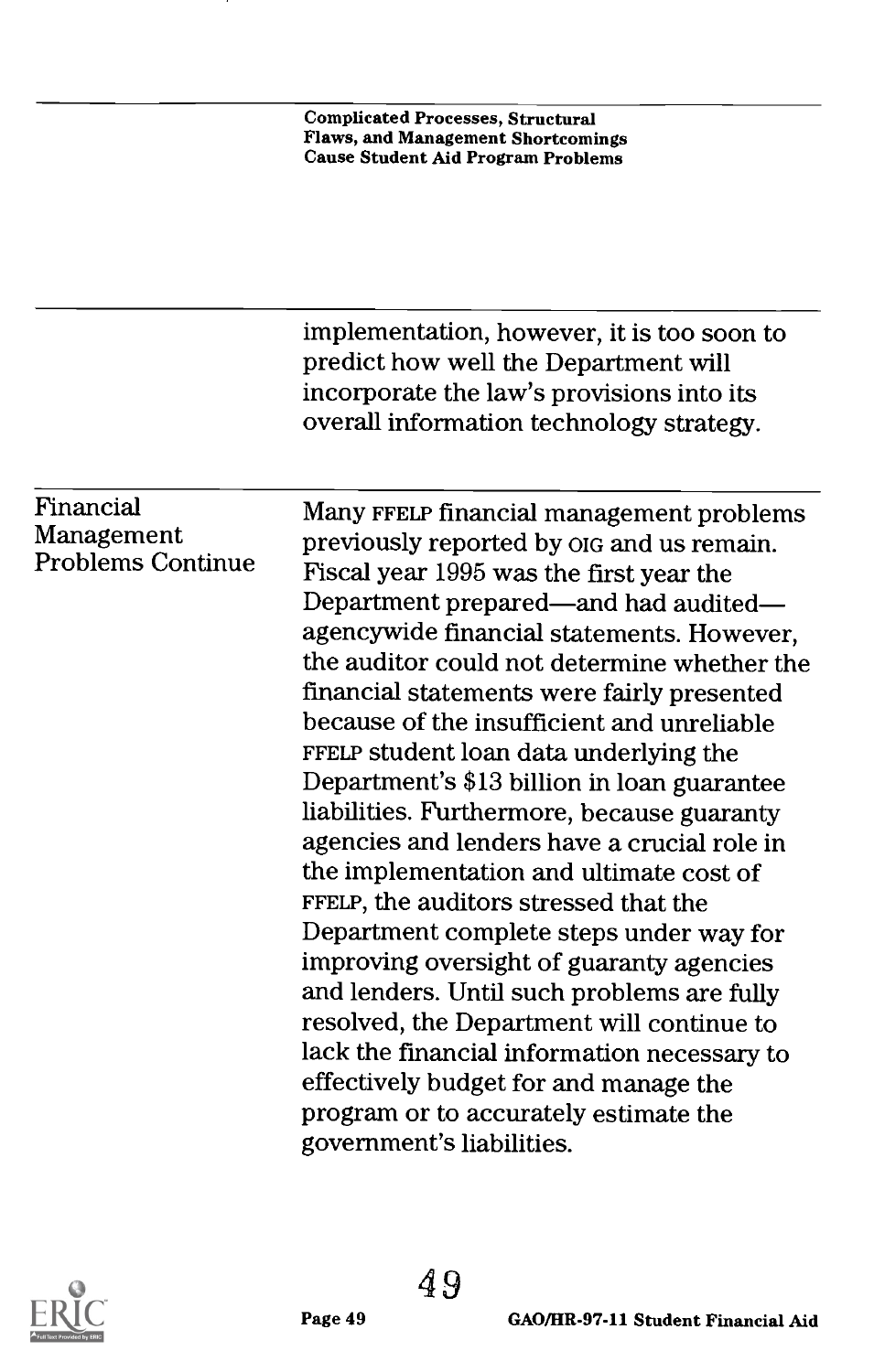As a result of this audit as well as financial audits of FFELP conducted by OIG and us, the Department is taking the following actions:

- It has initiated efforts to develop and implement a comprehensive project plan to address NSLDS data integrity issues. These efforts include participation by the guaranty agency community and other data providers and users. Once this task is completed, the Department expects NSLDS to provide the Department and guaranty agencies with more detailed current and useful information to help ensure that more timely and accurate information is available on students' loan status and level of indebtedness.
- It is developing guidance to be used by external auditors that requires specific audit procedures such as testing guaranty agencies' billings for default payments.
- It is implementing a process to reconcile the loans receivable balances reported by guaranty agencies with such amounts reported in the Department's accounting records.
- It is continuing to develop Education's Central Automated Processing System (EDcAPs) to provide more accurate financial and program management data. EDCAPS will also upgrade the Department's financial management systems; facilitate accounting

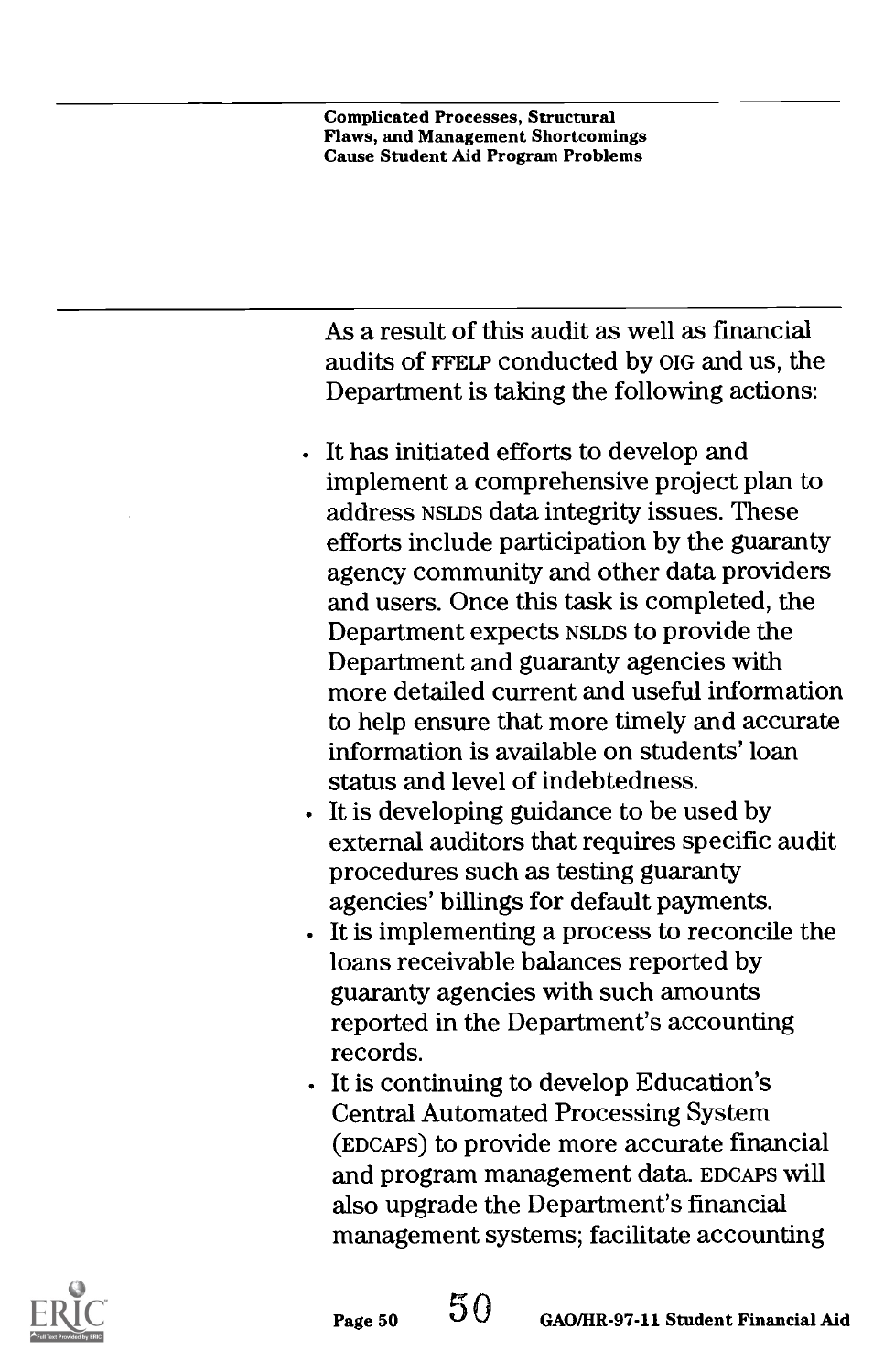procedures, such as cash reconciliations; and automate manual procedures.

Because the Department has begun corrective actions and has demonstrated a commitment to resolving fmancial management problems, we believe the Department is making progress. A sustained effort will be critical, however, to the Department's having sound financial management and reliable financial information.

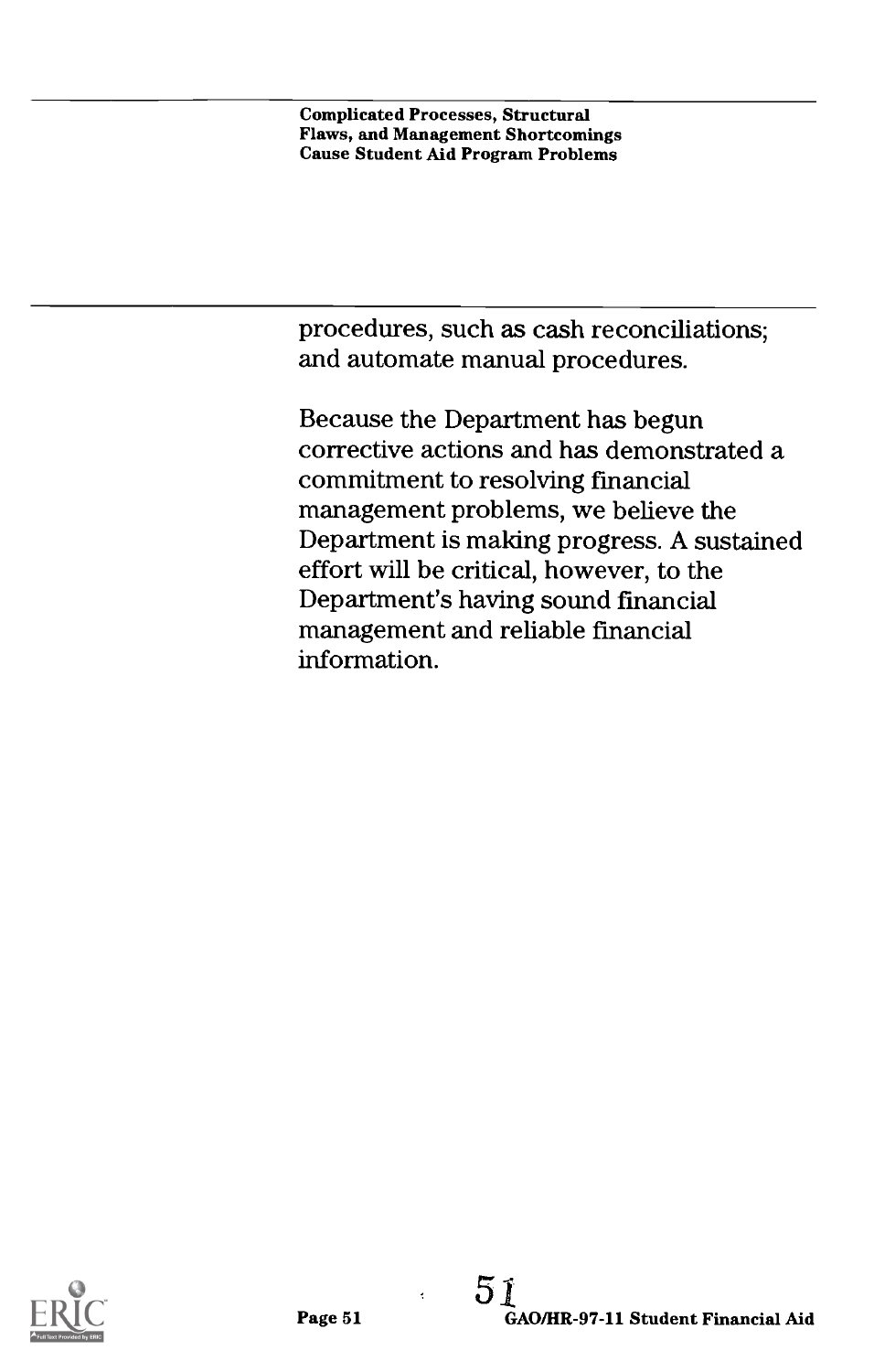## Further Action Needed

Federal student financial aid programs remain a high-risk area and require continued attention. The root causes we identified-complicated, cumbersome processes; structural flaws; and management shortcomings—continue to exist, and the financial interests of the U.S. taxpayers are not well served. Although further congressional action can change these circumstances, continued strengthening of Department management and program oversight is critical. The need to address problems in the student financial aid programs becomes more critical as (1) the concurrent operations of FDLP and FFELP further complicate program processes and structure, (2) the volume of student loans continues to increase, and (3) the Department plans to increase the percentage of loans made directly to students under FDLP.

Building on congressional and Department actions in response to recommendations OIG, others, and we have made, the Department must continue to improve its program management and act promptly to address problems that could lead to the programs' misuse. These actions include

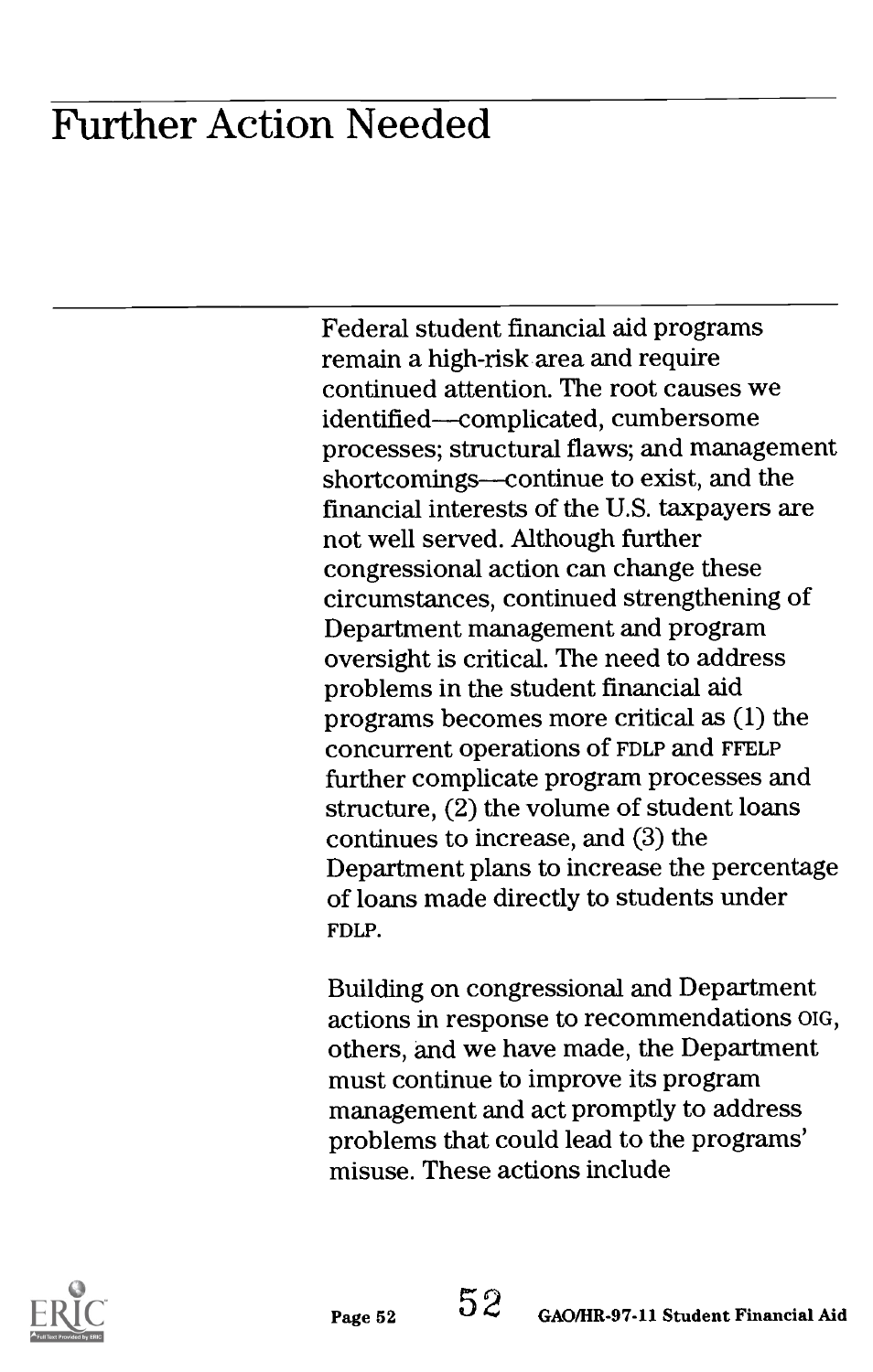#### Further Action Needed

- continuing its ongoing efforts to improve gatekeeping—including the IPOS Challenge—and act to address the problems we identified with school recertification and the 85-15 rule;
- ensuring that both FFELP and FDLP are managed at the level needed to minimize program abuse and that regulatory and other corrective actions are implemented to address the specific program administration problems we identified;
- $\cdot$  integrating its information systems and ensuring the accuracy and validity of NSLDS data and data in other systems for it to better identify possible program misuse by students, schools, and other participants; and
- continuing its efforts to improve financial management, including improving the accuracy, quality, and reliability of the Department's student loan data to ensure that reliable financial information is available to agency managers, the Congress, and others.

Because one of Project EASI'S goals is to implement a fully integrated data system that the Department can use to perform its responsibilities in each of the four management areas we discussed, we find the project encouraging. Project EAST is a major

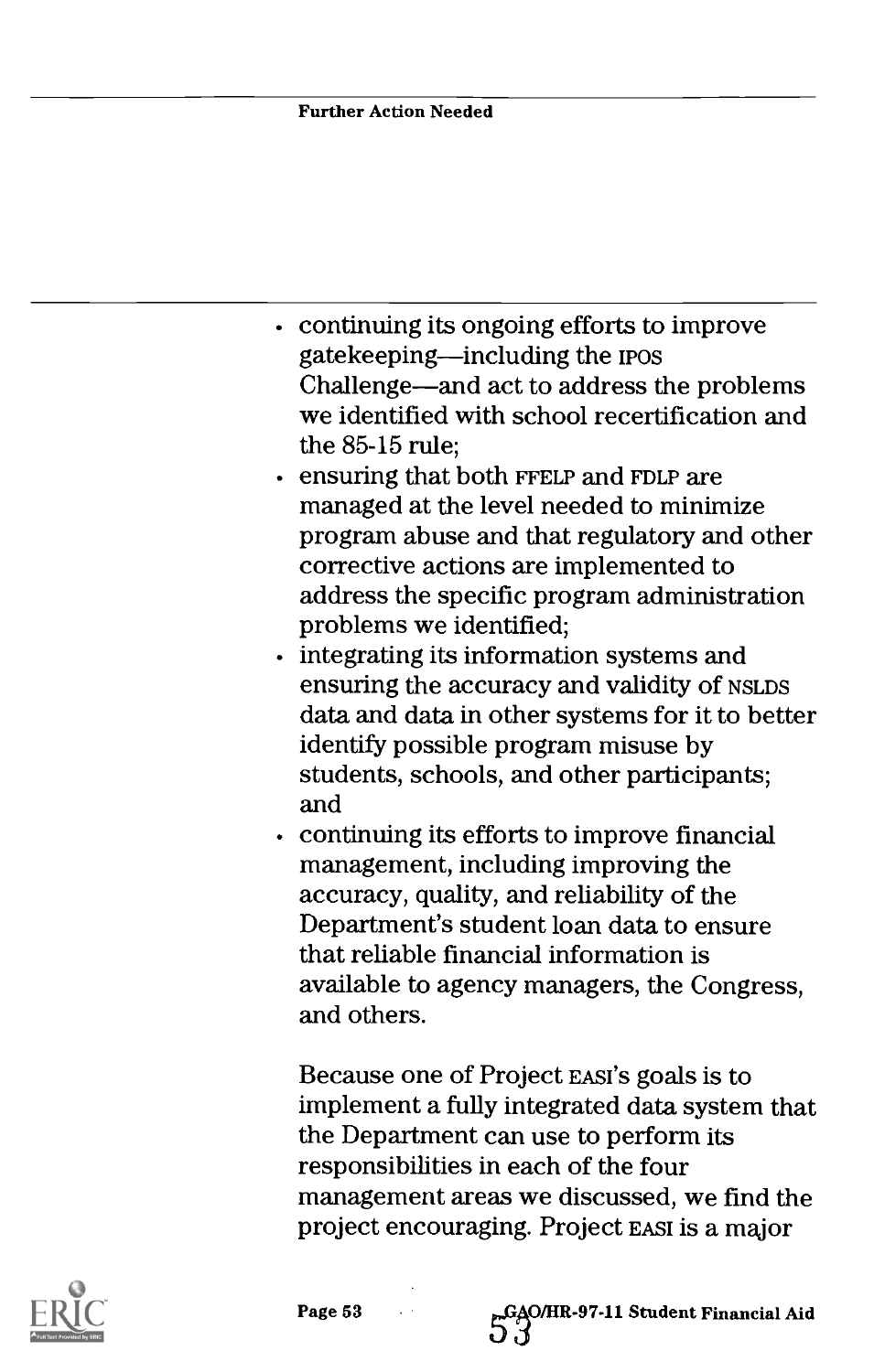undertaking, but it has had a checkered past. Its ability to solve the problems of student aid programs depends on the commitment of the Department's top management as well as the continued active participation of those in the education community.

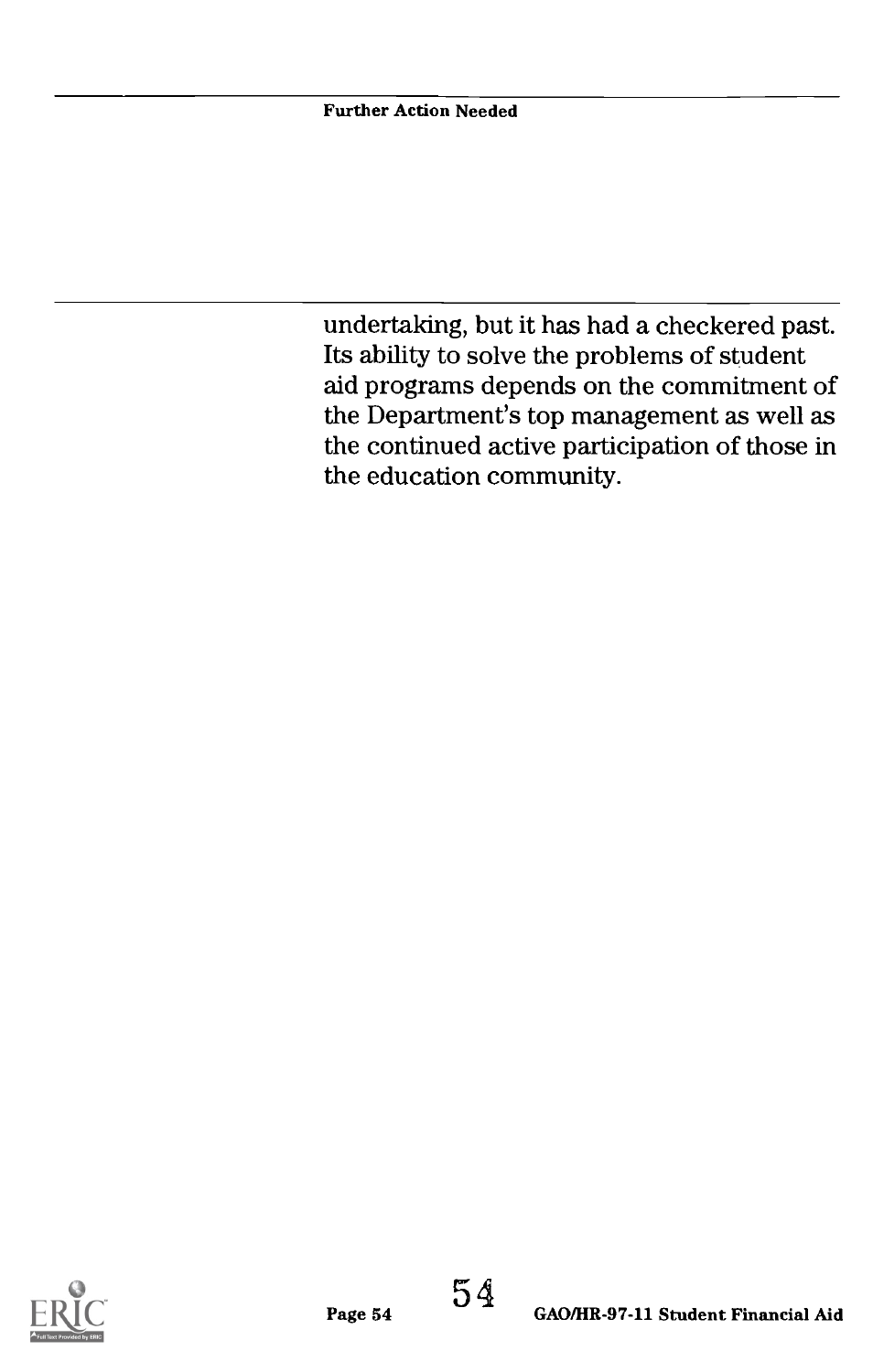### Related GAO Products

Department of Education: Status of Actions to Improve the Management of Student Financial Aid (GAO/HEHS-96-143, July 12, 1996).

Financial Audit: Federal Family Education Loan Program's Financial Statements for Fiscal Years 1994 and 1993 (GAO/AIMD-96-22, Feb. 26, 1996).

Student Financial Aid: Data Not Fully Utilized to Identify Inappropriately Awarded Loans and Grants (GAO/T-HEHS-95-199, July 12,  $1995$ ).

Student Financial Aid: Data Not Fully Utilized to Identify Inappropriately Awarded Loans and Grants (GAO/HEHS-95-89, July 11,  $1995$ ).

Federal Family Education Loan Information System: Weak Computer Controls Increase Risk of Unauthorized Access to Sensitive Data (GAO/AIMD-95-117, June 12, 1995).

High-Risk Series: Student Financial Aid Programs (GAO/HR-95-10, Feb. 1995).

Financial Audit: Federal Family Education Loan Program's Financial Statements for Fiscal Years 1993 and 1992 (GAO/AIMD-94-131, June 30, 1994).

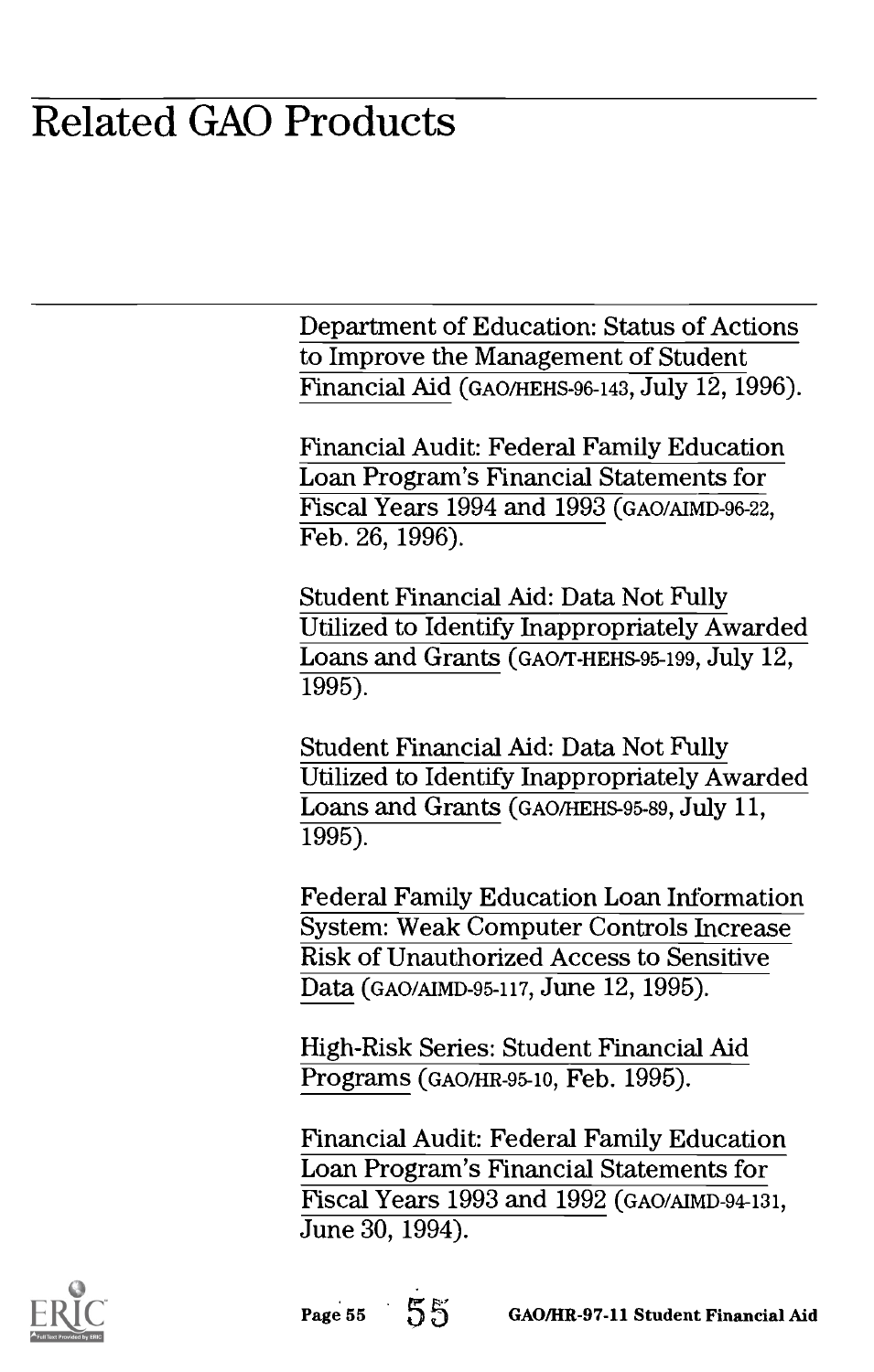Direct Student Loans: The Department of Education's Implementation of Direct Lending (GAO/HRD-93-26, June 10, 1994).

Student Loans: Millions Loaned Inappropriately to U.S. Nationals at Foreign Medical Schools (GAO/HEHS-94-28, Jan. 21, 1994).

Financial Management: Education's Student Loan Program Controls Over Lenders Need Improvement (GAO/AIMD-93-33, Sept. 9, 1993).

Department of Education: Long-Standing Management Problems Hamper Reforms (GAO/HRD-93-47, May 28, 1993).

Financial Audit: Guaranteed Student Loan Program's Internal Controls and Structure Need Improvement (GAO/AFMD-93-20, Mar. 16, 1993).

Department of Education: Management Commitment Needed to Improve Information Resources Management (GAO/IMTEC-92-17, Apr. 20, 1992).

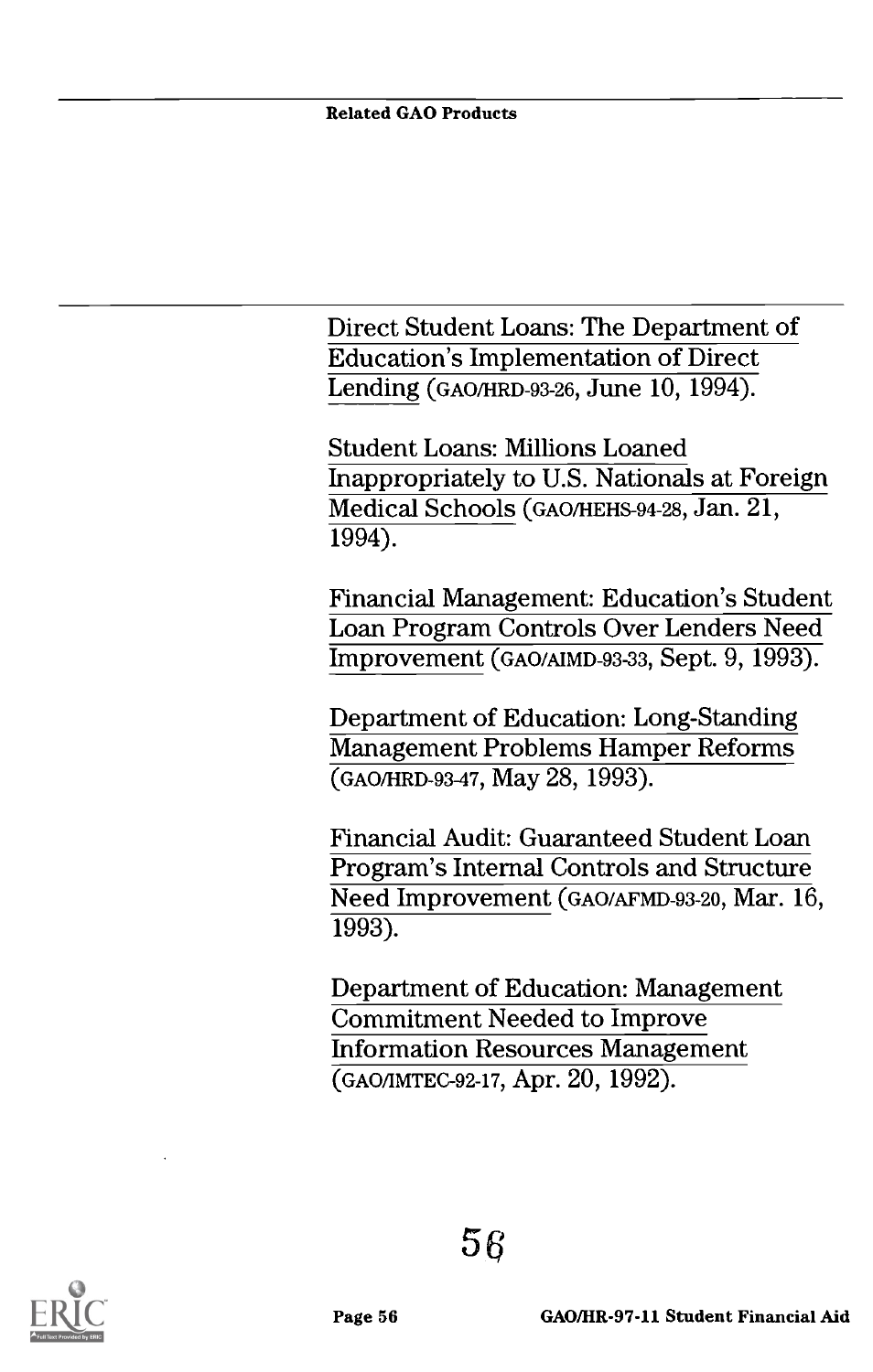## 1997 High-Risk Series

An Overview (GAO/HR-97-1)

Quick Reference Guide (GAO/HR-97-2)

Defense Financial Management (GAO/HR-97-3)

Defense Contract Management (GAO/HR-97-4)

Defense Inventory Management (GAO/HR-97-5)

Defense Weapon Systems Acquisition (GAO/HR-97-6)

Defense Infrastructure (GAO/HR-97-7)

IRS Management (GAO/HR-97-8)

Information Management and Technology (GAO/HR-97-9)

Medicare (GAO/HR-97-10)

Student Financial Aid (GAO/HR-97-11)

Department of Housing and Urban Development (GAO/HR-97-12)

Department of Energy Contract Management (GAO/HR-97-13)



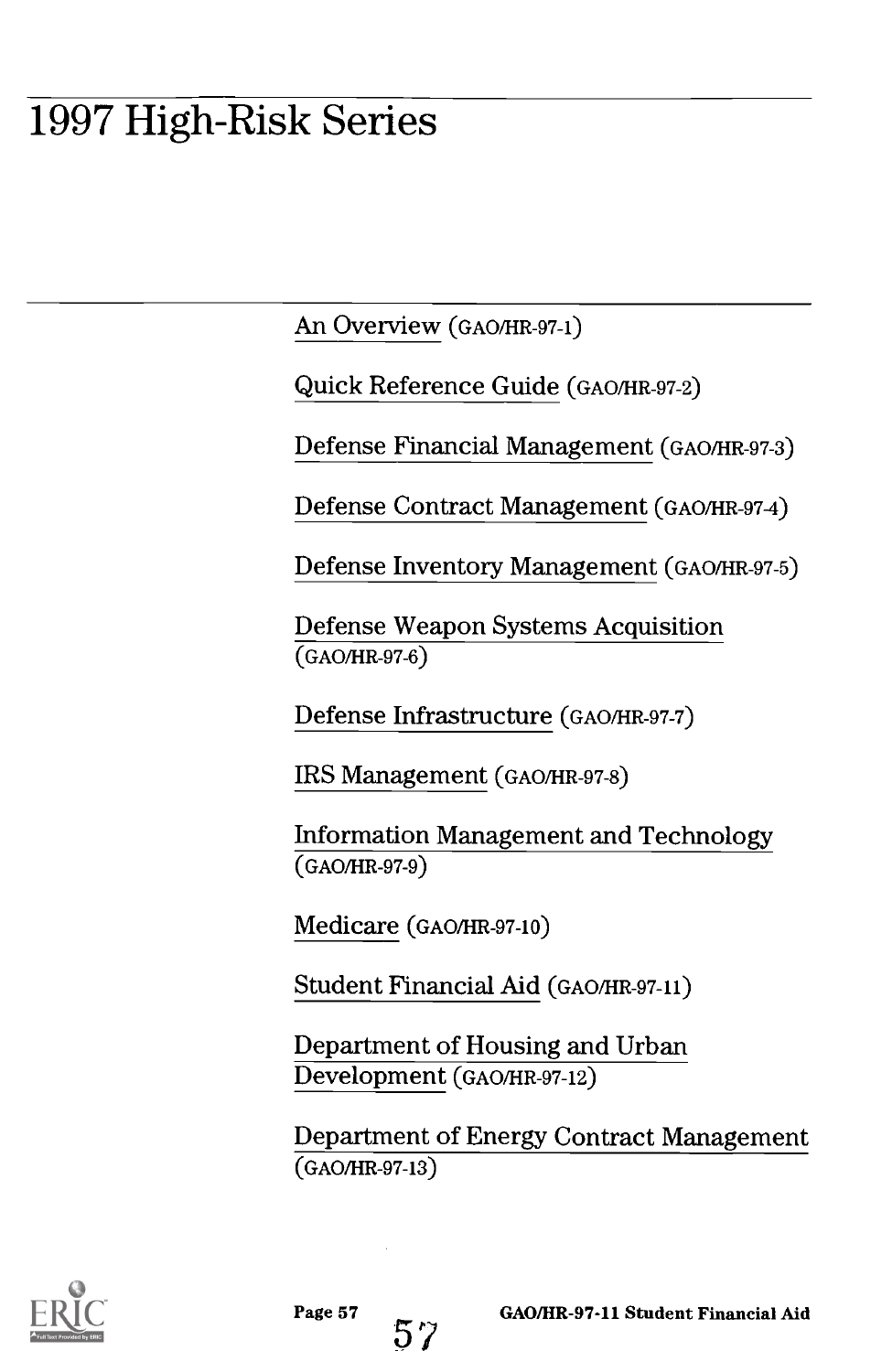1997 High-Risk Series

Superfund Program Management (GAO/HR-97-14)

The entire series of 14 high-risk reports can be ordered by using the order number GAO/HR-97-20SET.



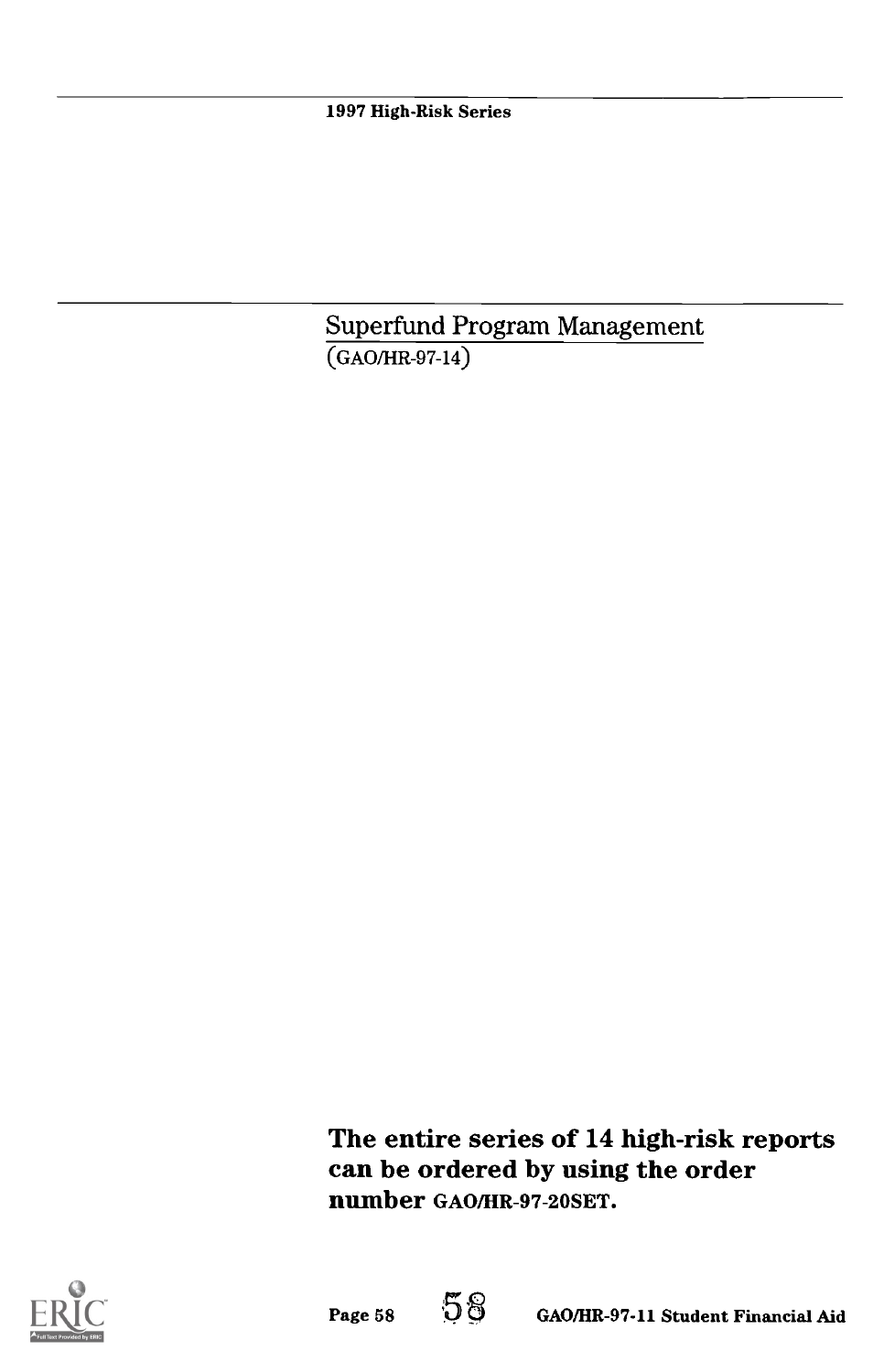#### Ordering Information

The first copy of each GAO report and testimony is free. Additional copies are \$2 each. Orders should be sent to the following address, accompanied by a check or money order made out to the Superintendent of Documents, when necessary. VISA and MasterCard credit cards are accepted, also. Orders for 100 or more copies to be mailed to a single address are discounted 25 percent.

Orders by mail:

U.S. General Accounting Office P.O. Box 6015 Gaithersburg, MD 20884-6015

or visit:

BEST COPY AVAILABLE

Room 1100 700 4th St. NW (corner of 4th & G Sts. NW) U.S. General Accounting Office Washington, DC

Orders may also be placed by calling (202) 512-6000 or by using fax number (301) 258-4066, or TDD (301) 413-0006.

Each day, GAO issues a list of newly available reports and testimony. To receive facsimile copies of the daily list or any list from the past 30 days, please call (202) 512-6000 using a touchtone phone. A recorded menu will provide information on how to obtain these lists.

For information on how to access GAO reports on the INTERNET, send an e-mail message with "info" in the body to: info@www.gao.gov

or visit GAO's World Wide Web Home Page at: http://www.gao.gov

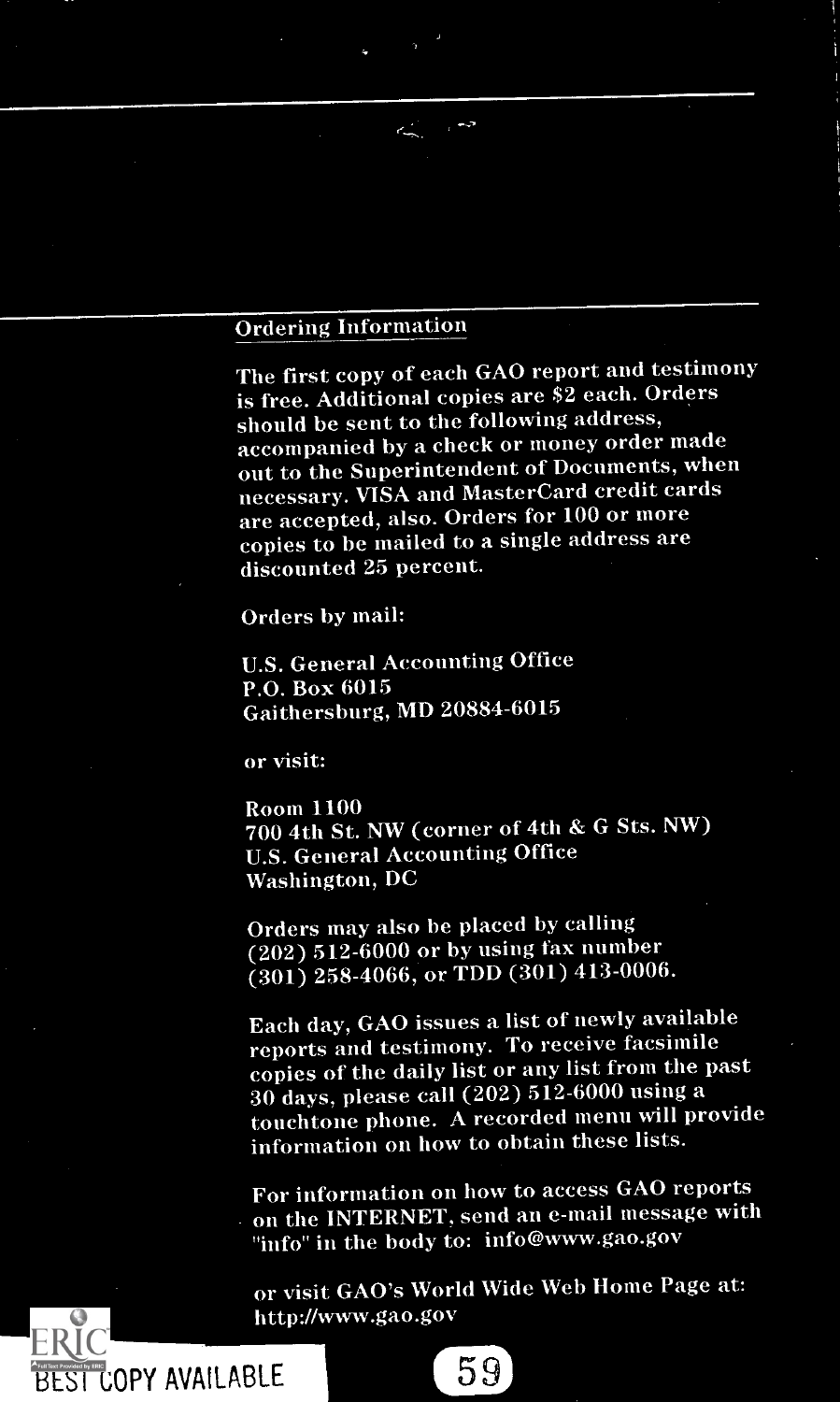United States  $\mathbf{v}_{\text{max}}$ General Accounting Office Washington, D.C. 20548-0001

ò.

Official Business Penalty for Private Use 8300

Address Correction Requested

Bulk Rate Postage & Fees Paid<br>GAO GAO Permit No. G100